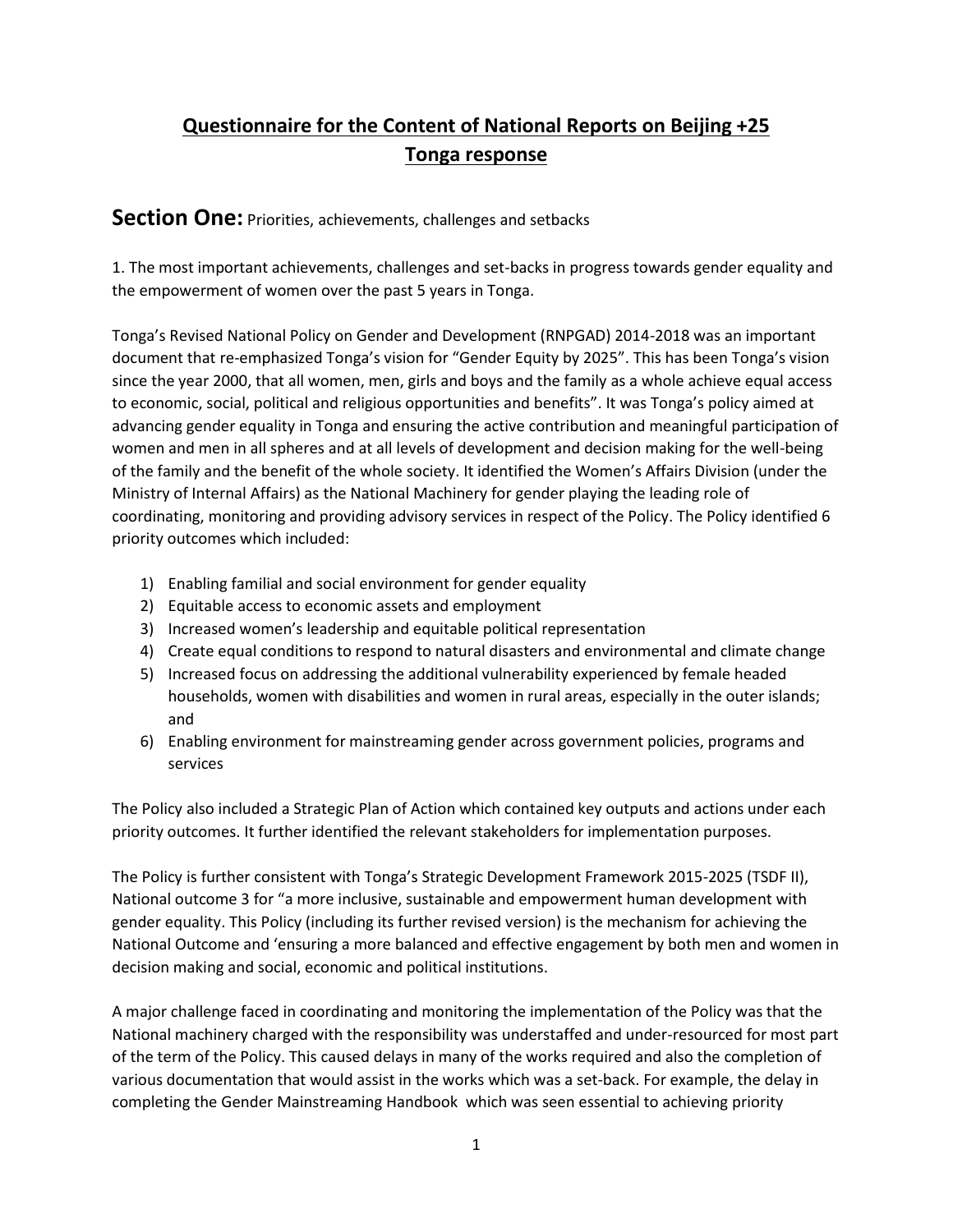outcome 6 and proposed entry points for mainstreaming gender through government's governance and processes and targeted to be used by decision makers in Government Ministries and others. Another challenge was the inconsistency and equal spread out of outreach on gender to the rural areas and in the outer islands was poor due to financial and transportation barriers.

In 2016, a Family Protection Coordinator was recruited and in 2018, 2 other senior technical officers were further recruited; a Policy and Legislation Officer and the Monitoring and Evaluation Officer. This was the first time for the National Machinery for gender to be technically skilled in these areas.

In 2019, the National Machinery for gender launched 3 important publications that would assist in further progress gender equality and the empowerment of women in the years ahead. This included:

- 1) The National Women's Empowerment and Gender Equality Tonga (WEGET) Policy and Strategic Plan of Action 2019-2025 (outcome of the RNPGAD 2014-2018 review)
- 2) Gender Equality: Where do we Stand? Tonga statistical report providing the most updated statistics disaggregated by men, women, boys and girls on their social, economic and political opportunities and participation and mainly based on the 2016 Tonga Census; and
- 3) Gender Mainstreaming Handbook.

In the same year, a Rights, Empowerment and Cohesion (REACH) project was piloted in Tonga the goal being to take government services and share information (awareness) to the remote and rural communities. To allow even the most marginalized and vulnerable groups to access much needed government services. Spearheaded by the Ministry of Internal Affairs – Women's Affairs Division, a total of five government Ministry services and one Legal Aid Centre (operating under the Ministry of Justice) were invited to conduct the exercise. The pilot was conducted in sixteen (16) villages, seven in the Eastern districts on the main island of Tongatapu and nine to rural villages on the island of 'Eua; a total of 2,715 participants (1,695 women, 4 person with disability and 1,016 men) benefitted from the services and information. The project report is available at the Ministry of Internal Affairs.

The findings following the review of the RNPGAD 2014-2018, identified other important achievements of the progress of gender equality and empowerment of women for the period. They are summarized in the table below adopting the sequence of the priority outcomes as set out under the RNPGAD 2014- 2018 following the conclusion of its review in 2018:

| <b>Priority Outcomes of</b><br><b>RNPGAD 2014-2018</b>                   | <b>Achievements</b>                                                                                                                                                                                                                                                                            | <b>Challenges</b>                                                                                                                                                                                                                                                                            | <b>Setbacks</b>                                                                                                                                                                                                                                       |
|--------------------------------------------------------------------------|------------------------------------------------------------------------------------------------------------------------------------------------------------------------------------------------------------------------------------------------------------------------------------------------|----------------------------------------------------------------------------------------------------------------------------------------------------------------------------------------------------------------------------------------------------------------------------------------------|-------------------------------------------------------------------------------------------------------------------------------------------------------------------------------------------------------------------------------------------------------|
| 1. Enabling familial<br>and social<br>environment for<br>gender equality | • 2014: Enforcement of Tonga's<br>Family Protection Act 2013 (FPA<br>2013) which provided greater<br>protection to victims/survivors<br>against family violence<br>• 2017: Opening of the 24 hour 7<br>days counselling free helpline<br>under the NGO Women and<br>Children Crisis Center for | • No gender budgets in<br>corporate plans - as such,<br>works, programs and<br>activities to progress gender<br>equality and empowerment<br>of women relied on donor<br>funded projects. When said<br>projects were implemented<br>the timeframe given at most<br>times were insufficient to | • 2015: withdrawal of<br>Tonga's commitment to<br>ratify the Convention to<br>eliminate all forms of<br>discrimination against<br>women (CEDAW) - after<br>Tonga's commitment to<br>ratify CEDAW, it was later<br>withdrawn due to public<br>protests |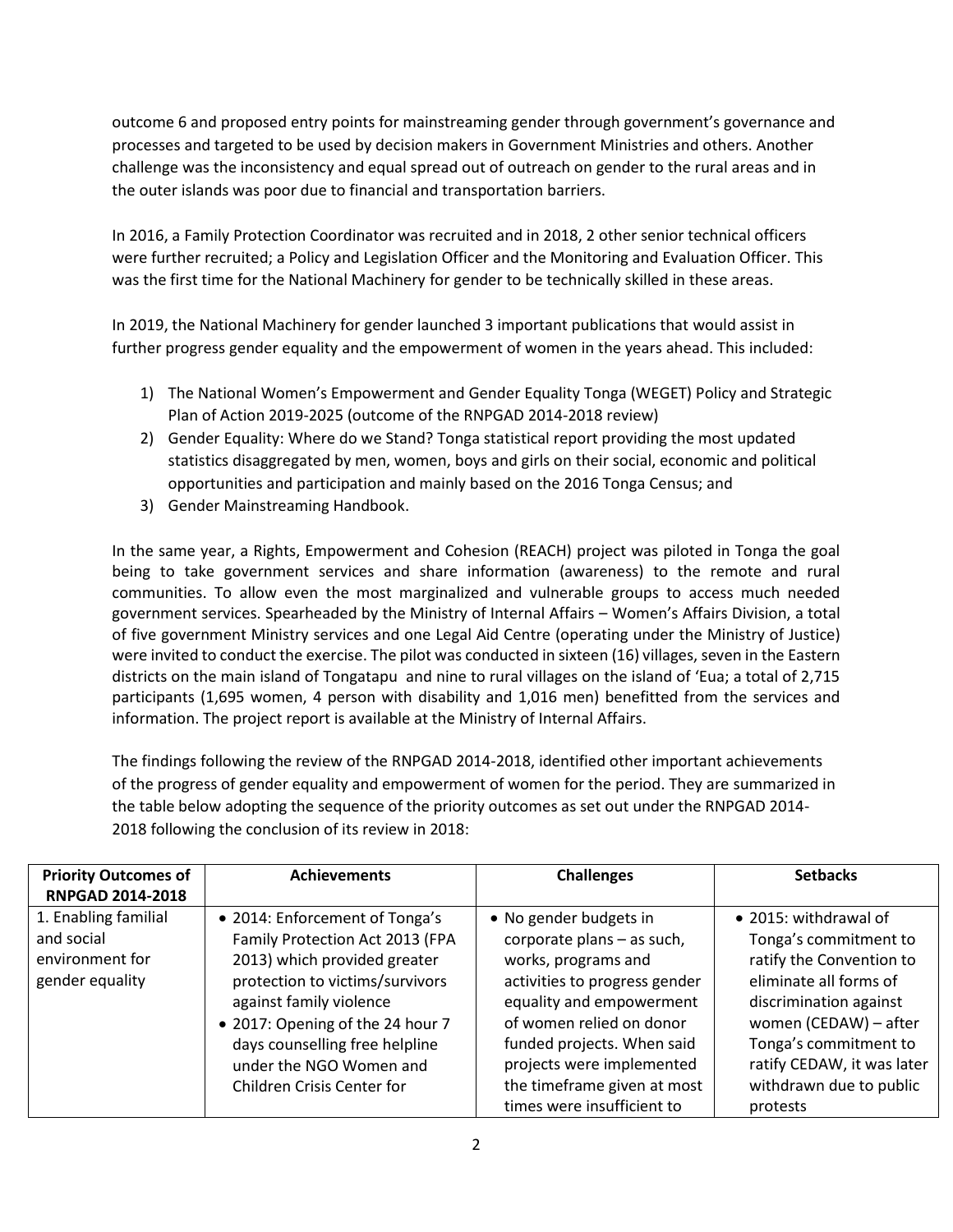|                                                                                          | victims/survivors of family<br>violence<br>• 2017: Government activated the<br><b>Family Protection Trust Fund</b><br>established under the FPA 2013<br>• 2018: Establishment of the<br>Family Protection Legal Aid<br>Center that provided free legal<br>representation and legal advice<br>for victims/survivors of family<br>violence<br>• 2018: consistent meetings of the<br><b>Family Protection Advisory</b><br>Council established under the<br>FPA 2013 | produce the intended<br>outcome<br>• Understaffed and under-<br>resourced of the national<br>machinery for gender<br>• Lack of institutionalized data<br>collection especially<br>disaggregated data by<br>relevant ministries<br>• Local government leaders<br>lacking basic understanding<br>on gender<br>• Contradictory cultural<br>practices and religious<br>beliefs<br>• Lack of coordination<br>between stakeholders<br>conducting programs and<br>activities on gender equality<br>and empowerment of<br>women. This caused<br>confusion, delay and | • Discriminatory law<br>preventing women from<br>having control over their<br>bodies. For example,<br>women required their<br>husband's consent<br>regarding their<br>reproductive health.<br>• Laws that conflicted with<br>the strategic plan of<br>action under this priority<br>outcome for example,<br>definition of rape not<br>including penetration by<br>objects other than the<br>penis, marriage allowed<br>with consent for children<br>at the age of 15 |
|------------------------------------------------------------------------------------------|------------------------------------------------------------------------------------------------------------------------------------------------------------------------------------------------------------------------------------------------------------------------------------------------------------------------------------------------------------------------------------------------------------------------------------------------------------------|--------------------------------------------------------------------------------------------------------------------------------------------------------------------------------------------------------------------------------------------------------------------------------------------------------------------------------------------------------------------------------------------------------------------------------------------------------------------------------------------------------------------------------------------------------------|----------------------------------------------------------------------------------------------------------------------------------------------------------------------------------------------------------------------------------------------------------------------------------------------------------------------------------------------------------------------------------------------------------------------------------------------------------------------|
| Equitable<br>1.<br>access to<br>economic<br>assets and<br>employment                     | • 2017: Government grant for<br>economic empowerment of<br>women. This allowed registered<br>women's development groups<br>and NGOs to participate in<br>regional and international<br>handicraft expos and other<br>different projects initiated by the<br>groups in the areas of handicraft,<br>agriculture and trade                                                                                                                                          | unnecessary duplication of<br>work.<br>• Same challenges as above in<br>(1)<br>• Stringent administrative and<br>financial procedures by<br>financial institutions<br>providing micro loans. As<br>such, women's successful<br>access to micro loans are<br>limited                                                                                                                                                                                                                                                                                          | • Unequal access to land by<br>women where the laws in<br>Tonga only permitted<br>outright ownership of<br>land to males whereas<br>women could only access<br>land via a lease                                                                                                                                                                                                                                                                                      |
| 2.<br>Increased<br>women's<br>leadership and<br>equitable<br>political<br>representation | • 2014: Practice Parliament for<br>Women carried out as an<br>initiative to encourage women's<br>participation in parliament and<br>inspire wider participation in the<br>law making process and geared<br>to help participants understand<br>parliamentary processes.<br>Following the exercise, there was<br>an increase in number of women<br>that registered as candidates for<br>the 2014 national elections                                                | • Same challenges as above in<br>(1)                                                                                                                                                                                                                                                                                                                                                                                                                                                                                                                         |                                                                                                                                                                                                                                                                                                                                                                                                                                                                      |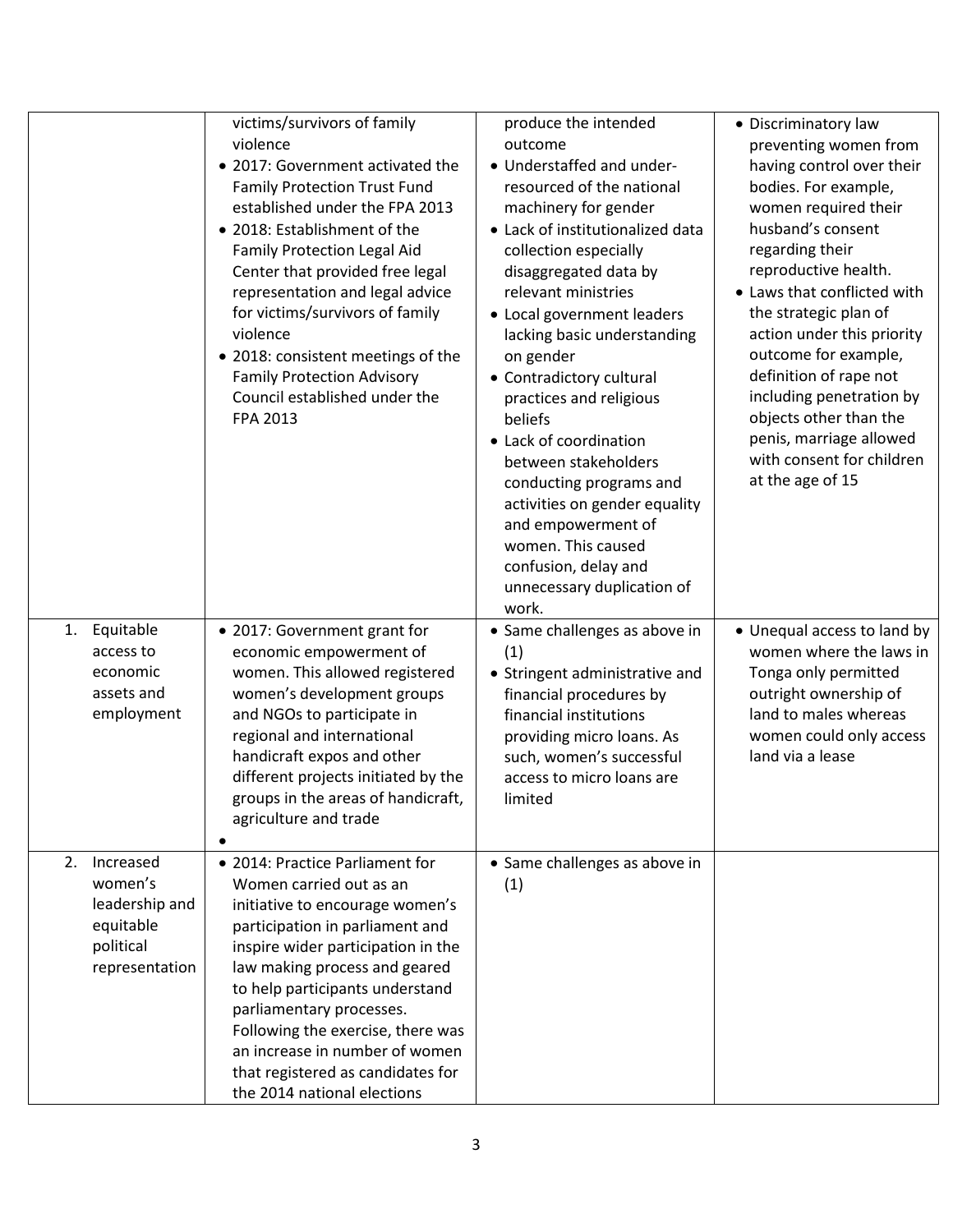|                       | • 2016: Candidacy training as part |                               |  |
|-----------------------|------------------------------------|-------------------------------|--|
|                       | of the national marking program    |                               |  |
|                       | for International Women's Day      |                               |  |
|                       | (IWD) in Tonga. This resulted in   |                               |  |
|                       | the highest ever number of         |                               |  |
|                       | women registered as candidates     |                               |  |
|                       | for the local government           |                               |  |
|                       | elections and the first ever       |                               |  |
|                       | female District and Town Officers  |                               |  |
|                       | were elected                       |                               |  |
|                       | • 2018: Practice Parliament for    |                               |  |
|                       | Youth carried out as an initiative |                               |  |
|                       | to encourage youth participation   |                               |  |
|                       | in parliament and inspire wider    |                               |  |
|                       | participation by youth in the law  |                               |  |
|                       | making process and geared to       |                               |  |
|                       | help youth understand              |                               |  |
|                       | parliamentary processes            |                               |  |
| 4. Create equal       | • 2017: Government launched the    | • Same challenges as above in |  |
| conditions to respond | Trust Fund for Climate Change      | (1)                           |  |
| to natural disasters  | (CCTF) under the Ministry of       |                               |  |
| and environmental     | Meteorology, Environment,          |                               |  |
| and climate change    | Information, Disaster              |                               |  |
|                       | Management, Energy, Climate        |                               |  |
|                       | Change and Communication           |                               |  |
|                       | (MEIDECC)                          |                               |  |
|                       | • Inclusion of Gender components   |                               |  |
|                       | in policies, major plans and       |                               |  |
|                       | projects involving climate         |                               |  |
|                       | change, disaster risk reduction    |                               |  |
|                       | and resilience building. For       |                               |  |
|                       | example, Tonga's Climate Change    |                               |  |
|                       | Policy 2016; Tonga's Joint         |                               |  |
|                       | National Action Plan II on Climate |                               |  |
|                       | Change (JNAP II); Outer Islands    |                               |  |
|                       | Renewable Energy Project           |                               |  |
|                       | (OIREP); Nuku'alofa Urban          |                               |  |
|                       | Development Sector Plan            |                               |  |
|                       | (UNDSP);                           |                               |  |
|                       | • Establishment and participation  |                               |  |
|                       | in the Safety and Protection       |                               |  |
|                       | Cluster; Water, Sanitation and     |                               |  |
|                       | Hygiene Cluster (WASH) and         |                               |  |
|                       | other relevant cluster under the   |                               |  |
|                       | <b>National Emergency</b>          |                               |  |
|                       | Management Office (NEMO)           |                               |  |
|                       | under the Ministry of MEIDECC.     |                               |  |
|                       |                                    |                               |  |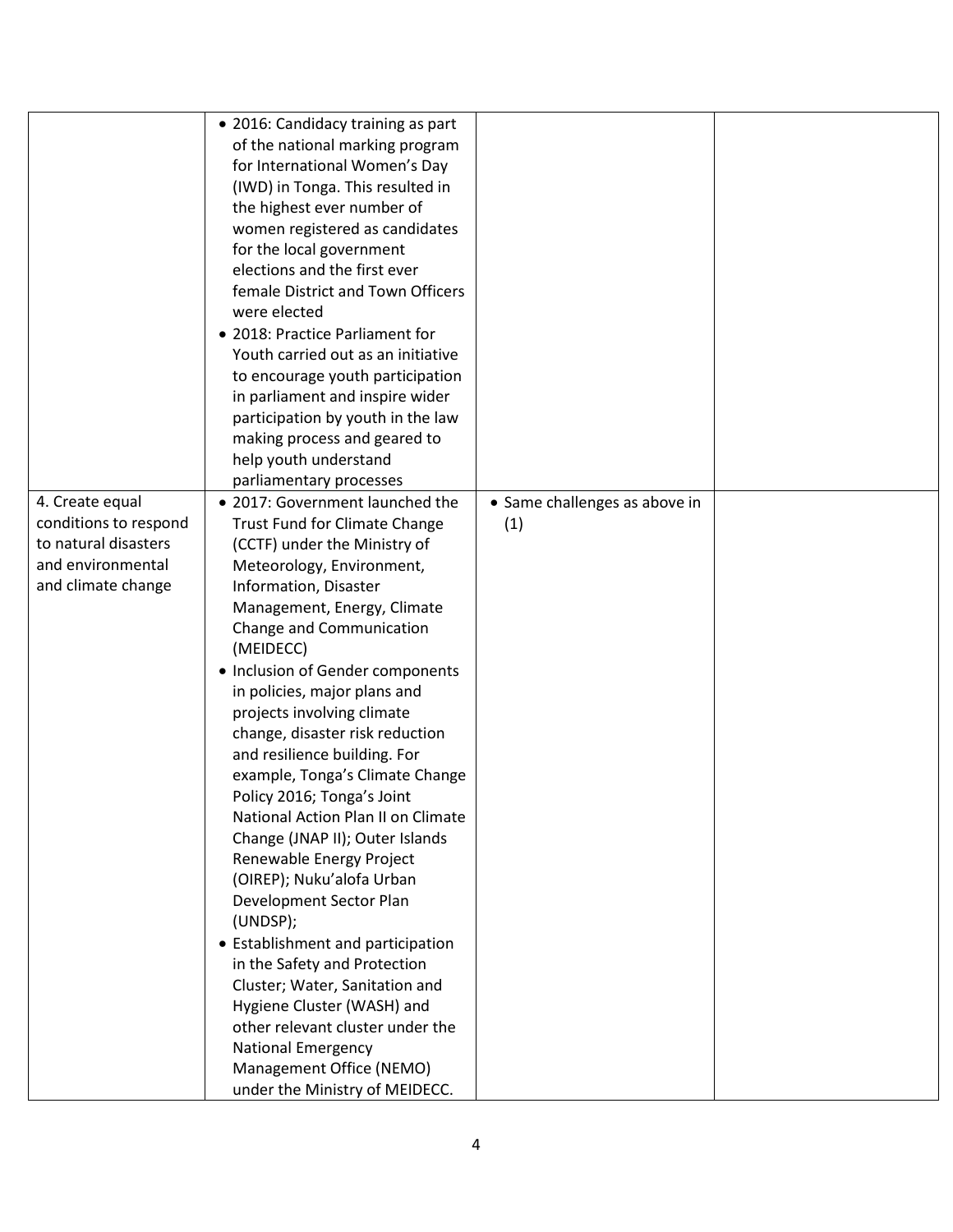| 5. Increased focus on   | • 2014: Approval by Government            | • Same challenges as above in      |                                |
|-------------------------|-------------------------------------------|------------------------------------|--------------------------------|
| addressing the          | of the National Policy on                 | (1)                                |                                |
| additional              | <b>Disability Inclusive Development</b>   |                                    |                                |
| vulnerability           | 2014-2018                                 |                                    |                                |
| experienced by female   | • 2015: Establishment by                  |                                    |                                |
| headed households,      | Government of the Social,                 |                                    |                                |
| women with              | <b>Protection and Disability Division</b> |                                    |                                |
| disabilities and        | under the Ministry of Internal            |                                    |                                |
| women in rural areas    | Affairs. Their main mandate "to           |                                    |                                |
| especially in the outer | eliminate, reduce and minimize            |                                    |                                |
| islands                 | risk to vulnerable people by              |                                    |                                |
|                         | designing, developing and                 |                                    |                                |
|                         | implementing social policies,             |                                    |                                |
|                         | social programs and protection            |                                    |                                |
|                         | mechanism to safeguard the                |                                    |                                |
|                         | vulnerable".                              |                                    |                                |
|                         | • 2015: Establishment and                 |                                    |                                |
|                         | operation of the Tonga Disability         |                                    |                                |
|                         | Taskforce to monitor the                  |                                    |                                |
|                         | implementation of the Policy and          |                                    |                                |
|                         | decide upon the necessity of a            |                                    |                                |
|                         | review at the mid-point in the life       |                                    |                                |
|                         | of the policy.                            |                                    |                                |
| 6. An enabling          | • 2016: First National Stakeholders       | • Same challenges as above in      | Unstable leadership with the   |
| environment for         | Forum on Gender which resulted            | (1)                                | constant changes to the        |
| mainstreaming gender    | in the production of a matrix             | • Lack of political will to        | accountable Minister and       |
| across Government       | capturing women's                         | address gender issues. As          | delays in recruitment of a     |
| policies, programs and  | empowerment and gender                    | such progress on gender has        | substantive CEO for the        |
| services                | equality initiatives in Tonga             | mostly been through donor          | responsible Ministry           |
|                         | • 2017: Gender Audit of the Public        | funded projects e.g. multi-        | (Ministry of Internal Affairs) |
|                         | Service Commission (PSC) as the           | year community based               | during the period. This        |
|                         | central agency of Government.             | <b>Climate Change and Disaster</b> | resulted in the desired        |
|                         | PSC is identified as a key partner        | Risk Management (CC-               | progress being stagnant.       |
|                         | for gender mainstreaming in the           | DRM); GESI, OIREP, JNAP II         |                                |
|                         | implementation plan of the                | • Public service lacking           |                                |
|                         | RNPGAD 2014-2018. The Audit               | awareness on                       |                                |
|                         | was carried out based on PSC's            | mainstreaming gender and           |                                |
|                         | request and support provided by           | lacking the relevant               |                                |
|                         | UNDP with the view to                     | capacities to implement            |                                |
|                         | identifying avenues for                   |                                    |                                |
|                         | promoting gender equality in the          |                                    |                                |
|                         | long term through the existing            |                                    |                                |
|                         | mandates of the Commission.               |                                    |                                |
|                         | PSC also looks to support the             |                                    |                                |
|                         | achievement of Tonga's Strategic          |                                    |                                |
|                         | Development Framework II 2015-            |                                    |                                |
|                         | 2025 (TSDF II) and Government's           |                                    |                                |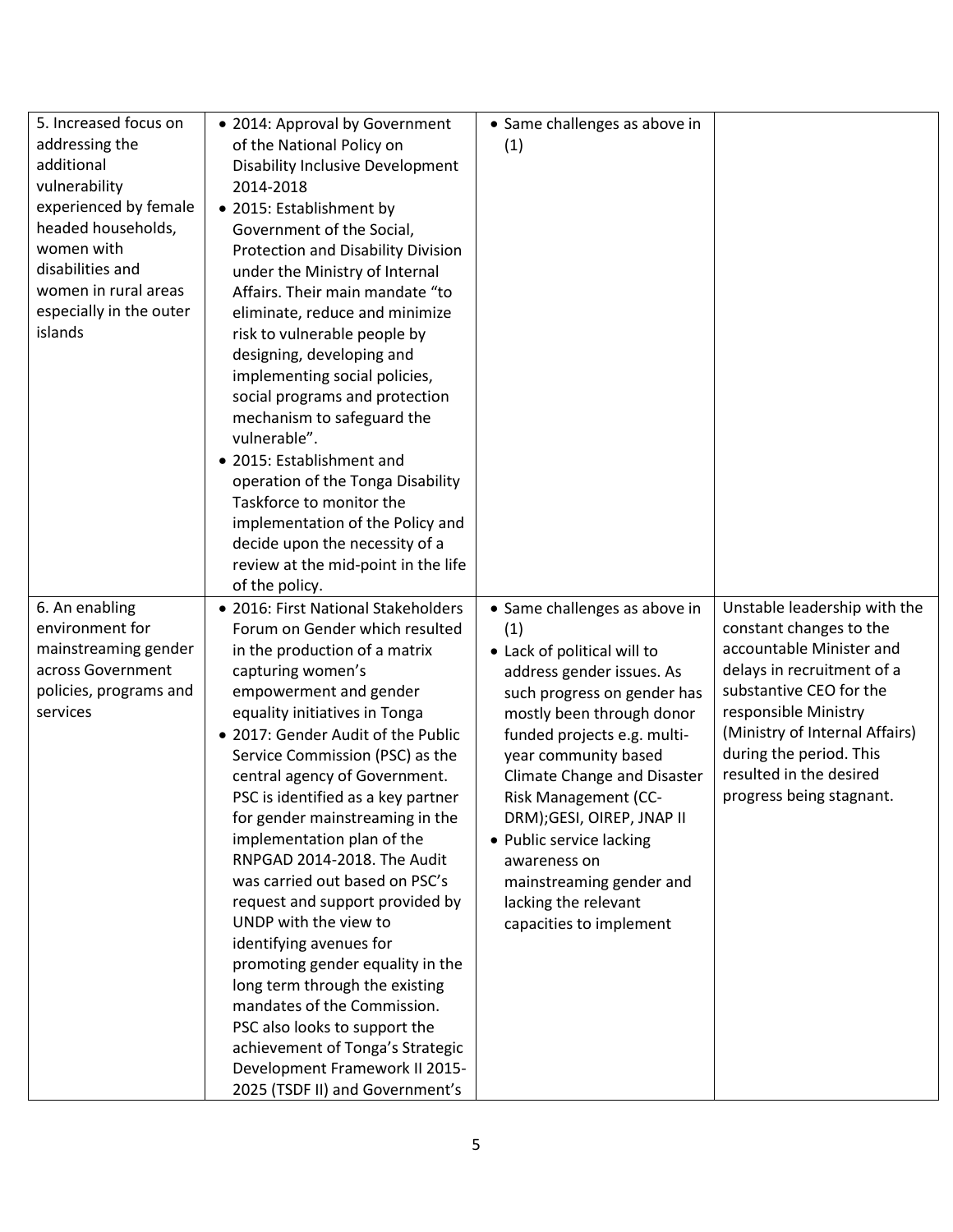| commitment to achieving the        |  |
|------------------------------------|--|
| 2030 Agenda for Sustainable        |  |
| Development and the SDGs by        |  |
| addressing the policies and        |  |
| practices in place and staff       |  |
| approaches and capacities to       |  |
| promote gender equality.           |  |
| • 2018: consistent meetings of the |  |
| National Advisory Committee on     |  |
| Gender and Development             |  |
| (NACGAD)                           |  |
| • 2016-2018: Awareness on the      |  |
| RNPGAD 2014-2018 and FPA           |  |
| 2013 conducted throughout          |  |
| Tonga including the outer islands  |  |

2. TOP FIVE priorities for accelerating progress for women and girls in Tonga over the past five years through laws, policies and/or programs.

### **I Eliminating Violence against women and girls**

The enforcement of Tonga's Family Protection Act 2013 provided greater protection of women and girls from domestic violence in addition to other forms of violence recognized under Tonga's Criminal Offences Act 1926. The Revised National Policy on Gender and Development 2014-2018 priority outcome 1 recognized the need to eliminate violence against women and girls. The establishment of a Family Protection Legal Aid Centre in 2018 and the new office for the Domestic Violence Unit with a safe space for children at the Police station contributed to providing support for victims/survivors of domestic violence. Close collaboration and coordination of programs with relevant stakeholders were carried out between 2014-2018 to provide awareness on eliminating violence against women and girls. Annual Government Grants to NGO Crisis Centres continued in this period 2014-18. In 2017, the Family Protection Trust Fund for organisations working on the implementation of the Family Protection Act was activated.

#### **II Access to health care, including sexual and reproductive health and reproductive rights**

In 2018, UNFPA with the Ministry of Health and in partnership with the Tonga Family Health Association conducted a one week National Peer Education Training for the Trainers of Peer Educators on Comprehensive Sexuality Education including STIs/HIV, GBV, Youth Leaders, Health Service Providers and Community Educators from across Tonga. They were able to learn basic concepts and fundamental guidelines in dealing with all Adolescent Sexual Reproductive Health Rights (ASRHR). A 2017 Family Life Education initiative to include modules in the education curriculum to include gender and human rights.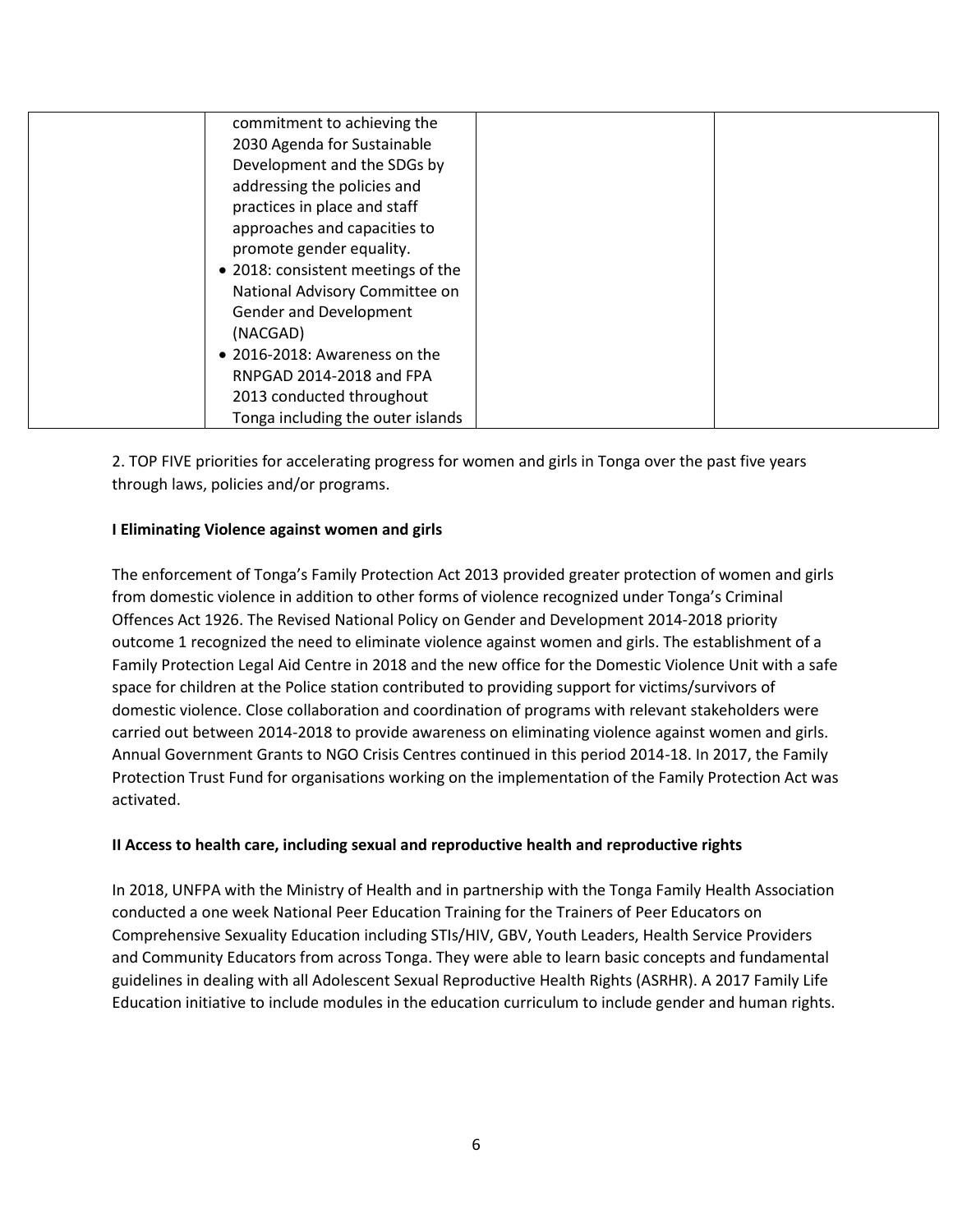#### **III Political participation and representation**

In 2014, a Practice Parliament for women exercise was carried out followed by a Practice Parliament for Youth in 2018. These exercises were carried out as an initiative to encourage women and youths participation in parliament and inspire wider participation in the law making process and geared to help participants understand parliamentary processes. For the 2014 exercise, there was an increase in number of women that registered as candidates for the 2014 national elections. In the 2016 national marking of International Women's Day, a candidacy training for women was also carried out to encourage their registration for the District and Town Officers election scheduled for the following June 2016. As a result the first ever female District Officer was elected in the outer island of 'Eua and a female town officer was elected in the main island of Tongatapu for the Havelu village.

#### **IV Women's entrepreneurship and women's enterprises**

In 2017, a Government grant targeted to be used for economic empowerment of women. This is available for women groups and NGOs. The grant is administered and monitored by the national machinery for gender equality and involves a process and conditions for applications. There is also funds available for women economic empowerment (through women's community projects) under the Climate Change Trust Fund administered by the Ministry of Meteorology, Environment, Disaster Management, Environment, Climate Change and Communication. Tonga Skills, an NGO provides quality based and demand driven skills development in the areas of tourism, agriculture, fisheries, construction and handicrafts. In 2017, 2,665 clients were involved in 117 training of which 67% were women and 67 individuals were identified as having a disability. There is also the Tonga Youth Employment and Entrepreneurship that works with school leavers between 18-29 years of age who are unable to secure a job.

#### **V Gender responsive disaster risk reduction and resilience building**

Gender components and indicators are incorporated into major projects and plans involving disaster risk reduction and resilience building (e.g. Joint National Action Plan II on climate change, Outer Island Renewable Energy Project, Climate Change Policy, Nuku'alofa Urban Development Sector Plan). Psychosocial support is also being provided following TC Gita 2018 together with ongoing preparedness awareness programs every year prior to cyclone season. The National Machinery for gender is a member of the Safety and Protection Cluster under the National Emergency Management Officer of the Ministry of MEIDECC and provides gender perspectives and considerations in its preparatory works of when a natural disaster would hit the country.

3. Specific measures taken in the PAST FIVE YEARS to prevent discrimination and promote the rights of women and girls who experience multiple intersecting forms of discrimination

#### **I Women with disabilities**

The Revised National Policy on Gender and Development 2014-2018 prioritized increasing the focus on addressing the additional vulnerability experienced by female-headed households, women with disabilities and women in rural areas especially in the outer islands. The National Women's Empowerment and Gender Equality Tonga (WEGET) Policy 2019-2015 continues to recognize people with disabilities and vulnerable groups as being integral parts to the 5 priority outcomes identified (same priorities in the RNPGAD). The National Policy on Disability Inclusive Development 2014-2018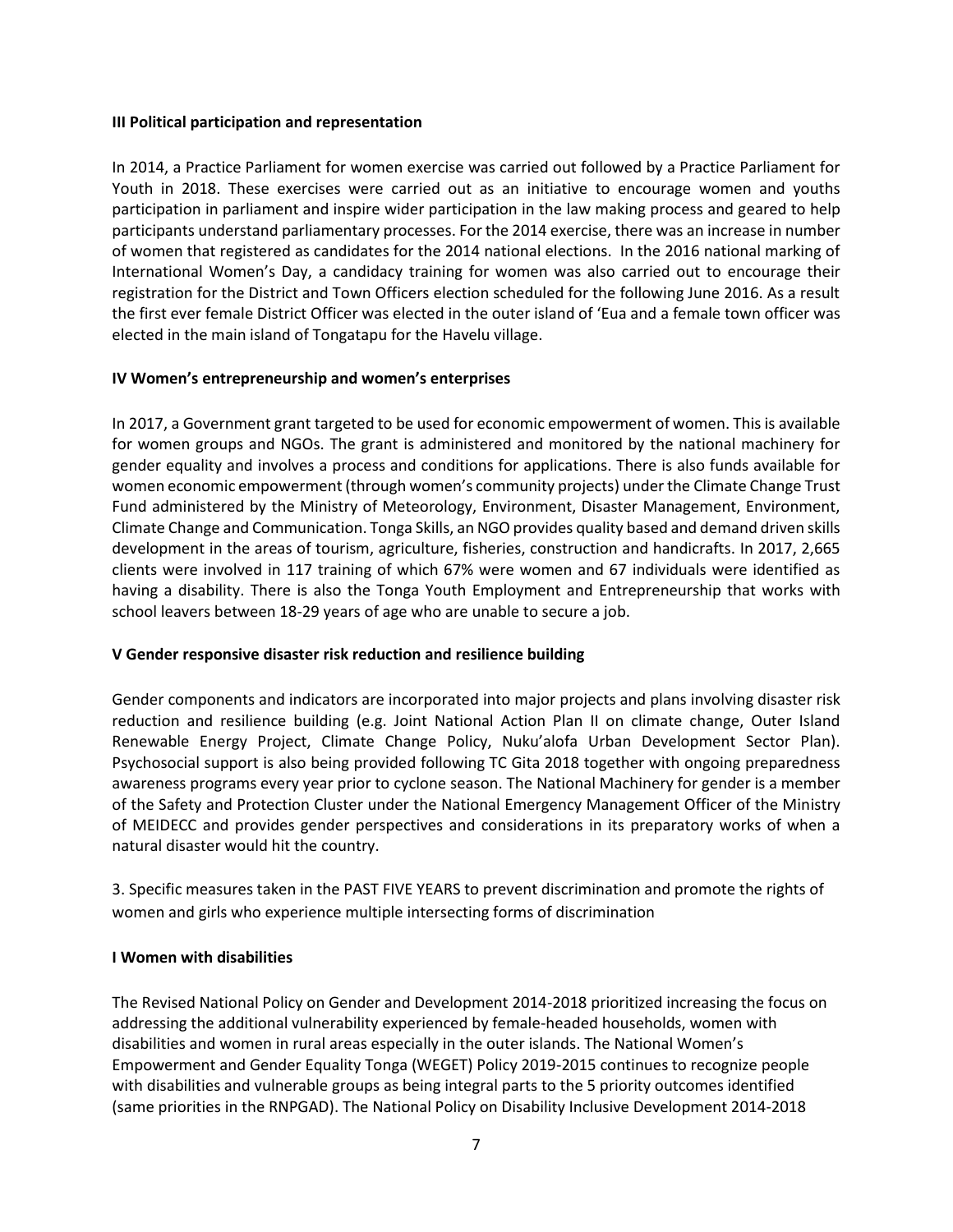further ensures protection for women with disabilities and in 2015, the Ministry of Internal Affairs became the government focal point for the National Policy on Disability Inclusive Development with the establishment of the Social Protection & Disability Division. Extensive consultations have taken place (since 2016) in preparation for the ratification of the Convention on the Rights of Persons with Disabilities signed by Tonga in 2007.

#### **II Younger Women**

The Talitha Project, and NGO, initiated a campaign "Let girls be girls" (2016) with support from the Ministry of Justice for the increase of child marriage age with parental consent from 15 years of age to 18 years of age. A Practice Parliament for Youth was also carried out in 2014 to create awareness for youth in Tonga of parliamentary and law making processes and to encourage them in participating in the same. The Tonga Youth Employment and Entrepreneurship (TYEE), an NGO provides programs for school leavers between the ages of 18-24 who are unable to secure a job.

#### **III Older Women**

A partnership between the Government of Tonga and NGO Ma'a Fafine mo Famili known as the Tonga Social Services Project (TSSP) and piloted in Tonga in 2012-2013. The project continues to date by Ma'a Fafine mo Famili in conjunction and collaboration with the Ministry of Internal Affairs – Social Protection and Disability Division. It aims to provide services and care to some of the most vulnerable in the society and includes elderly people (60+ years old) whose families no longer have the resources to properly care for them and also young children (0-4 years old) with disabilities. The scope of services is as follows:

|    | <b>Services</b>  | <b>Eligibility criteria</b>                                                 |
|----|------------------|-----------------------------------------------------------------------------|
| 1. | <b>Aged Care</b> | 60 years or older<br>$\bullet$                                              |
|    | Program          | Official diagnosis or referral from approved medical<br>$\bullet$<br>doctor |
|    |                  | Approval from Social Service Selection Committee<br>$\bullet$               |
| 2. | Early            | 0-4 years old<br>$\bullet$                                                  |
|    | Intervention     | Official diagnosis or referral from approved medical<br>$\bullet$           |
|    | Program          | doctor                                                                      |
|    |                  | Approval from Social Service Selection Committee<br>$\bullet$               |

The overarching goals and objectives of this project is:

- 1) Extension of the range of social services being provided to Tongan citizens
- 2) Improved care and support services for the elderly and young children with disabilities
- 3) Increased capacity of local CSOs to provide quality social services
- 4) Enhanced interaction between the government and the private sector in delivering social services to the populations
- 5) Practical experience for the Government of Tonga in the oversight and monitoring of social services.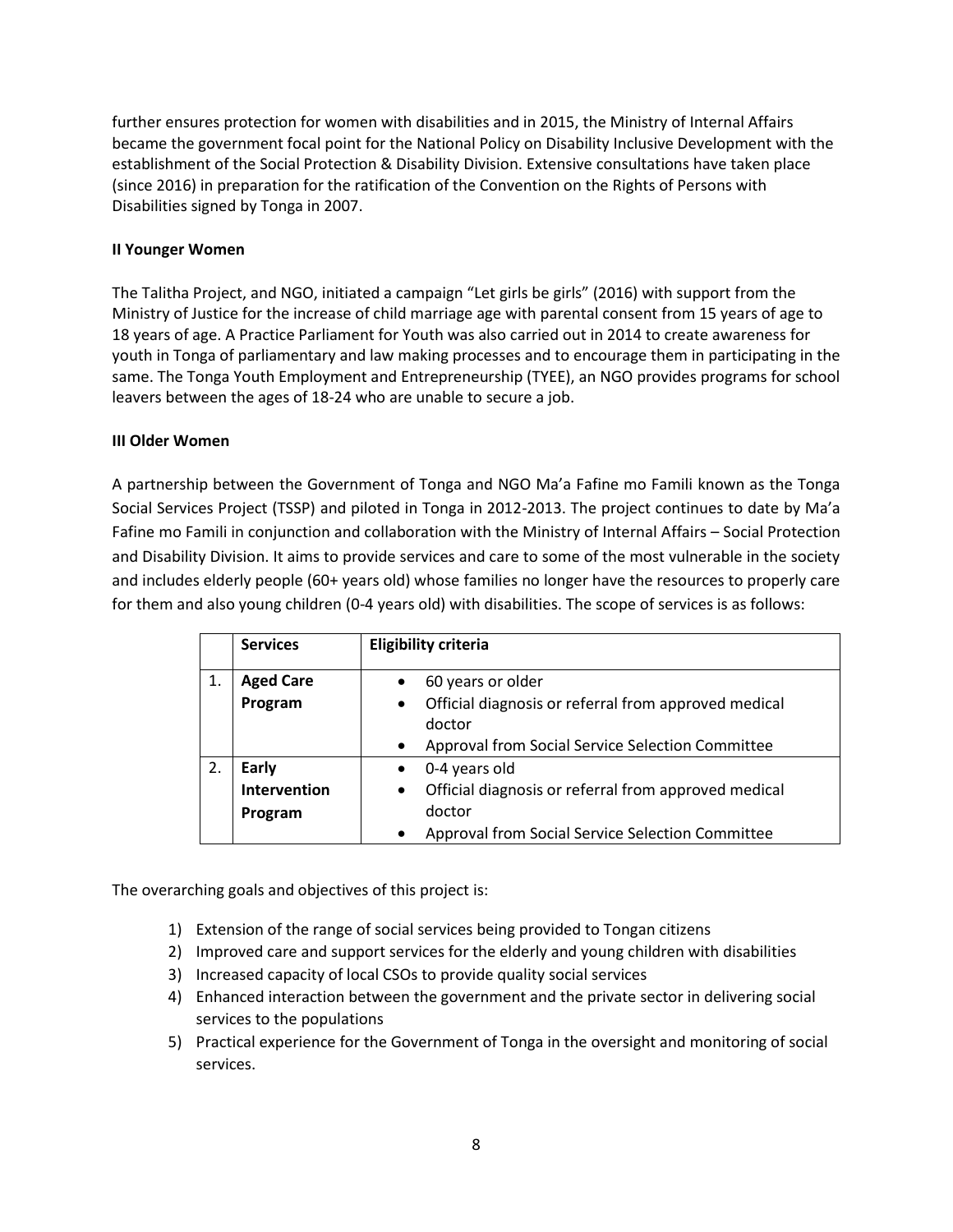A Government grant for the empowerment of women which supports outcome 3 of the WEGET 2019- 2025 (formerly the RNPGAD 2014-2018) and allows registered women's development groups (with MIA/WAD) and NGOs to participate in regional and international trade fairs and other different projects initiated by the groups for income generation, and mainly in the area of handicraft and others which are subject to a set of pre-set guidelines and conditions. All applications are finally endorsed by MIA CEO, and approved by Hon. Minister, MIA.

### **IV Women in Humanitarian settings**

The establishment of the Safety & Protection Cluster where the national machinery for gender is a member provides gender considerations and perspectives in preparatory works for before, during and after a natural disaster hits the country. A training of trainers on the topic of Gender in Humanitarian was carried out in 2018 for members of the Safety and Protection Cluster to assist in mainstreaming gender among their members and further to the general public on any humanitarian crisis that takes place in the country but mainly for natural disasters of which Tonga is prone to. The establishment of the WASH (Water, Sanitation and Hygiene) cluster ensures access by women, men, children and elderly disabled persons to clean water and sanitation. Gender components and indicators have also been incorporated in major projects concerned with natural disasters, environmental challenges and climate change for example, the JNAP II, OIREP, NUDSP, and CC-DRM. Specific NGOs like the Women and Children's Crisis Center (WCCC), Ma'a Fafine mo Famili (MFF), Tonga National Center for Women and Children (TNCWC) and the Tonga Red Cross provide psychosocial support to those affected after natural disasters.

4. Has the increasing number of humanitarian crisis – caused by conflict, extreme weather or other events – affected the implementation of the BPfA in Tonga?

#### **NO**

5. The TOP FIVE PRIORITIES for accelerating progress for women and girls in Tonga for the COMING FIVE YEARS through laws, policies and programs.

#### **I Eliminating violence against women and girls**

- The Development of a National Service Delivery Protocol is in progress to improve coordination of stakeholders dealing with victims/survivors of GBV;
- Review of the Family Protection Act 2013 to address the conflicting provisions and practices since the FPA's enforcement in 2014 is also in progress;
- Establishing an official counselling framework for counsellors to victims/survivors of family violence to ensure they have the required skills and capacity and also ensure accountability
- Training on the use of Gender Mainstreaming Handbook to government officials to build capacities on Gender and what is involved to be mainstreamed in government programs, processes and services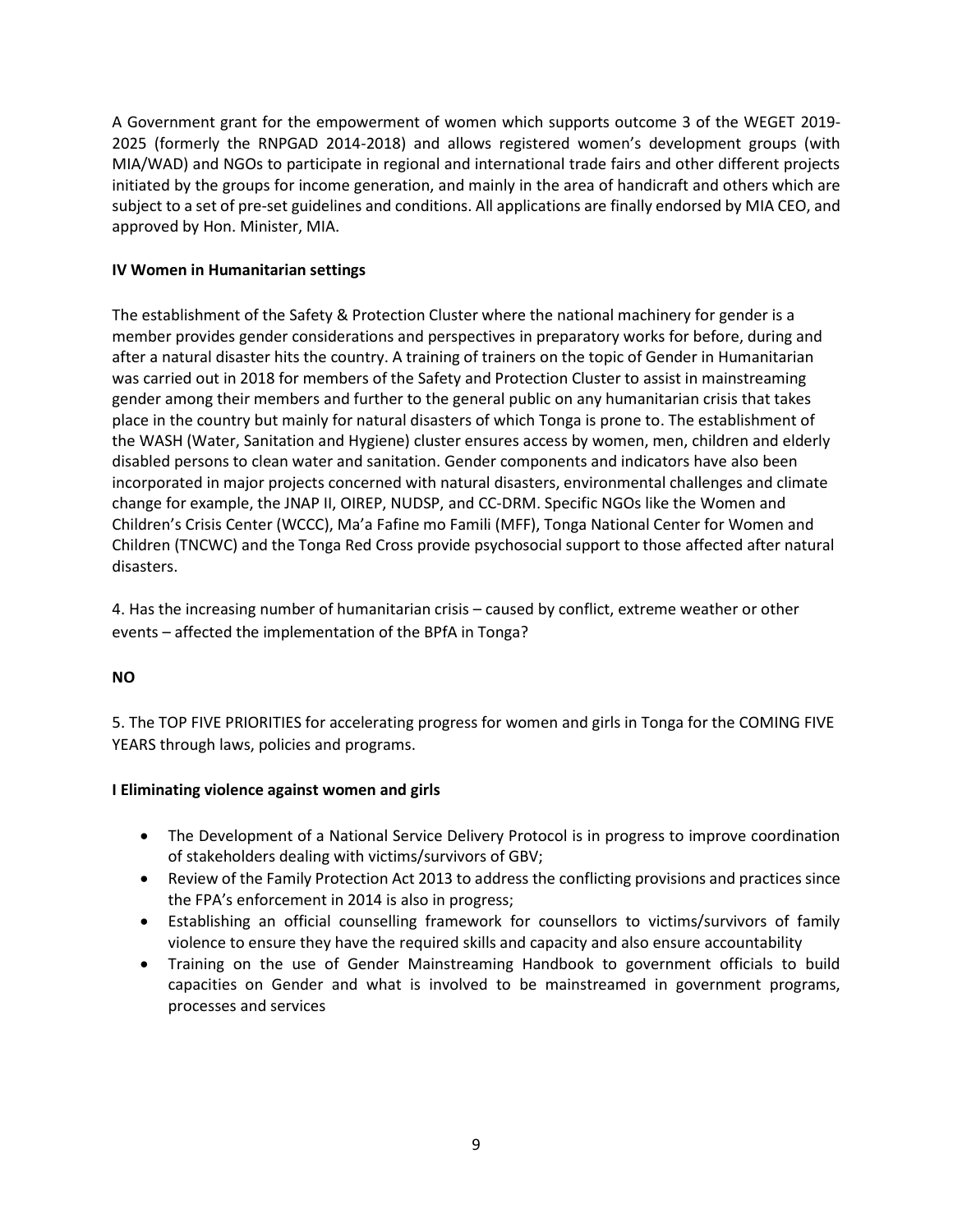## **II Access to affordable quality health care, including sexual and reproductive health and reproductive rights**

- Development of Tonga's Family Life Education to be incorporated into the education curriculum is in progress. It is grounded in the global evidence and informed technical guidance, which includes strong focus on gender, GBV, relationships, values, rights and culture both as standalone and infused topics across other areas of the curricula related to SRHR
- Support submissions to review discriminatory legislations that continue to be a barrier to SRHR for example, women's reproductive rights.
- Awareness outreach on SRHR to schools and communities

# **III Political participation and representation**

- Revisit the Temporary Special Measures Bill for the allocation of reserved number of seats for women in parliament
- Develop a database on women in politics and in leadership positions in boards and in public and private sectors
- Conduct studies to identify obstacles faced by women who wish to run for election and to identify which factors influence voters choices to produce civic education initiatives for youth and adults to encourage importance of participation by ALL members of the family in important decision making

### **IV Women's entrepreneurship and women's enterprises**

- Absorb and to run the Rights Empowerment And Cohesion (REACH) Programme in Tonga
- Prepare submissions to ease legislation, administrative and financial procedures needed to formalize micro-enterprises, enabling women small entrepreneursto strengthen their enterprises
- Prepare submissions for government on a culturally appropriate model of equal land rights and equal ownership of productive assets for men and women.

### **V Gender-responsive budgeting**

- Provide training on the Gender Mainstreaming Handbook to incorporate gender budgeting during Government corporate planning
- Including gender budgeting in corporate planning and strategic planning for government ministries

### **VI Gender responsive disaster risk prevention, reduction and resilience building**

- Encourage gender in Humanitarian training by the Safety and Protection Cluster members to the communities
- Support the Climate Change division under the Ministry of MEIDECC to achieve the gender targets in their JNAP II
- Support initiatives to improve the management and conservation of natural resources notably of biodiversity, sustainable land use, water resources, coastal fisheries, and forests. Further, to build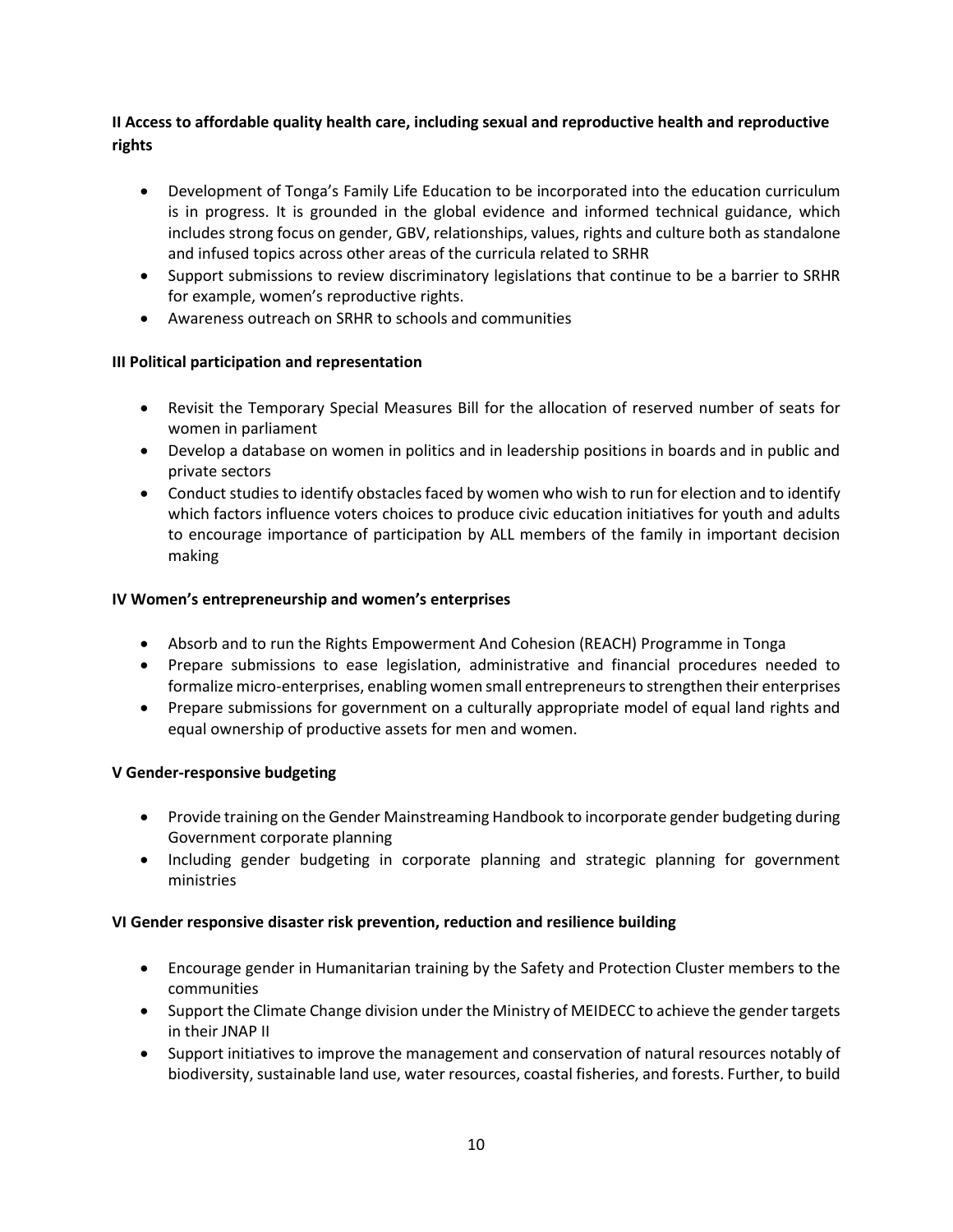the capacity of populations living in rural areas and in the outer islands to diversity or adapt their livelihood in an effort to increase their resilience to natural disasters and climate change

 Support initiatives to improve conservation of energy (in particular in relation to electricity consumption and transport), and promote technologies for renewable energy as a mitigation and adaptation measure, keeping in mind that energy services must serve the needs of the household and livelihoods.

# **Section Two:** Progress across the 12 critical areas of concern

6. Actions Tonga has taken in the LAST FIVE YEAR to advance gender equality in relation to women's role in paid work and employment

# **I Strengthened/enforced laws and workplace policies and practices that prohibit discrimination in the recruitment, retention and promotion of women in the public and private sectors, and equal pay legislation**

- i. Tonga's Employment Relations Bill 2013 (ERB): Further consultations on the Bill to all employees and employers in both the public and private sector concluded in 2018. Consultations had also extended to the outer islands. The ERB will be Tonga's first ever employment legislation and will provide fair minimum employment standards for both employers and employees. While the Bill will apply to all employers and employees in Tonga with some exceptions, the private sector employees stand to benefit the most as the public service employees are protected under the Public Service Act 2002. To date, the ERB has been approved by Cabinet and now is with the Legislative Assembly for discussions.
- ii. 2018 Gender Audit of the Public Service Commission (PSC): The PSC is a central agency of the Government and has been identified as a partner for gender mainstreaming in the implementation of the Revised National Policy on Gender and Development 2014-2018 that contains a priority outcome for equitable access to economic assets and employment. The Audit was PSC's action to assess its readiness to support gender mainstreaming. The audit exercise was supported by UNDP with a view to identifying avenues for promoting gender equality in the longer term through the existing mandates of the PSC.
- iii. Amendments to the Public Service Act 2002, Public Service Policy and Instructions 2010, Public Service (Disciplinary Procedures) Regulations 2003 and Public Service (Grievance & Dispute Procedures) and Regulations 2006: Various amendments have been made throughout the past 5 years to address concerns and bring up to standard the law, Policies, Instructions and Regulations governing the employment of public service employees. The review and amendments of these documents were made in collaboration between the PSC and the Attorney General's Office prior to it being passed by Parliament. The amendments can be viewed at<http://www.psc.gov.to/index.php/legislations>

#### **II Taken measures to prevent sexual harassment, including in the workplace**

i. 2018 Gender Audit of PSC: identified definitions within the Public Service (Grievance and Dispute Procedures) Regulations 2006, for example, the definition of "employment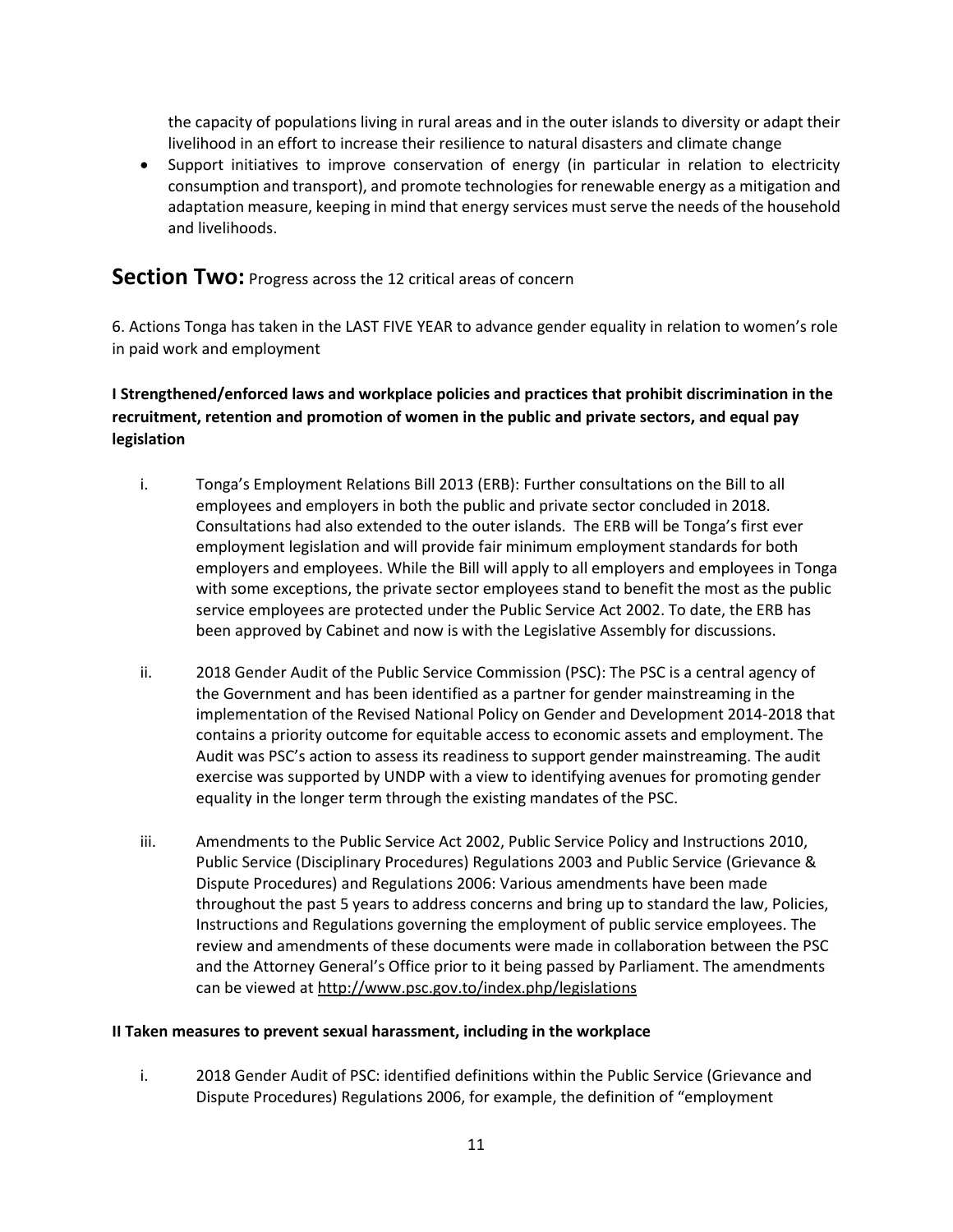grievance" that was limited and did not provide sufficient guidance for employees of the public service on how to bring about. Gender based issues that could potentially take place in the workplace like gender based bullying or sexual harassment did not have specific set of guidelines in which employees of the public service could follow. As such a recommendation to ensure that these are included in the Regulations would strengthen the gender responsiveness of the needs of men and women in the public service.

ii. Ongoing outreach and awareness on the RNPGAD 2014-2018 and the FPA 2013): this measure has been taken to create awareness of the communities and the general public of priority outcomes of the RNPGAD 2014-2018 and the main function of the FPA 2013 which extends to gender based issues like sexual harassment, including in the workplace. These outreach and awareness programs are made in collaborations with relevant stakeholders like the Ministry of Police, Tonga Family Health Association, Public Service Association and are carried out in person through village meetings or focus group meetings.

#### **III Improved financial inclusion and access to credit, including for self-employed women**

- i. Establishment of the Government Development Micro Finance Loan scheme and other loan schemes (ADB\_JFPR Grant) with low interest rates available for women's groups and administered by the Tonga Development Bank, a public enterprise fully owned by Government: Both loan schemes are both revolving fund facilities of different amounts (T\$500K and US\$200K respectively) with the former loan scheme intended for Women Groups to encourage the establishment of new and innovative businesses. The latter loan scheme is for the social protection of the vulnerable and as such is to empower the vulnerable in Tonga especially women in the outer islands and disadvantaged communities in Tonga.
- ii. Establishment of the Green Climate Fund (Climate Change Trust Fund under the Ministry of Meteorology, Environment, Information, Disaster Management, Energy, Climate Change and Communication): This fund is reserved for women's projects and organizations and operates through applications submitted by women groups and is assessed against a pre-set of criteria under the said Ministry.
- iii. Establishment of the Government Grant for the empowerment of women: This grant is being administered by the Ministry of Internal Affairs – Women's Affairs Division and operates through applications submitted by registered women groups with the Ministry and is being assessed against a pre-set criteria by the Women's Affairs Division before endorsement is considered by the CEO of the said Ministry. The purpose is to empower selfemployed women mainly in the area of handicraft although other areas can be considered provided that it could generate income and also be sustainable.

### **IV Supported the transition from informal to formal work, including legal and policy measures that benefit women in informal employment**

i. Tonga Skills: A program invested by the Australian Government in Tonga focused in developing skills in Tonga that is linked directly to inclusive economic growth. Tonga Skills operates nationally and works closely with the Ministry of Education and the Tonga National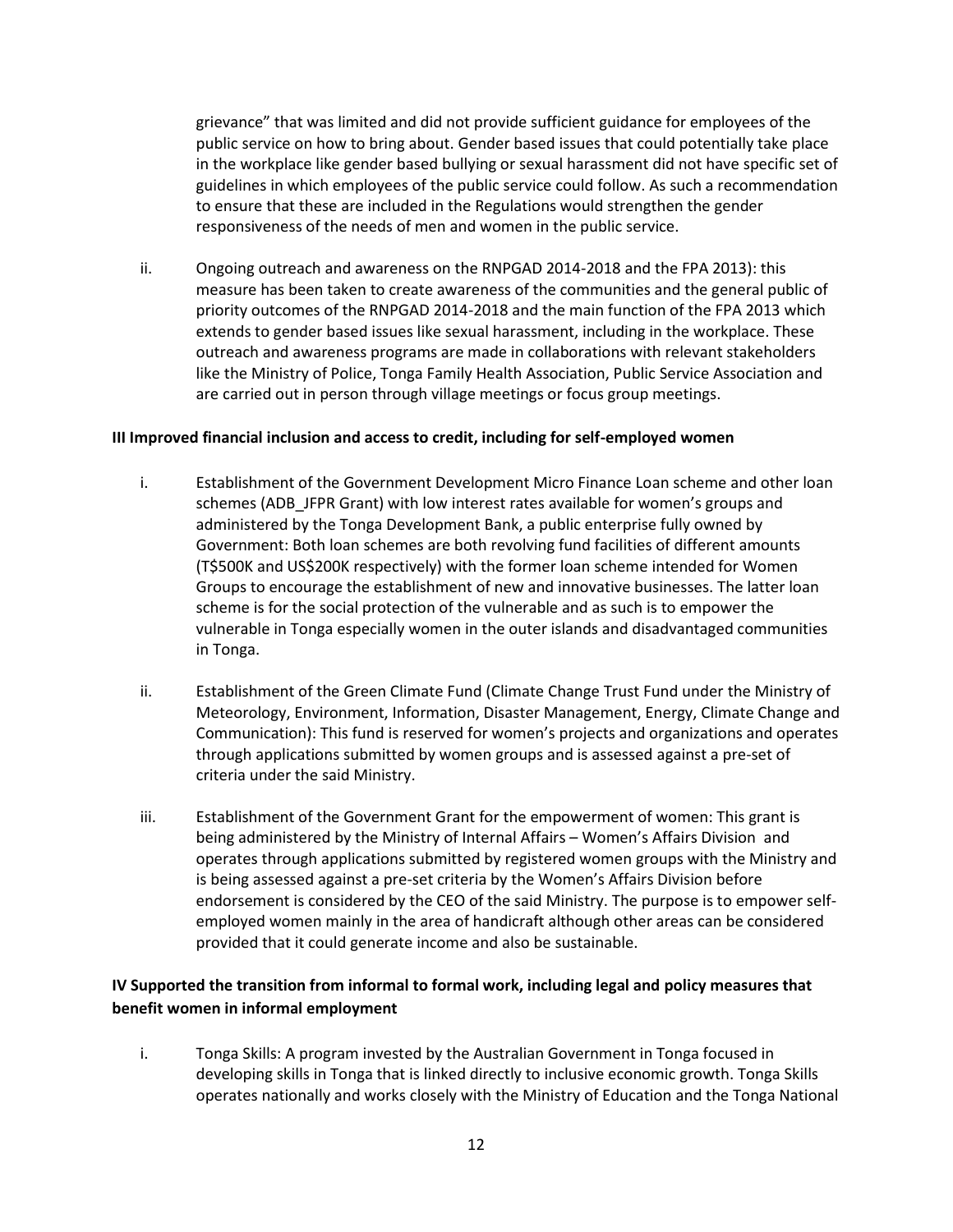Qualifications and Accreditation Board (TNQAB). Their goal is "equitable access to quality based and demand drive skills development contributing to sustainable economic growth in Tonga. They provide training on demand driven skills development in the areas of tourism, agriculture, fisheries, construction and handicrafts. For more information at <http://tongaskills.com/>

ii. Employment Relations Bill 2013 (ERB): The Bill covers and provides fair minimum employment standard for informal jobs as well such as babysitting, house maid duties that are carried out on a long term basis.

7. Actions Tonga has taken in the LAST FIVE YEARS to recognize, reduce and/or redistribute unpaid care and domestic work and promote work-family conciliation.

### **I Expanded support for frail elderly persons and others needing intense forms of care**

i. Tonga Social Services Project: A partnership between the Government of Tonga and NGO Ma'a Fafine mo Famili known as the Tonga Social Services Project (TSSP) and piloted in Tonga in 2012-2013. The project continues to date by Ma'a Fafine mo Famili in conjunction and collaboration with the Ministry of Internal Affairs – Social Protection and Disability Division. It aims to provide services and care to some of the most vulnerable in the society and includes elderly people (60+ years old) whose families no longer have the resources to properly care for them and also young children (0-4 years old) with disabilities. The scope of services is as follows:

|    | <b>Services</b>  | <b>Eligibility criteria</b>                                                 |
|----|------------------|-----------------------------------------------------------------------------|
| 1. | <b>Aged Care</b> | 60 years or older                                                           |
|    | Program          | Official diagnosis or referral from approved medical<br>$\bullet$<br>doctor |
|    |                  | Approval from Social Service Selection Committee<br>$\bullet$               |
| 2. | <b>Early</b>     | 0-4 years old                                                               |
|    | Intervention     | Official diagnosis or referral from approved medical<br>$\bullet$           |
|    | Program          | doctor                                                                      |
|    |                  | Approval from Social Service Selection Committee<br>$\bullet$               |

The overarching goals and objectives of this project is:

- 6) Extension of the range of social services being provided to Tongan citizens
- 7) Improved care and support services for the elderly and young children with disabilities
- 8) Increased capacity of local CSOs to provide quality social services
- 9) Enhanced interaction between the government and the private sector in delivering social services to the populations
- 10) Practical experience for the Government of Tonga in the oversight and monitoring of social services.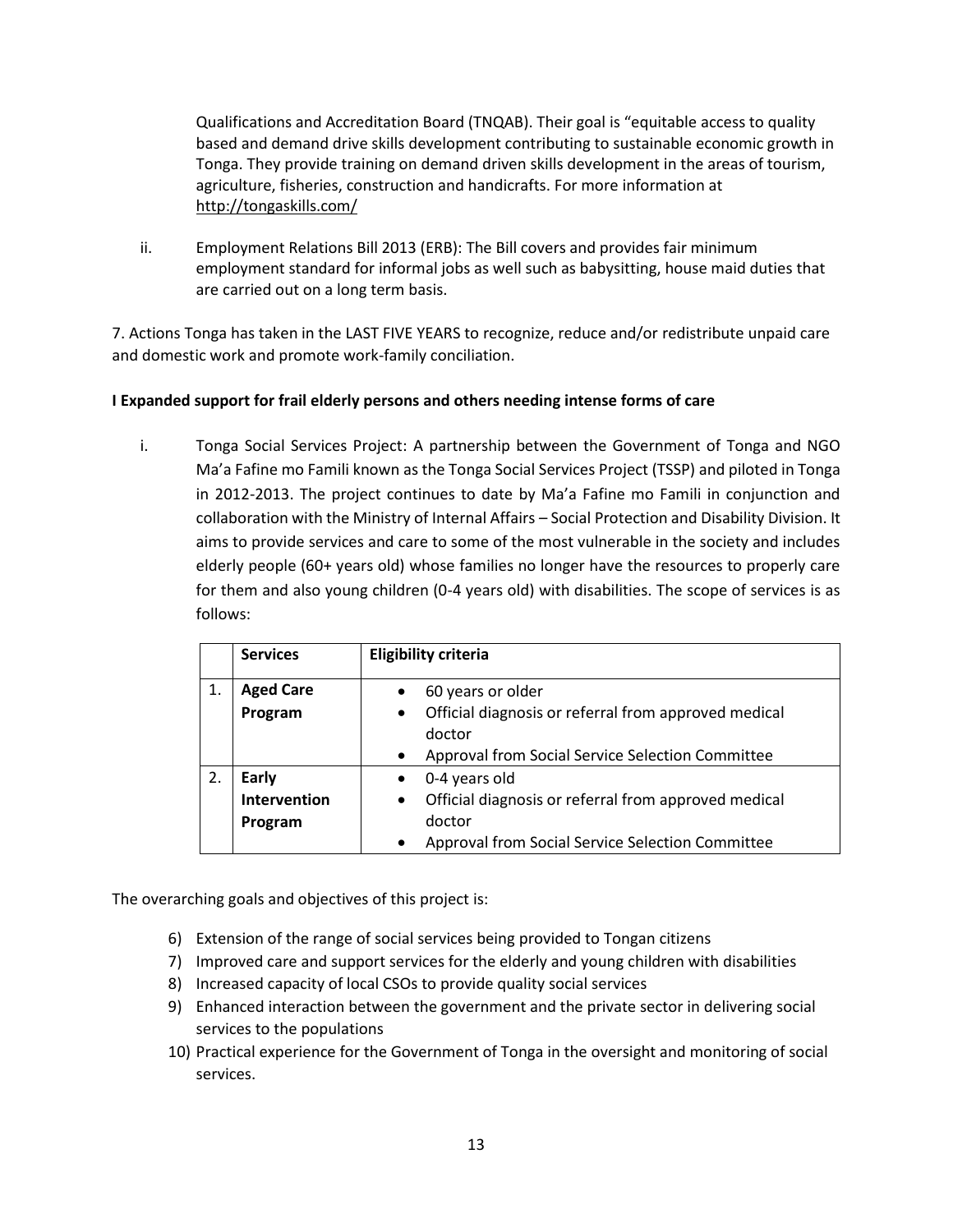ii. Cash assistance of \$T75 for disabilities (A'u kiai): An initiative facilitated by the Ministry of Internal Affairs – Social Protection and Disability Division from 2015 with the support and assistance of Government targeted for persons with extreme disabilities. Identification of those eligible is determined by the Ministry of Health. It is distributed once a month (8th of every month). The cash assistance is disbursed by the Ministry of Finance to the relevant bank accounts of the recipients.

| <b>ISLANDS</b>                  | Female         | <b>Male</b> | <b>Total</b> |
|---------------------------------|----------------|-------------|--------------|
| <b>TONGATAPU</b>                | 329            | 323         | 652          |
| <b>EUA</b>                      | 33             | 25          | 58           |
| HA'APAI                         | 42             | 46          | 88           |
| VAVA'U                          | 120            | 105         | 225          |
| NIUA TOPUTAPU                   | $\mathfrak{p}$ | 4           | 6            |
| NIUA FO'OU                      |                | 4           | 5            |
| <b>RECIPIENTS OVERALL TOTAL</b> | 527            | 507         | 1034         |

#### **ALL RECIPIENTS IN A'U KI AI CASH ASSISTANCE**

#### **Ages for All Recipients in A'u Ki ai Cash Assistance**

| Ages             | <b>TBU</b> | <b>EUA</b> | <b>HAAPAI</b> | VAVAU | <b>NTT</b>     | N <sub>F</sub> | <b>SUB TOTAL</b> |
|------------------|------------|------------|---------------|-------|----------------|----------------|------------------|
| $0 - 5$          | 13         | 0          | 0             | 9     | 0              | 0              | 22               |
| $6 - 10$         | 38         | 1          | 4             | 3     | 0              | 1              | 47               |
| $11 - 20$        | 57         | 7          | 4             | 16    | 0              | 0              | 84               |
| $21 - 30$        | 57         | 3          | 12            | 15    | 0              | 0              | 87               |
| $31 - 40$        | 65         | 1          | 6             | 12    | $\mathbf 0$    | 0              | 84               |
| 41-50            | 83         | 4          | 10            | 14    | 1              | 2              | 114              |
| 51-60            | 87         | 6          | 14            | 21    | 2              |                | 131              |
| 61-70            | 112        | 6          | 9             | 38    | $\mathbf 0$    |                | 166              |
| 71-80            | 73         | 12         | 13            | 56    | $\overline{2}$ | 0              | 156              |
| $81 +$           | 56         | 15         | 13            | 32    | 1              | 0              | 117              |
| <b>NO RECORD</b> | 11         | 3          | 3             | 9     | 0              | 0              | 26               |
| <b>TOTAL:</b>    | 652        | 58         | 88            | 225   | 6              | 5              | 1034             |

In 2018, persons with disabilities involved in the A'u ki Ai Cash Assistance Scheme were categorized into 5 different categories:

- 1. **Physical Disability:** Includes clients with amputations, mobility issues, bedridden clients, wheelchair users and conditions such as Cerebal Palsy.
- 2. **Psychiatric Disability:** Refers to conditions including schizophrenia, bipolar disorder, dementia and psychosocial disabilities.
- 3. **Intellectual/Learning/Neurological:** Refers to conditions including: Down Syndrome, mental retardation, clients with brain trauma, developmental delay, congential conditions, meningitis, Parkinson's Disease and Epilepsy.
- 4. **Sensory Impairment:** Includes vision and hearing impairments.
- 5. **Unknown:** cases where diagnosis was not clear or known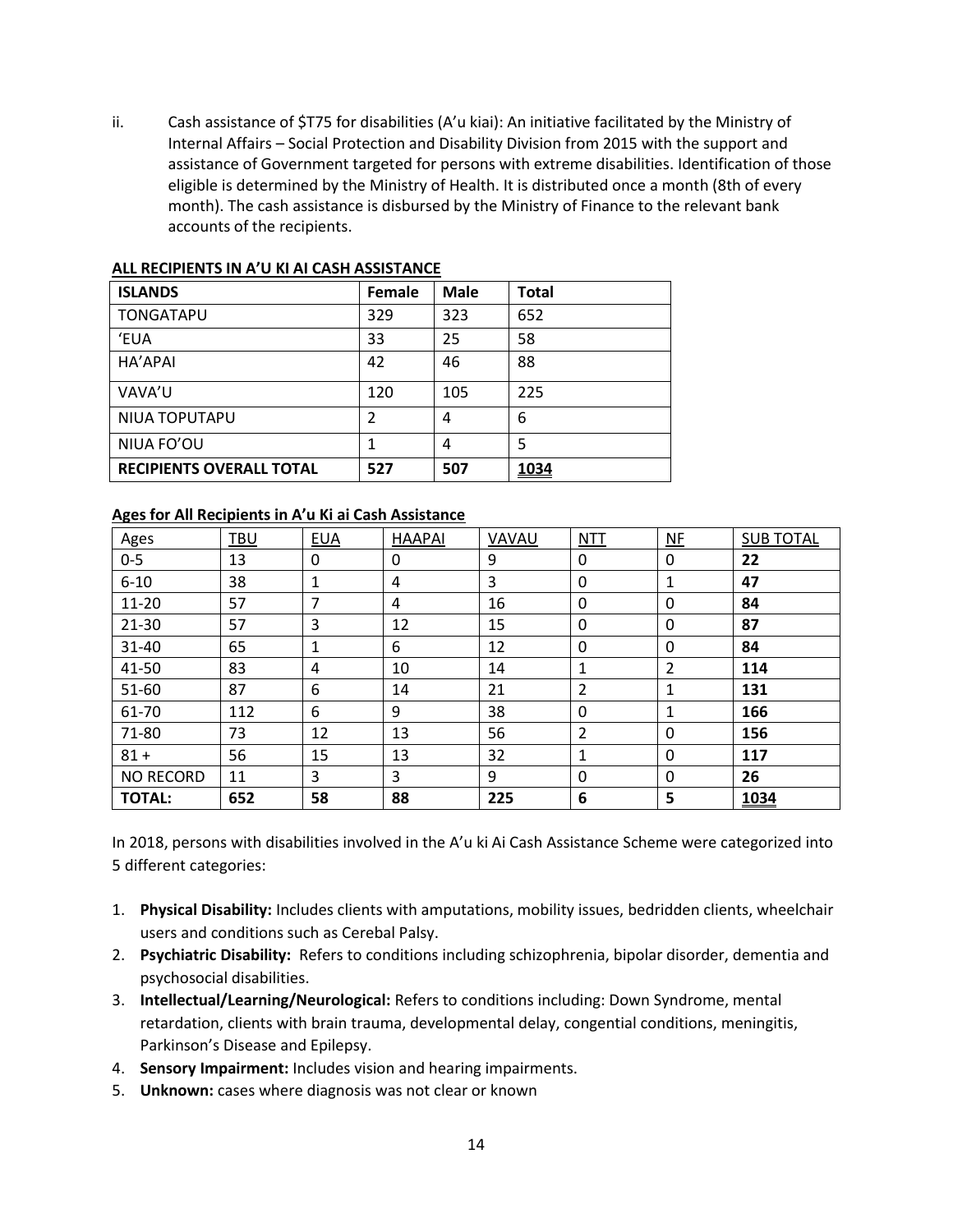Below is the data for the different categories.

| <b>Types of Diagnosis</b>          | <b>TBU</b> | <b>EUA</b>     | <b>HAAPAI</b> | <b>VAVAU</b> | <b>NTT</b> | <b>NF</b> | <b>SUB</b>   |
|------------------------------------|------------|----------------|---------------|--------------|------------|-----------|--------------|
|                                    |            |                |               |              |            |           | <b>TOTAL</b> |
| Intellectual/Learning/Neurological | 113        | 12             | 31            | 57           | 1          | 1         | 215          |
| <b>Physical Disability</b>         | 396        | 38             | 44            | 122          | 5          | 4         | 609          |
| <b>Psychiatric Disability</b>      | 99         | $\overline{2}$ | 7             | 14           | 0          | 0         | 122          |
| Sensory Impairment                 | 38         | 3              | 6             | 20           | 0          | 0         | 67           |
| Unknown                            | 6          | 3              | $\mathbf{0}$  | 12           | $\Omega$   | $\Omega$  | 21           |
| <b>TOTAL:</b>                      | 652        | 58             | 88            | 225          | 6          | 5         | 1034         |

iii. Conditional Cash Transfer (CCT) Scheme): Currently though, based on the universal poverty measure for extreme poverty of USD\$1.90 per person per day which identified 3% of our population in there, MIA is finalizing their Conditional Cash Transfer (CCT) Scheme. This is a poverty policy benefit scheme aimed to alleviate the extreme monetary poverty suffered by this 3%.

### **II Introduced or strengthened maternity/paternity/parental leave or other types of family leave**

i. Other than maternity (3 months leave) and paternity (5 days leave) afforded to public servants under the Public Service Policy Instructions 2010, there have been no further introduced or strengthened similar leave types available. There is anticipation though with the Employment Relations Bill 2013, that such leaves will be introduced to cater for private sector employees and those not covered under the Public Service Policy Instruction 2010.

8. Has Tonga introduced austerity/fiscal consolidation measures, such as cuts in public expenditure or public sector downsizing over the PAST FIVE YEARS?

### **NO**

9. Actions Tonga has taken in the LAST FIVE YEARS to reduce/eradicate poverty among women and girls

#### **I Broadened access to land, housing, finance, technology and/or agriculture extension services**

i. The Ministry of Agriculture, Forests and Food – Women's Extension: They administer and provide training for the purpose of empowering women to be able to provide for themselves if they are unable to with a stable source of income. Every year, they carry out distribution upon requests of seedlings, poultry and livestock to women and also run training like sewing and cooking.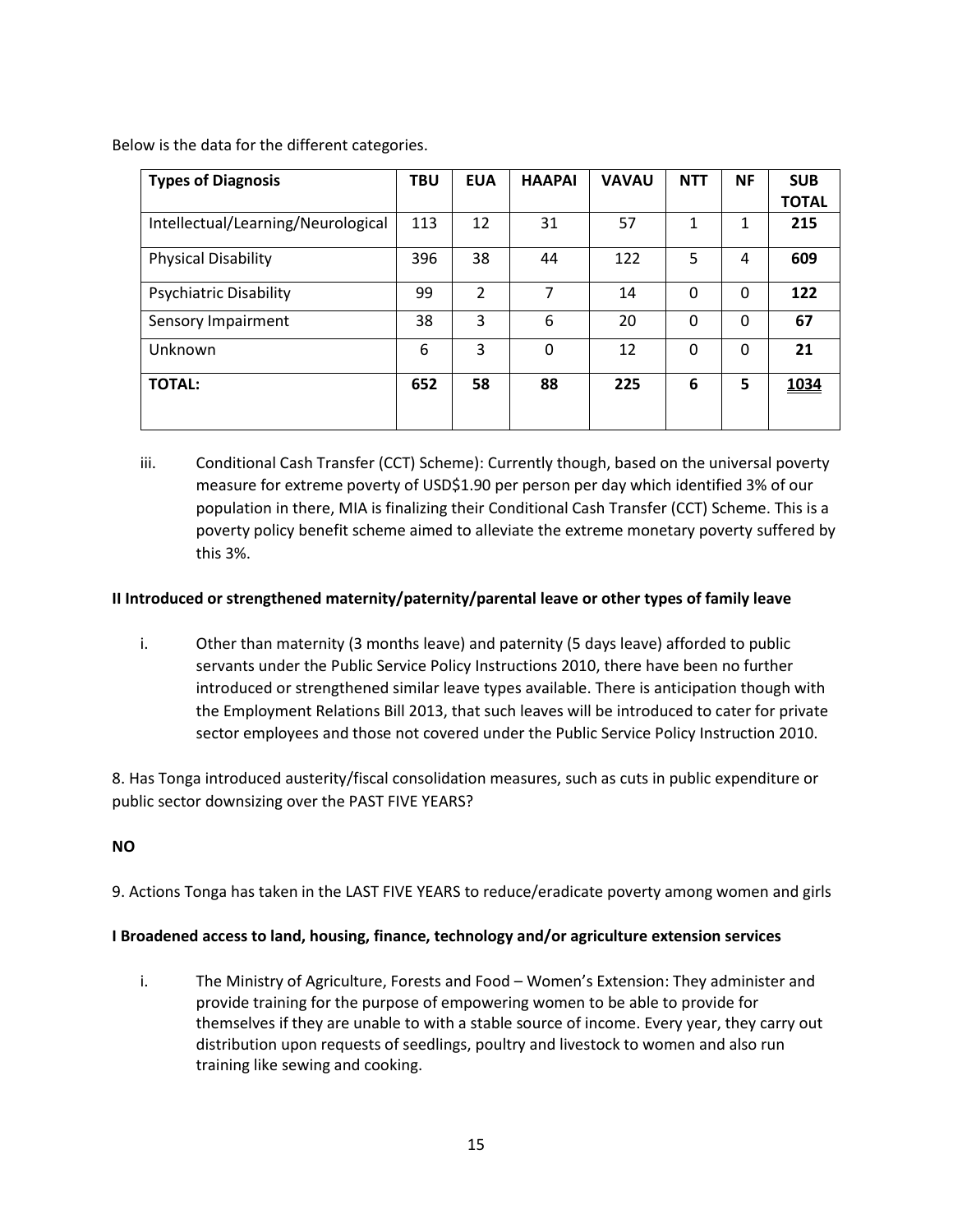ii. Establishment of the Government Grant for the empowerment of women: This grant is being administered by the Ministry of Internal Affairs – Women's Affairs Division and operates through applications submitted by registered women groups with the Ministry and is being assessed against a pre-set criteria by the Women's Affairs Division before endorsement is considered by the CEO of the said Ministry. The purpose is to empower selfemployed women mainly in the area of handicraft although other areas can be considered provided that it could generate income and also be sustainable.

### **II Supported women's entrepreneurship and business development groups projects**

i. Training institutions: Tonga has various institutions and agencies that provide business skills and other vocational training e.g. Tonga Business Enterprise Center under the Tonga Chamber of Commerce & Industry Inc – for more information at [http://new.tongachamber.org/?page\\_id=168](http://new.tongachamber.org/?page_id=168), Tonga Skills – for more information at <http://tongaskills.com/> , 'Ahopanilolo Technical Institute, Tonga National Youth Congress – for more information at<http://tonganationalyouth.org/>)

### **III Introduced or strengthened social protection programmes for women and girls (e.g. cash transfers for women with children, public works/employment guarantee schemes for women of working-age, pensions for older women)**

- i. Cash assistance for disabilities (A'u kiai): This scheme is intended for persons with disabilities and is being administered by the Ministry of Internal Affairs- Social Protection and Disability Division.
- ii. Pension scheme for the elderly: This scheme is government funded and is for elderly persons aged 70 and above. These are paid out each month and is administered by Tonga's National Retirement Benefits Fund.
- iii. Conditional Cash Transfer (CCT) Scheme: A poverty policy benefit scheme and program aimed to reduce and eliminate poverty in the Kingdom. The target audience are the households suffering from extreme poverty (3% of the Total population in 2016) in Tonga.

#### **IV Introduced/strengthened low-cost legal services for women living in poverty**

i. Family Protection Legal Aid Center: Its establishment in 2018 as a pilot project in Tonga was successful as the Government has agreed for the Center to continue for another 3 years under the assistance of SPC/RRRT before Government absorbs it under the Ministry of Justice. The Center provides free legal representation and advice for victims/survivors of domestic violence.

10. Actions Tonga has taken in the LAST FIVE YEARS to improve access to social protection for women and girls?

# **I Introduced or strengthened social protection for unemployed women (e.g. unemployment benefits, public works programmes, social assistance)**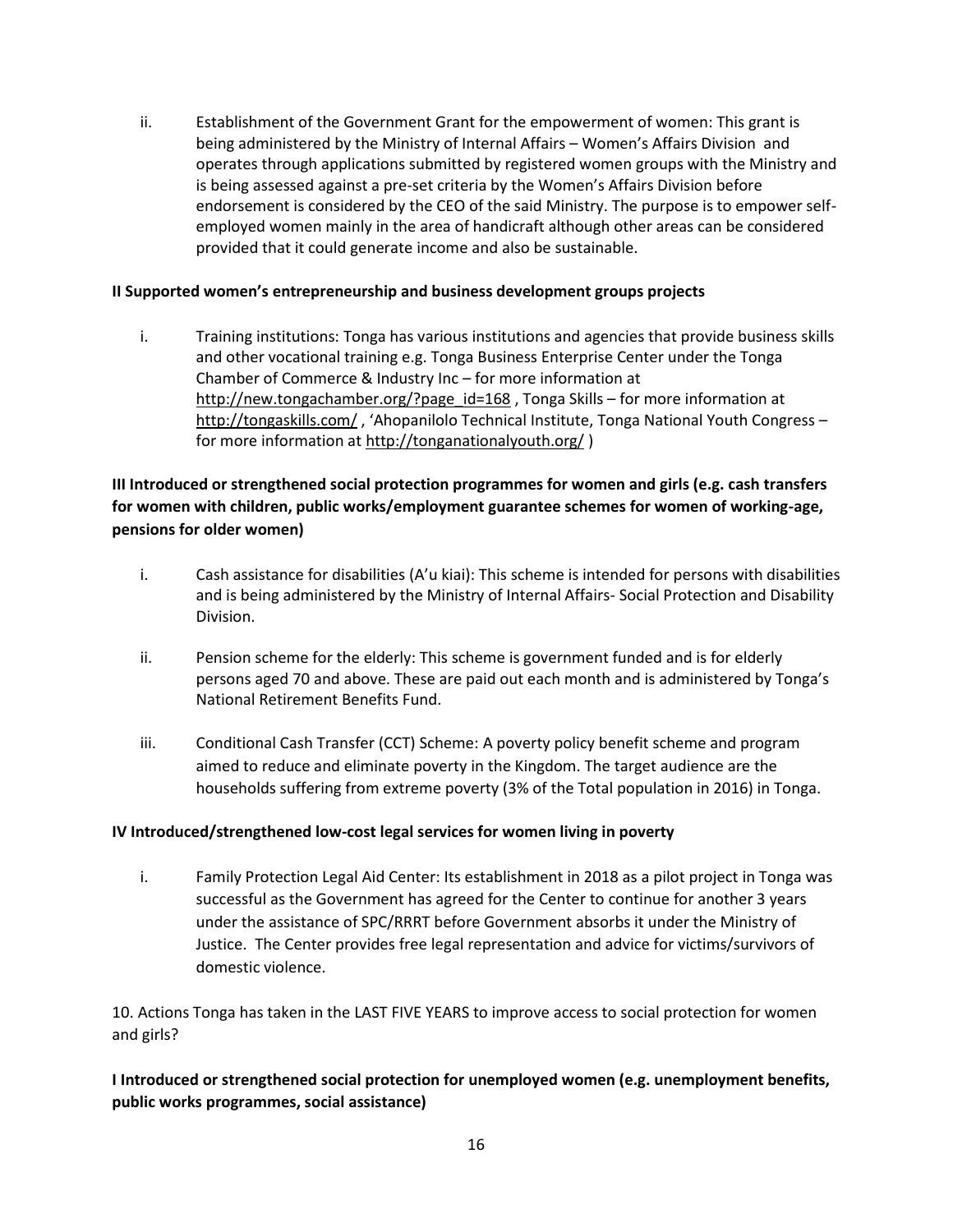- i. The Ministry of Agriculture, Forests and Food Women's Extension: They administer and provide training for the purpose of empowering women to be able to provide for themselves if they are unable to with a stable source of income. Every year, they carry out distribution upon requests of seedlings, poultry and livestock to women and also run training like sewing and cooking.
- ii. Establishment of the Government Grant for the empowerment of women: This grant is being administered by the Ministry of Internal Affairs – Women's Affairs Division and operates through applications submitted by registered women groups with the Ministry and is being assessed against a pre-set criteria by the Women's Affairs Division before endorsement is considered by the CEO of the said Ministry. The purpose is to empower selfemployed women mainly in the area of handicraft although other areas can be considered provided that it could generate income and also be sustainable.
- iii. Cash assistance for disabilities (A'u kiai): This scheme is intended for persons with disabilities and is being administered by the Ministry of Internal Affairs- Social Protection and Disability Division.
- iv. Pension scheme for the elderly: This scheme is government funded and is for elderly persons aged 70 and above. These are paid out each month and is administered by Tonga's National Retirement Benefits Fund.

#### **II Introduced or strengthened non-contributory social pensions**

- i. Cash assistance for disabilities (A'u kiai): This scheme is intended for persons with disabilities and is being administered by the Ministry of Internal Affairs- Social Protection and Disability Division.
- ii. Pension scheme for the elderly: This scheme is government funded and is for elderly persons aged 70 and above. These are paid out each month and is administered by Tonga's National Retirement Benefits Fund.

11. Actions Tonga has taken in the LAST FIVE YEARS to improve health outcomes for women and girls in Tonga.

#### **I Undertaken gender-specific public awareness/health promotion campaigns**

i. Mobile Community clinics: an initiative by NGO Tonga Family Health Association in collaboration with the Ministry of Health for the purpose of ensuring that health services are accessible by members of the community. Through the clinics, they are able to provide awareness and also carry out health tests for HIV, STI's and pregnancy. They have also been able to establish these community clinics in most of the outer islands.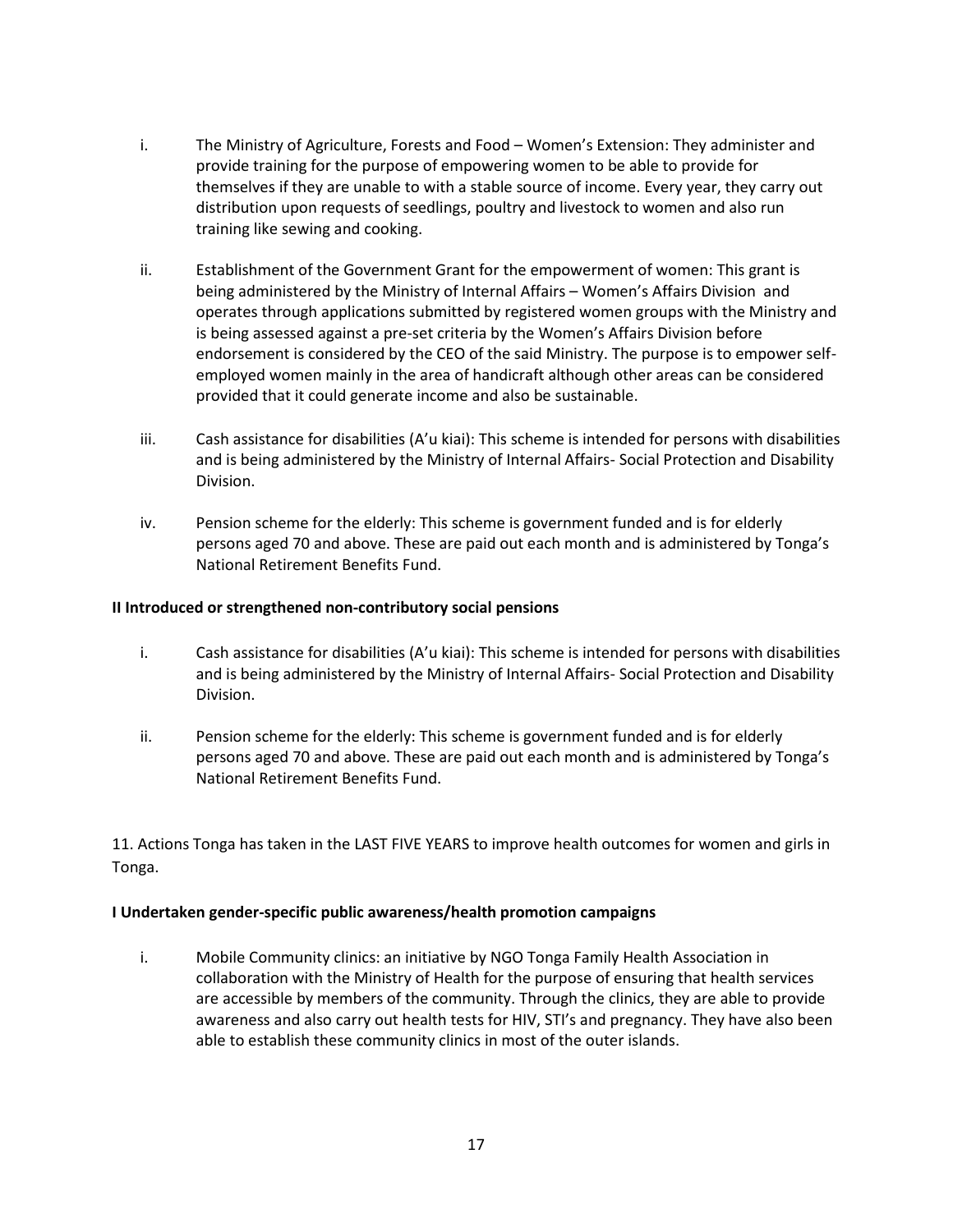ii. Ongoing Outreach and awareness programmes: These continue throughout each year by the Ministry of Health and other associated partners like the Tonga Family Health Association.

#### **II Strengthened comprehensive sexuality education in schools or through community programs**

i. Tonga Family Life Education: Tonga Family Life Education: This initiative supported by UNFPA involves modules that are created to be proposed to be included in the education curriculums on the topic of gender and human rights – consultations have been conducted throughout Tonga including the outer islands with government and mission's schools, government ministries and private sectors. This will address sexuality education however because of cultural reasons, it has yet to be approved.

12. Actions Tonga has taken in the LAST FIVE YEARS to improve education outcomes and skills for women and girls

## **I Strengthened educational curricula to increase gender-responsiveness and eliminate bias, at all levels of education**

ii. Tonga Family Life Education: This initiative supported by UNFPA involves modules that are created to be proposed to be included in the education curriculum on the topic of gender and human rights – consultations have been conducted throughout Tonga including the outer islands with government and mission's schools, government ministries and private sectors. It is yet to be approved by the Ministry of Education.

### **II Promoted safe, harassment-free and inclusive educational environments for women and girls**

- i. Education Act 2013: provides for inclusive education and all teachers are aware of this and reminded in staff meetings.
- ii. Teachers Training College: persons that are trained to become teachers at the Tonga Teachers Training College are trained to promote safe, harassment-free and inclusive educational environments for women and girls.

13. In the LAST FIVE YEARS, which forms of violence against women and girls, and in which specific contexts or settings has Tonga prioritized for action?

### **I Intimate partner violence/domestic violence, including sexual violence and marital rape**

i. Family Protection Act 2013: This law recognizes physical, sexual, mental and economic abuse in a domestic relationship which is defined under the law. It covers men, women and children. It was established to provide greater protection from domestic violence, to introduce orders, clarify the duties of the police and promote the health, safety and wellbeing of victims/survivors of domestic violence and related matters. For further information on the Act at [https://ago.gov.to/cms/legislation/current-revised-edition/by](https://ago.gov.to/cms/legislation/current-revised-edition/by-title.html?view=acts_alpha)[title.html?view=acts\\_alpha](https://ago.gov.to/cms/legislation/current-revised-edition/by-title.html?view=acts_alpha)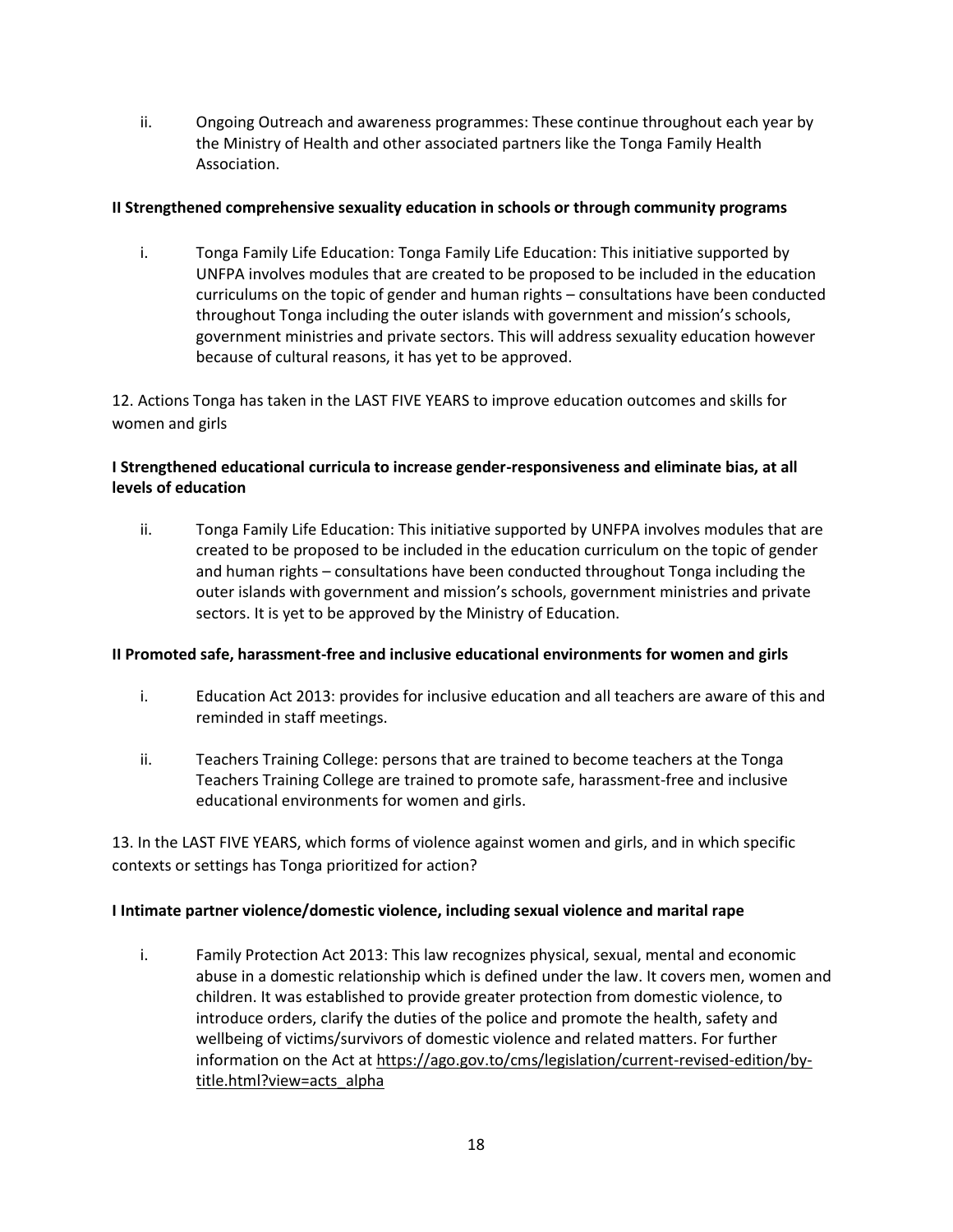- ii. Criminal Offences Act 1926: The Act has now criminalized marital rape since 1999 in Tonga whereas before it was not. The issue identified was that women who were separated from their husbands but yet to be divorced would not be able to claim rape if their husbands had forced sexual intercourse with them purely because they were still married on paper. A legislative comparison exercise of the Legislation of Tonga and the Convention on the Elimination of all forms of Discrimination Against Women (CEDAW) identified that there was still much in this Act that required reviewing as it did not fully protect women and girls, for example, the definition of rape which did not extend to situation where women are sexually violated with other penetrable objects such as sticks and bottles. In such a case, a woman could only claim for a lesser offence of indecent assault which was considered unfair. Works are continuing to push for this review. The Act also covers all other forms of violence that are not covered under the FPA 2013. For further information on the Act at [https://ago.gov.to/cms/legislation/current-revised-edition/by-title.html?view=acts\\_alpha](https://ago.gov.to/cms/legislation/current-revised-edition/by-title.html?view=acts_alpha)
- ii. Family Protection Legal Aid Center: Its establishment in 2018 as a pilot project in Tonga was successful as the Government has agreed for the Center to continue for another 3 years under the assistance of SPC/RRRT before Government absorbs it under the Ministry of Justice. The Center provides free legal representation and advice for victims/survivors of domestic violence pursuant to the Family Protection Act 2013. The Centre is hoped to address the issue of access to justice by women who are victims/survivors of domestic violence.

#### **II Sexual harassment and violence in public places, educational settings and in employment**

- i. Gender Audit of the Public Service Commission: identified definitions within the Public Service (Grievance and Dispute Procedures) Regulations 2006, for example, the definition of "employment grievance" that was limited and did not provide sufficient guidance for employees of the public service on how to bring about. Gender based issues that could potentially take place in the workplace like gender based bullying or sexual harassment did not have specific set of guidelines in which employees of the public service could follow. As such a recommendation to ensure that these are included in the Regulations would strengthen the gender responsiveness of the needs of men and women in the public service.
- ii. Employment Relations Bill 2013; This Bill covers sexual harassment under the part of equal employment opportunity. The Bill has been approved by Cabinet this year and will now be tabled at Parliament for discussion.
- iii. 2019 Consultations on a National Service Delivery Protocol for GBV: As part of the review of the RNPGAD 2014-2018 priority outcome 1 that covers violence against women and girls, it was identified that there was a lot of duplication of programs and services by service providers for victims/survivors of violence. At times, clients and people were confused as to which services would meet their need or requirement. In light of this, discussions were initiated by the Ministry of Internal Affairs – Women's Affairs Division with external parties for funding to develop a National Service Delivery Protocol to help coordinate the services of service providers for victims/survivors of violence. Consultations have commenced this year in Tongatapu and the main outer islands. It is hoped to continue with a completion date by the end of 2019.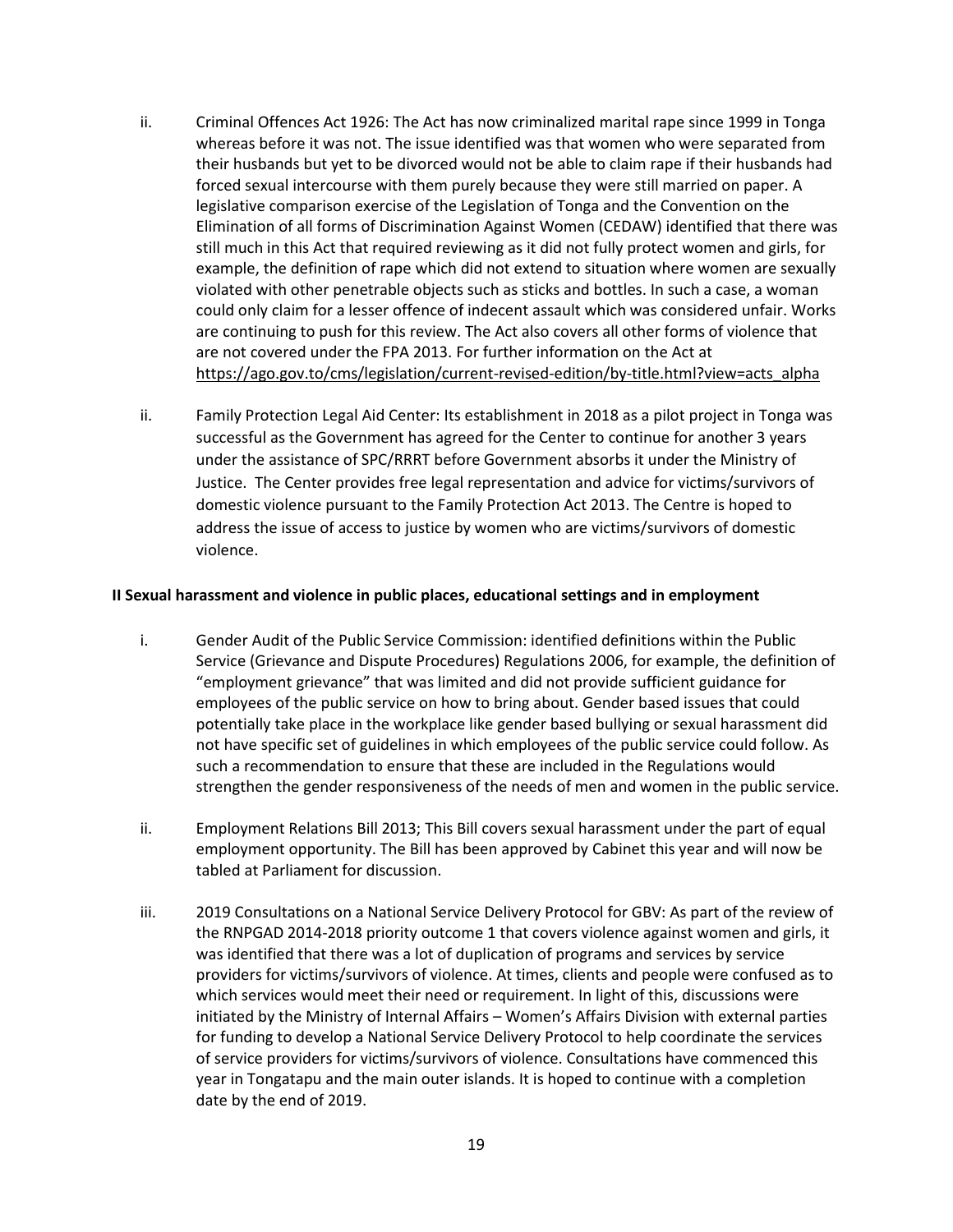### **III Violence against women and girls facilitated by technology (e.g., cyber violence, online stalking)**

i. Tonga Computer Response Team: This team is established and in the process of finalizing legislation to replace Tonga's Computer Crimes Act 2003 and which will recognize violence against women and girls facilitated by technology together with the relevant penalties.

#### **IV Child, early and forced marriages**

i. "Let Girls be Girls" campaign: This campaign initiated by NGO Talitha Project and supported by the Ministry of Justice promotes the increase of the age of child marriage in Tonga's law from 15 years to 18 years old. Currently the Births, Deaths and Marriages Act 1926 allows the marriage of males or females at the age of 15 provided parental consent is given. Various civil societies, NGOs and even government ministries believe that children should still be at school at that age. Further, that children at that age are not fully matured to take on the responsibilities that come with marriage.

#### **V Trafficking in women and girls**

- i. Counter Terrorism and Transnational Organised Crime Act 2013: This law criminalizes trafficking of persons and children in Tonga.
- 14. Actions Tonga have prioritized in the LAST FIVE YEARS to address violence against women and girls

### **I Introduced or strengthened violence against women laws, and their enforcement and implementation**

- iii. Family Protection Act 2013: This law recognizes physical, sexual, mental and economic abuse in a domestic relationship which is defined under the law. It covers men, women and children. It was established to provide greater protection from domestic violence, to introduce orders, clarify the duties of the police and promote the health, safety and wellbeing of victims/survivors of domestic violence and related matters. For further information on the Act at [https://ago.gov.to/cms/legislation/current-revised-edition/by](https://ago.gov.to/cms/legislation/current-revised-edition/by-title.html?view=acts_alpha)[title.html?view=acts\\_alpha](https://ago.gov.to/cms/legislation/current-revised-edition/by-title.html?view=acts_alpha)
- iv. Criminal Offences Act 1926: The Act has now criminalized marital rape since 1999 in Tonga whereas before it was not. The issue identified was that women who were separated from their husbands but yet to be divorced would not be able to claim rape if their husbands had forced sexual intercourse with them purely because they were still married on paper. A legislative comparison exercise of the Legislation of Tonga and the Convention on the Elimination of all forms of Discrimination Against Women (CEDAW) identified that there was still much in this Act that required reviewing as it did not fully protect women and girls, for example, the definition of rape which did not extend to situation where women are sexually violated with other penetrable objects such as sticks and bottles. In such a case, a woman could only claim for a lesser offence of indecent assault which was considered unfair. Works are continuing to push for this review. The Act also covers all other forms of violence that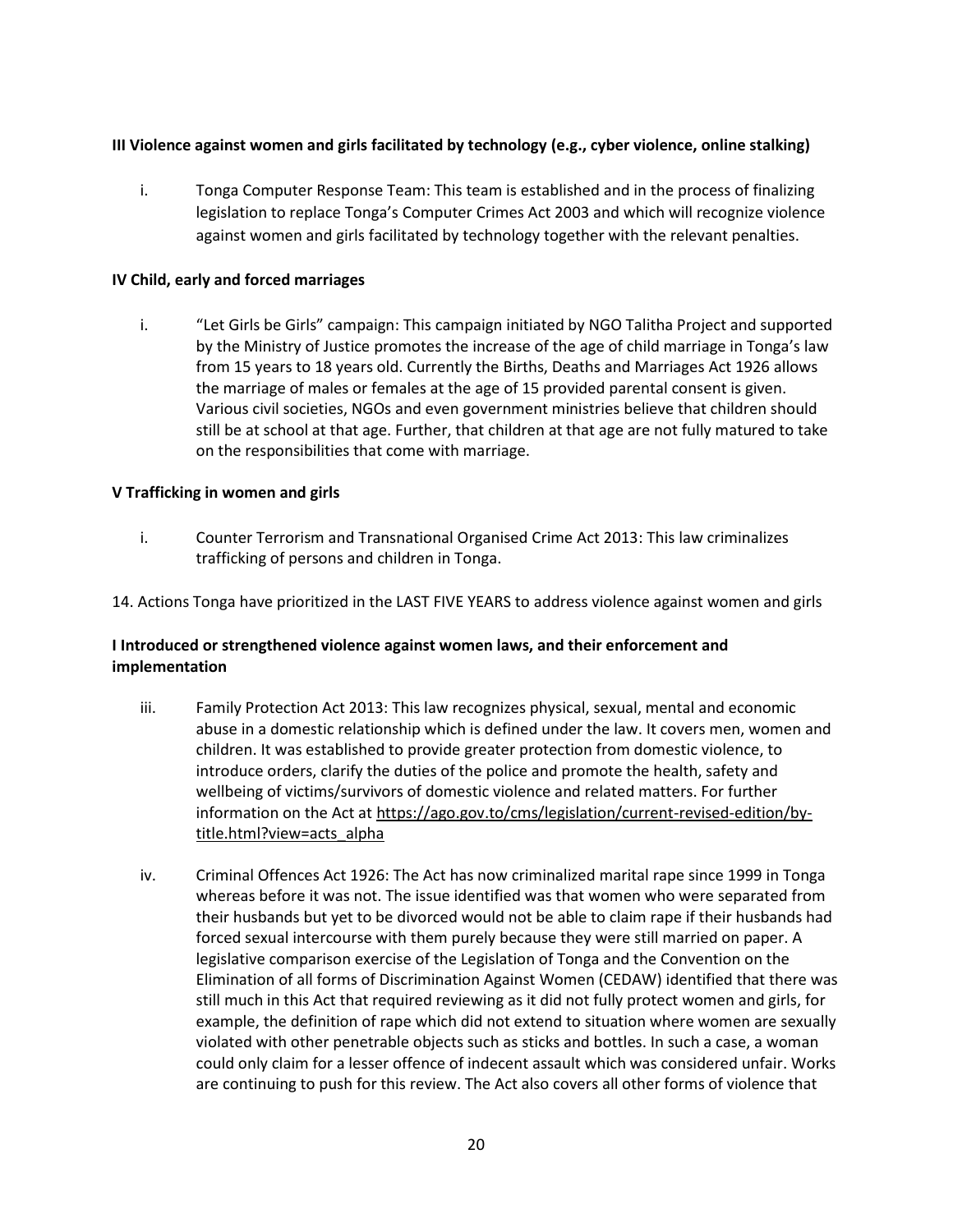are not covered under the FPA 2013. For further information on the Act at [https://ago.gov.to/cms/legislation/current-revised-edition/by-title.html?view=acts\\_alpha](https://ago.gov.to/cms/legislation/current-revised-edition/by-title.html?view=acts_alpha)

#### **II Introduced, updated or expanded national action plans on ending violence against women and girls**

- i. National Women's Empowerment and Gender Equality Tonga (WEGET) Policy 2019-2025: This is the most recent National Policy on Gender and Development which continues to focus on ending violence against women and girls as part of its priority outcomes. The WEGET also has a Strategic Plan of Action that sets out the key outputs and actions in addressing this issue. Priority outcome 2 "Families and communities prosper from gender equality" focusses on ensuring that the values of gender equality are better understood and promoted in the family, workplace and society, that measures are in place to eliminate domestic violence and provide services to victims; and to improve sexual and reproductive health rights including access to family planning. For further information at <http://purl.org/spc/digilib/doc/kzkua>
- iv. 2019 Consultations on a National Service Delivery Protocol for GBV: As part of the review of the RNPGAD 2014-2018 priority outcome 1 that covers violence against women and girls, it was identified that there was a lot of duplication of programs and services by service providers for victims/survivors of violence. At times, clients and people were confused as to which services would meet their need or requirement. In light of this, discussions were initiated by the Ministry of Internal Affairs – Women's Affairs Division with external parties for funding to develop a National Service Delivery Protocol to help coordinate the services of service providers for victims/survivors of violence. Consultations have commenced this year in Tongatapu and the main outer islands. It is hoped to continue with a completion date by the end of 2019.

### **III Introduced or strengthened measures to increase women's access to justice (e.g. establishment of specialist courts, training for the judiciary and police, protection orders, redress and reparations, including for femicide cases)**

- i. Training of Judiciary and Police: Various trainings on Gender and the Family Protection Act 2013 have been carried out to members of the judiciary including both Magistrate and High Court judges and also Police officers. These involve officers both at the front line and those that deal directly with domestic violence. These trainings are facilitated by the Women and Children's Crisis Center in Tonga with the support of from development partners.
- iii. Family Protection Legal Aid Center: Its establishment in 2018 as a pilot project in Tonga was successful as the Government has agreed for the Center to continue for another 3 years under the assistance of SPC/RRRT before Government absorbs it under the Ministry of Justice. The Center provides free legal representation and advice for victims/survivors of domestic violence pursuant to the Family Protection Act 2013. The Centre is hoped to address the issue of access to justice by women who are victims/survivors of domestic violence.

### **IV Introduced or strengthened services for survivors of violence (e.g. shelters, help lines, dedicated health services, legal, justice service, counselling, housing)**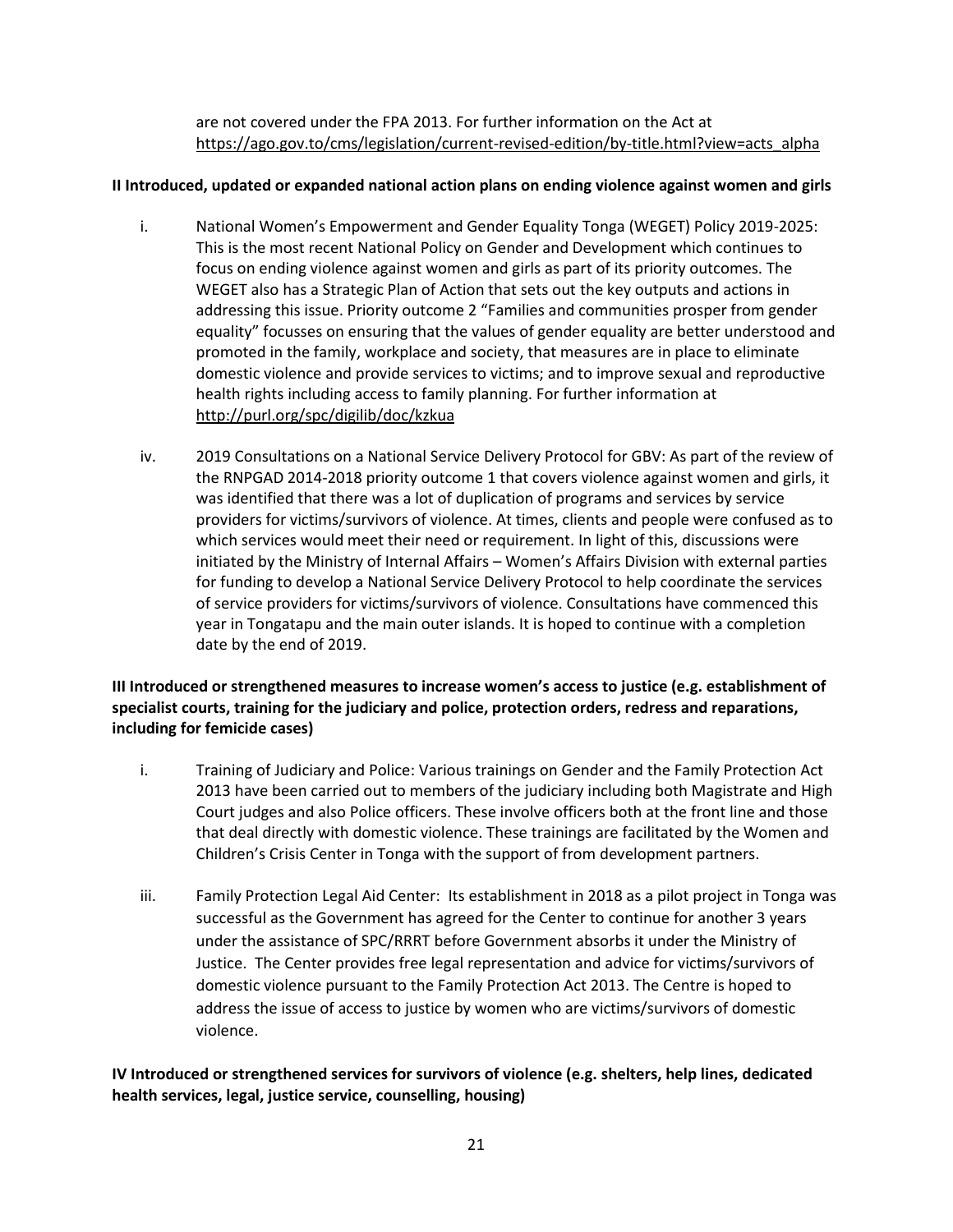- i. Safe House for victims/survivors of domestic violence: There were 2 safe houses in Tonga, one housed by the Tonga National Center for Women and Children (TNCWC) and one by the Women and Children's Crisis Center (WCCC). The shelter for TNCWC however was closed last year and as such there is only 1 shelter remaining in Tonga and continues to be housed by WCCC for victims/survivors of domestic violence. The operation of the WCCC safe house is being financially assisted by Government.
- ii. Counselling helpline for victims/survivors of domestic violence: This helpline is owned by the WCCC and operates 24 hours 7 days. This is to ensure that victims/survivors has 24 hours 7 days access to help if needed and in addition to the other services already available.

### **V Introduced or strengthened strategies to prevent violence against women and girls (e.g. in the education sector, in the media, community mobilization, work with men and boys)**

- i. Partnerships: There have been partnerships with NRL Australia (2018) on their "Voices against Violence" to promote eliminating violence against women and girls using their rugby players. These are conducted through educational materials, awareness and outreach programs at schools and sports groups. There is also partnership with famous local sports icons like Mr. Pita Taufatofua in promoting eliminating violence against women through media campaigns.
- ii. Continued outreach and awareness on the Family Protection Act 2013: This has continued in the past 5 years to date in the communities in Tongatapu and also the outer islands reaching the most remote of all at the Niuas.
- iii. Families Free of Violence (FFOV) project: A Australian Government funded project through the Department of Foreign Affairs and Trade works in close collaboration with the Ministry of Internal Affairs – Women's Affairs Division and the Ministry of Police in running programs and activities as response strategies to eliminating violence against women and girls. The FFOV are also main supporters to the Ministry of Internal Affairs preparatory works for marking of White Ribbon Day and 16 days of activism in Tonga and the implementation of the Family Protection Act 2013.

### **VI Monitoring and evaluation of impact, including evidence generation and data collection, including regarding particular groups of women and girls**

- i. Consistent meetings of national overseeing bodies: There are quarterly meetings of the Family Protection Advisory Council that is established under the Family Protection Act 2013. Their main purpose is to act in an advisory capacity to the Minister to assure the safety of victims of domestic violence and to carry out functions set out in the Act. The Ministry of Internal Affairs – Women's Affairs Division provides secretariat services to this Council. Disaggregated data collected by the Ministry of Internal Affairs – Women's Affairs Division from various stakeholders that deal directly with victims/survivors of domestic violence are presented to the Council every quarter. The members of the Council is chaired by the CEO of the Ministry of Internal Affairs and includes CEO's of other relevant Ministries and the main service providers for domestic violence cases.
- ii. Gender Equality: Where do we Stand? Tonga statistical report: This was launched in April 2019 and provides the most updated statistics disaggregated by men, women, boys and girls on their social, economic and political opportunities and participation and mainly based on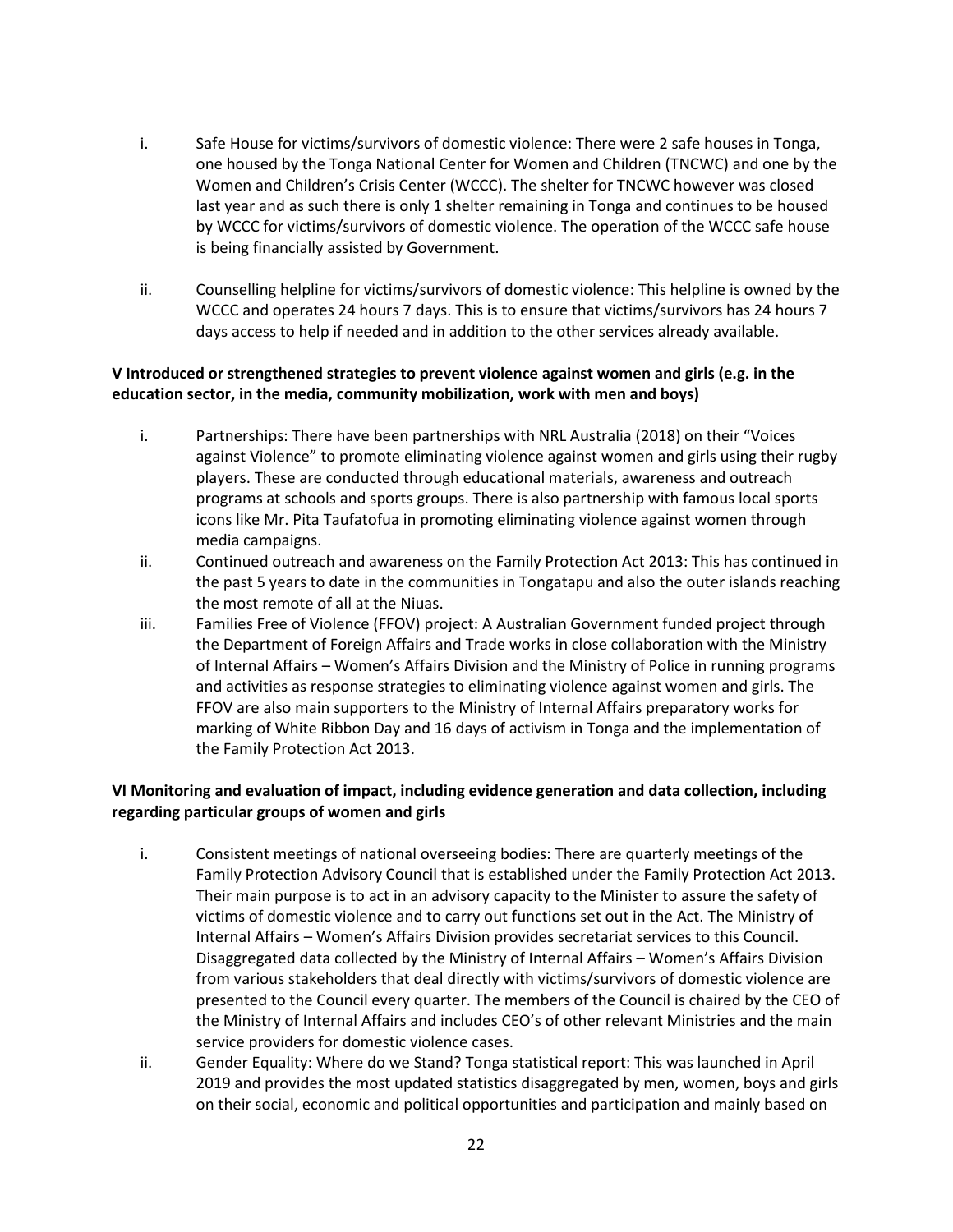the 2016 Tonga Census although other national and official reports are also made reference to.

iii. Monitoring and Evaluation: The Ministry of Internal Affairs – Women's Affairs Division now has a dedicated senior technical officer (recruited in early 2018) responsible for Monitoring and Evaluation of progress on the implementation of Tonga's Policy on Gender and Development. Her main role focusses on collaborating closely with the relevant stakeholders of the Gender and Development Policy to collect the relevant disaggregated data for analysis on the status on a quarterly basis.

### **VII Introduced or strengthened measures for improving the understanding of causes and consequences of violence against women among those responsible for implementing measures on ending violence against women and girls**

- i. Building capacities: Recruitment of the Family Protection Coordinator in 2016 and also 2 other senior technical officers (Policy and Legislation officer and the Monitoring and Evaluation officer, the first time for the Ministry of Internal Affairs – Women's Affairs Division to be technically skilled in these areas. Their capacities together with that of other responsible officers are continued to be built through training and distance learning programs of best practices in the region and internationally and other trainings on topics like GBV, family violence, data collection, SRHR, economic empowerment of women, leadership and political participation, gender in humanitarian and so forth.
- ii. Collaboration with faith based organizations: It has been identified that church leaders in Tonga are very influential leaders within the communities and the society. As such, it has further been recognized that there is a need to include them in discussions on the issue of violence against women and girls and how they could participate and contribute in eliminating and preventing this issue. There have been various study tours and learning visits in the pacific region (Fiji, Vanuatu, and Australia) to learn best practices from other faith based organizations. Tonga's is now in the process of carrying out consultations with local church leaders of different churches to share the lessons learnt and to work together in drawing the roadmap going forward and how Government, Civil Societies, NGOs and Faith based organizations can work together in eliminating violence against women and girls.
- 15. Strategies Tonga has used in the LAST FIVE YEARS to prevent violence against women and girls

#### **I Public awareness raising and changing of attitudes and behaviors**

- i. Outreach and awareness programs: In the last 5 years, ongoing outreach and awareness programs on Tonga's Gender and Development policy and the Family Protection Act 2013 continues to be conducted in Tonga including the outer islands. This is carried out by various stakeholders involved and include government ministries, CSOs and NGOs. They are carried out in person most of the time, through community meetings, workshops, focus group meetings, marking of international days nationally and also trainings, but other outreach and awareness programs are also run through media (radio, TV).
- ii. Partnerships: There have been partnerships with NRL Australia (2018) on their "Voices against Violence" to promote eliminating violence against women and girls using their rugby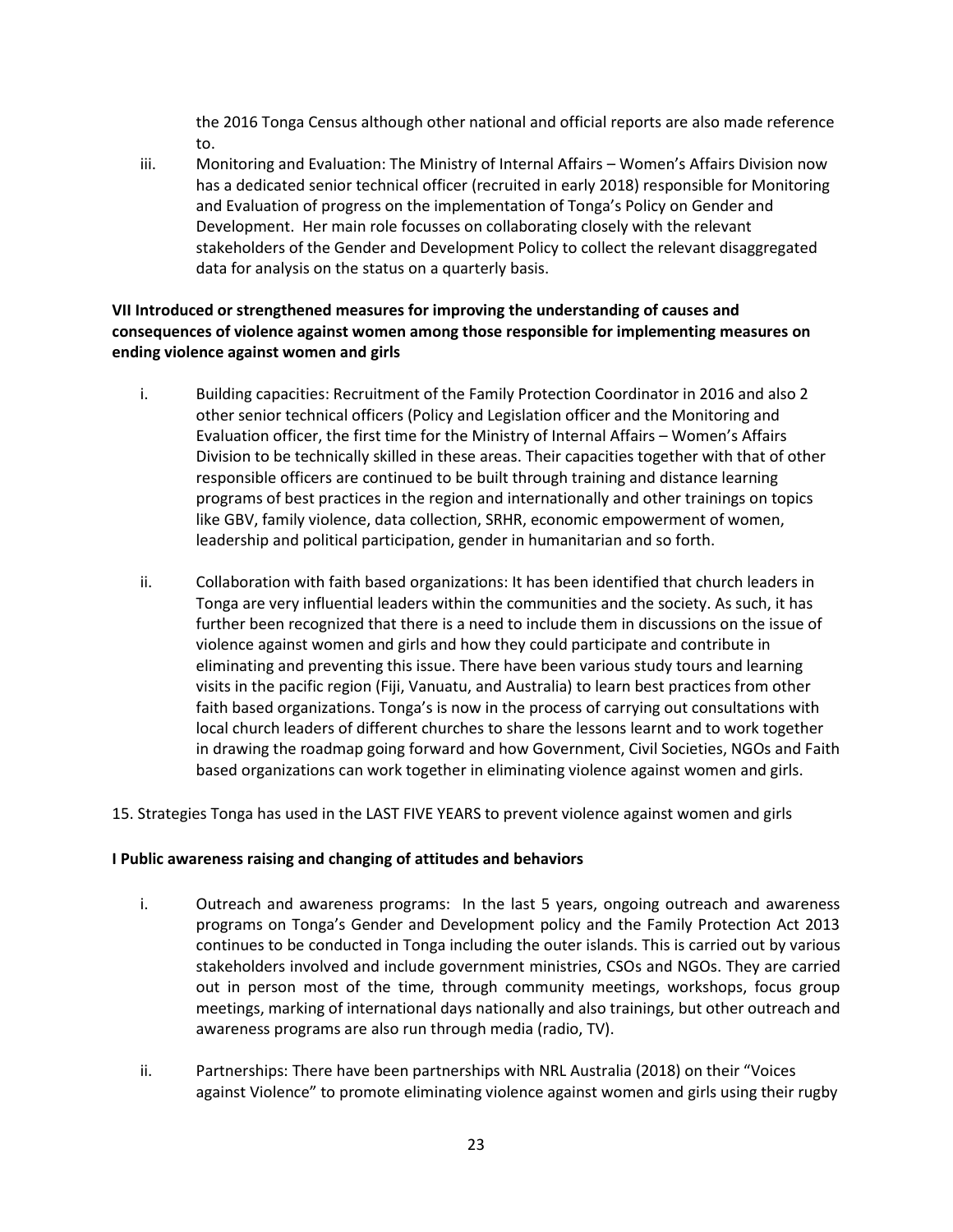players. These are conducted through educational materials, awareness and outreach programs at schools and sports groups. There is also partnership with famous local sports icons like Mr. Pita Taufatofua in promoting eliminating violence against women through media campaigns.

iii. Collaboration with faith based organizations: It has been identified that church leaders in Tonga are very influential leaders within the communities and the society. As such, it has further been recognized that there is a need to include them in discussions on the issue of violence against women and girls and how they could participate and contribute in eliminating and preventing this issue. There have been various study tours and learning visits in the pacific region (Fiji, Vanuatu, and Australia) to learn best practices from other faith based organizations. Tonga's is now in the process of carrying out consultations with local church leaders of different churches to share the lessons learnt and to work together in drawing the roadmap going forward and how Government, Civil Societies, NGOs and Faith based organizations can work together in eliminating violence against women and girls.

#### **II Grassroots and community-level mobilization**

i. Outreach and awareness programs: In the last 5 years, ongoing outreach and awareness programs on Tonga's Gender and Development policy and the Family Protection Act 2013 continues to be conducted in Tonga including the outer islands. This is carried out by various stakeholders involved and include government ministries, CSOs and NGOs. They are carried out in person most of the time, through community meetings, workshops, focus group meetings, marking of international days nationally and also trainings, but other outreach and awareness programs are also run through media (radio, TV).

#### **III Working with men and boys**

i. Partnerships: There have been partnerships with NRL Australia (2018) on their "Voices against Violence" to promote eliminating violence against women and girls using their rugby players. These are conducted through educational materials, awareness and outreach programs at schools and sports groups. There is also partnership with famous local sports icons like Mr. Pita Taufatofua in promoting eliminating violence against women through media campaigns.

#### **IV Perpetrator programmes**

i. Activities: While there are no official programs in place for perpetrators, referrals have been made by the Ministry of Justice of perpetrators to the service provide, Women and Children Crisis Center for counselling. The Church also have programs to support perpetrators to reconnect with societies. They also have a support group.

16. Actions Tonga has taken in the LAST FIVE YEARS to prevent and respond to violence against women and girls facilitated by technology (online sexual harassment, online stalking, non-consensual sharing of intimate images)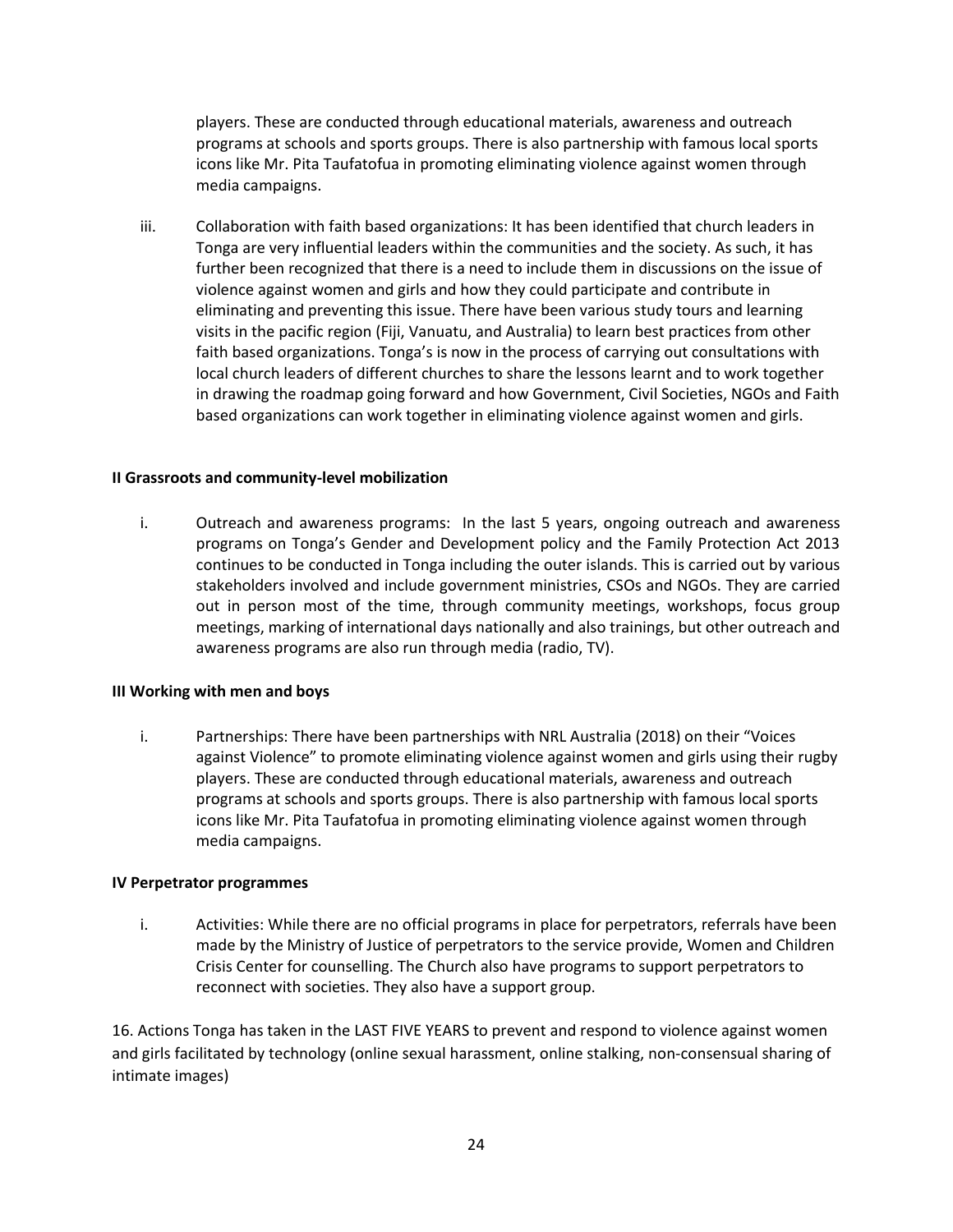#### **I Introduced or strengthened legislation and regulatory provisions**

- i. Tonga National Computer Emergency Response Team (CERT): This was established in 2016 to provide proactive services to minimize the likelihood of cyber-attacks through providing vulnerability information to organisations in Tonga. They also respond to cyber incidents mitigating the impact of cyber-attacks. They provide assistance to Tonga Police with computer forensics and advice and carry out consultations on legislation to replace the Computer Crimes Act 2003 recognising violence facilitated by technology. By doing this, it hopes to provide Tonga with 'a safe and secure digital environment". There is also a CERT Board that comprises of various Government Ministries, public enterprises, private sectors and civil societies. The Board provides oversight and strategic direction to the CERT.
- ii. Budapest Convention on Cybercrime Treaty 2017: Tonga has become the 55<sup>th</sup> Party to this Convention allowing for effective international cooperation on cybercrime and electronic evidence. By acceding to the Convention, Tonga is able to obtain assistance to build its capacities in dealing with cyber issues and further develop the new computer crimes bill to make it more effective with the current challenges that the country faces in the cyber world. For more information a[t http://www.mic.gov.to/news-today/press-releases/6788-tonga-the](http://www.mic.gov.to/news-today/press-releases/6788-tonga-the-first-pacific-island-to-be-a-party-in-the-budapest-convention)[first-pacific-island-to-be-a-party-in-the-budapest-convention](http://www.mic.gov.to/news-today/press-releases/6788-tonga-the-first-pacific-island-to-be-a-party-in-the-budapest-convention)

### **II Implemented awareness raising initiatives targeting the general public and young women and men in educational settings**

- i. Tonga National Computer Emergency Response Team (CERT): This was established in 2016 to provide proactive services to minimize the likelihood of cyber-attacks through providing vulnerability information to organisations in Tonga. They also respond to cyber incidents mitigating the impact of cyber-attacks. They provide assistance to Tonga Police with computer forensics and advice and carry out consultations on legislation to replace the Computer Crimes Act 2003 recognising violence facilitated by technology. By doing this, it hopes to provide Tonga with 'a safe and secure digital environment". There is also a CERT Board that comprises of various Government Ministries, public enterprises, private sectors and civil societies. The Board provides oversight and strategic direction to the CERT.
- ii. Budapest Convention on Cybercrime Treaty 2017: Tonga has become the  $55<sup>th</sup>$  Party to this Convention allowing for effective international cooperation on cybercrime and electronic evidence. By acceding to the Convention, Tonga is able to obtain assistance to build its capacities in dealing with cyber issues and further develop the new computer crimes bill to make it more effective with the current challenges that the country faces in the cyber world. For more information a[t http://www.mic.gov.to/news-today/press-releases/6788-tonga-the](http://www.mic.gov.to/news-today/press-releases/6788-tonga-the-first-pacific-island-to-be-a-party-in-the-budapest-convention)[first-pacific-island-to-be-a-party-in-the-budapest-convention](http://www.mic.gov.to/news-today/press-releases/6788-tonga-the-first-pacific-island-to-be-a-party-in-the-budapest-convention)

#### **III Worked with technology providers to set and adhere to good business practices**

i. Budapest Convention on Cybercrime Treaty 2017: Tonga has become the  $55<sup>th</sup>$  Party to this Convention allowing for effective international cooperation on cybercrime and electronic evidence. By acceding to the Convention, Tonga is able to obtain assistance to build its capacities in dealing with cyber issues and further develop the new computer crimes bill to make it more effective with the current challenges that the country faces in the cyber world.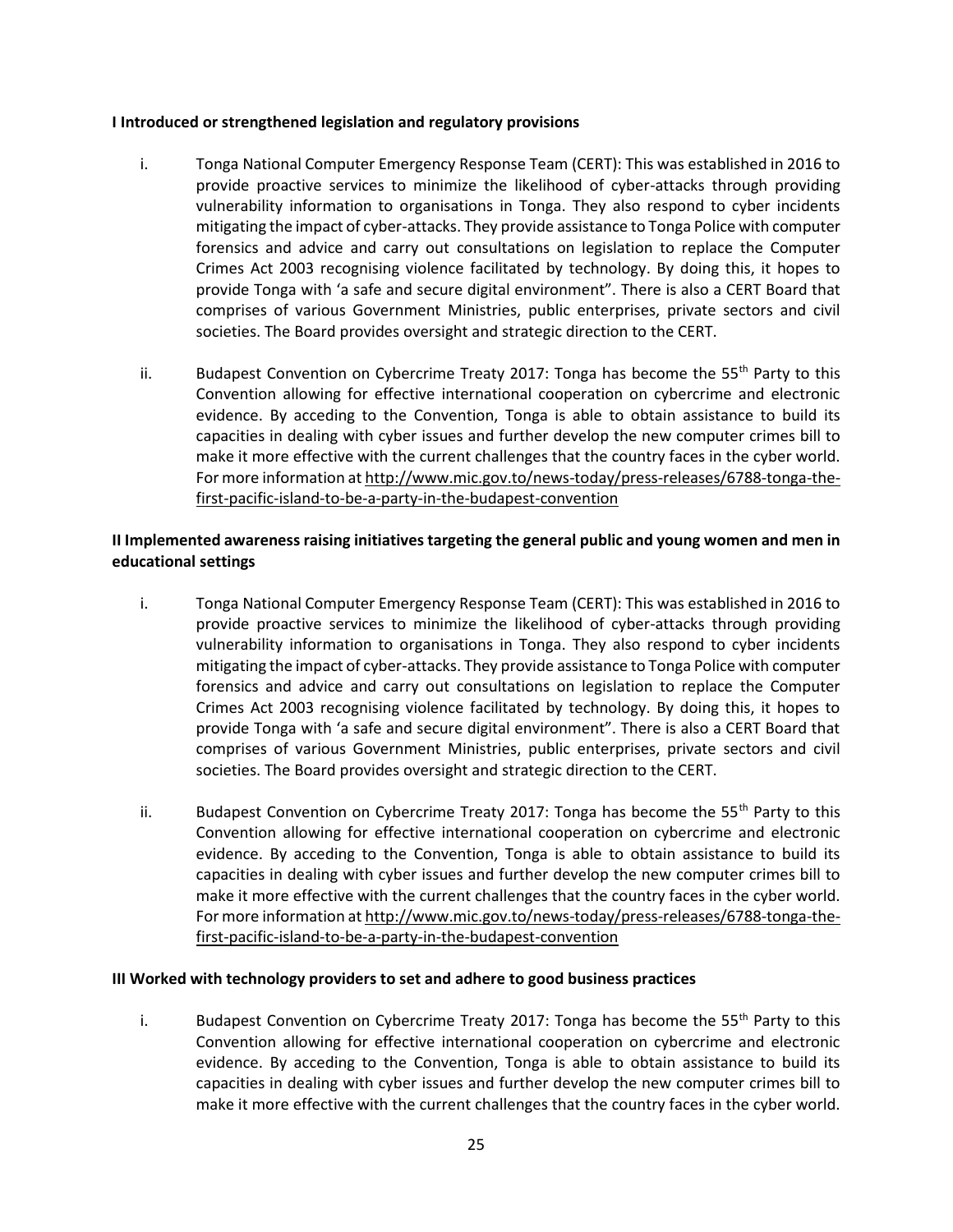For more information a[t http://www.mic.gov.to/news-today/press-releases/6788-tonga-the](http://www.mic.gov.to/news-today/press-releases/6788-tonga-the-first-pacific-island-to-be-a-party-in-the-budapest-convention)[first-pacific-island-to-be-a-party-in-the-budapest-convention](http://www.mic.gov.to/news-today/press-releases/6788-tonga-the-first-pacific-island-to-be-a-party-in-the-budapest-convention)

iii. Tonga National Computer Emergency Response Team (CERT): This was established in 2016 to provide proactive services to minimize the likelihood of cyber-attacks through providing vulnerability information to organisations in Tonga. They also respond to cyber incidents mitigating the impact of cyber-attacks. They provide assistance to Tonga Police with computer forensics and advice and carry out consultations on legislation to replace the Computer Crimes Act 2003 recognising violence facilitated by technology. By doing this, it hopes to provide Tonga with 'a safe and secure digital environment". There is also a CERT Board that comprises of various Government Ministries, public enterprises, private sectors (mainly technology providers) and civil societies. The Board provides oversight and strategic direction to the CERT.

17. Actions Tonga has taken in the LAST FIVE YEARS to address the portrayal of women and girls, discrimination and/or gender bias in the media

### **No Official Reports available**

18. Has Tonga taken any action in the LAST FIVE YEARS specifically tailored to address violence against specific groups of women facing multiple forms of discrimination?

YES

- National Women's Empowerment and Gender Equality Tonga Policy and Strategic Plan of Act 2019-2025 (formerly known as Revised National Policy on Gender and Development and Strategic Plan of Action 2014-2018: This Gender and Development Policy for Tonga continues to be consistent with the principle of "leaving no one behind". It is consistent in recognising people with disabilities and vulnerable groups such as female headed households, women in rural areas and the outer islands, the elderly and children as being integral to its priority outcomes. The Strategic Plan of Action contains key outputs and activities that address violence against these specific groups of women that continue to face multiple forms of discrimination whether it be in the family, society, workplace, school and religious organisation. For more information at <http://purl.org/spc/digilib/doc/kzkua>
- National Policy on Disability Inclusive Development 2014-2018: This policy sets the direction and provides a comprehensive framework for the improvement of quality for life of persons with disabilities and increase their meaningful participation in the society. The review of this policy is now in progress and anticipated to be launched in 2019 with a new term of 2019-2022. The revised Policy contains all of the priority areas of focus from the 2014-2018 Policy with minor amendments. The Policy contains various activities that will address each priority outcome.
- Gender Equality: Where do we stand? Tonga statistical report: This was launched this year (2019) and provides the most updated statistics disaggregated by men, women, boys and girls on their social, economic and political opportunities and participation mainly based on the 2016 Tonga Census. This document is made publicly available on both hard copy and e-copy and hopes to inform people on the current status of gender equality in Tonga. There is a section of the report that identifies the status of violence against women in Tonga based on various data collected during 2014-2018. For more information at<http://purl.org/spc/digilib/doc/oemo2>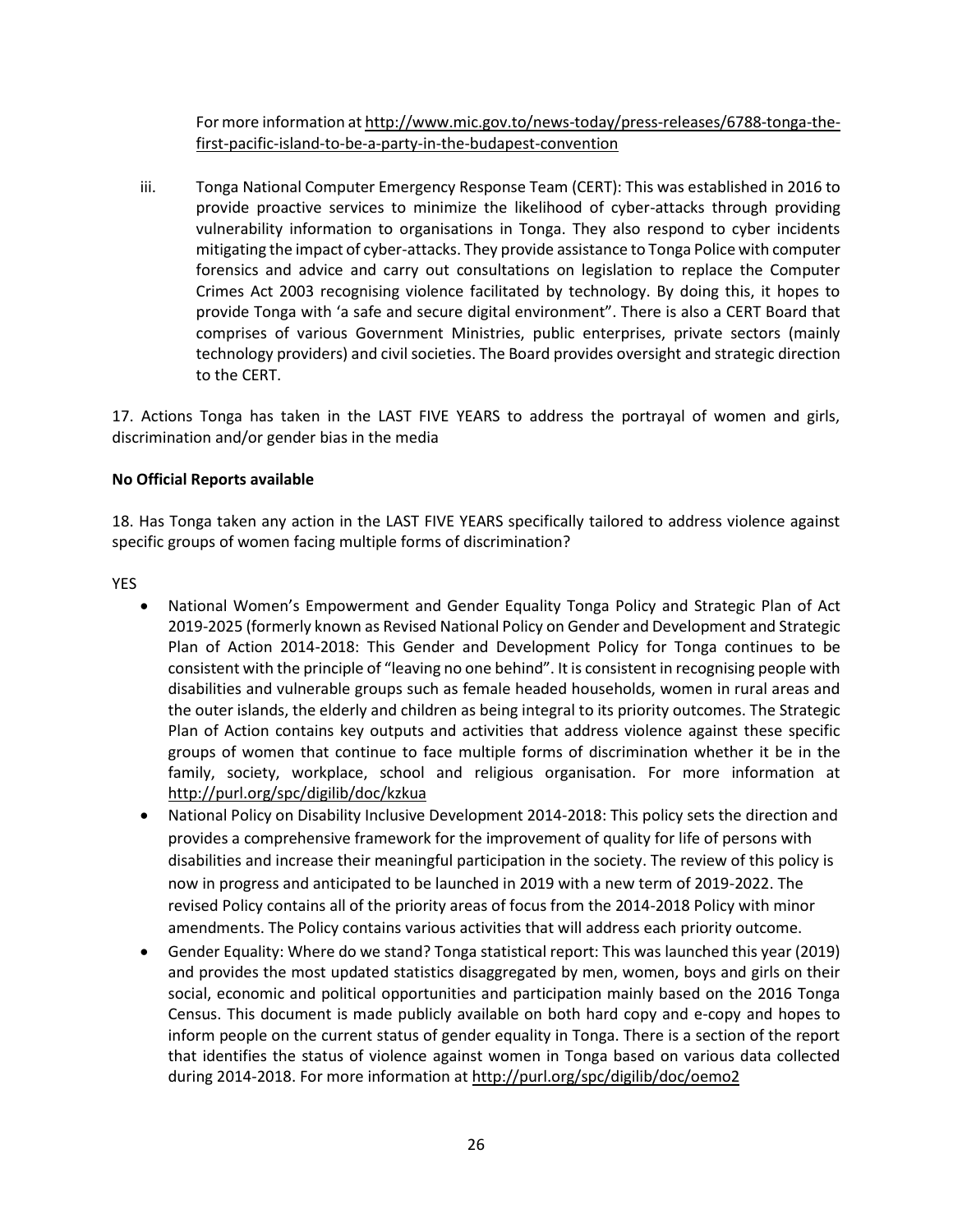19. Actions and measures Tonga has taken in the LAST FIVE YEARS to promote women's participation in public life and decision-making

### **I Reformed constitution, laws and regulations that promote women's participation in politics, especially at decision-making level, including electoral system reform, adoption of temporary special measures, such as quotas, reserved seats, benchmarks and targets)**

i. Temporary Special Measures: Women's Coalition led by the Civil Society Forum of Tonga prepared and submitted a temporary special measures for reserved seats for women in parliament. No decision or further discussions have been made on this although there are still plans to pursue this going forward but with the support from the Ministry of Internal Affairs – Women's Affairs Division.

#### **II Implemented capacity building, skills development and other measures**

- i. 2014 Practice Parliament for Women: This exercise was carried out as an initiative to encourage women's participation in parliament and inspire wider participation in the law making process and geared to help participants understand parliamentary processes. After this exercise, there was an increase in number of women that registered as candidates for the 2014 national elections.
- ii. 2016 Candidacy training: This initiative was made as part of the national marking program for International Women's Day in Tonga. This resulted in the highest ever number of women registered as candidates for the local government elections and the first ever female District and Town Officer were elected; 2018: Practice Parliament for Youth - carried out as an initiative to encourage women and girls participation in parliament and inspire wider participation in the law making process and geared to help participants understand parliamentary processes.

### **III Provided opportunities for mentorship, training in leadership, decision-making, public speaking, selfassertion, political campaigning**

- i. 2014 Practice Parliament for Women: This exercise was carried out as an initiative to encourage women's participation in parliament and inspire wider participation in the law making process and geared to help participants understand parliamentary processes. After this exercise, there was an increase in number of women that registered as candidates for the 2014 national elections.
- ii. 2016 Candidacy training: This initiative was made as part of the national marking program for International Women's Day in Tonga. This resulted in the highest ever number of women registered as candidates for the local government elections and the first ever female District and Town Officer were elected; 2018: Practice Parliament for Youth - carried out as an initiative to encourage women and girls participation in parliament and inspire wider participation in the law making process and geared to help participants understand parliamentary processes.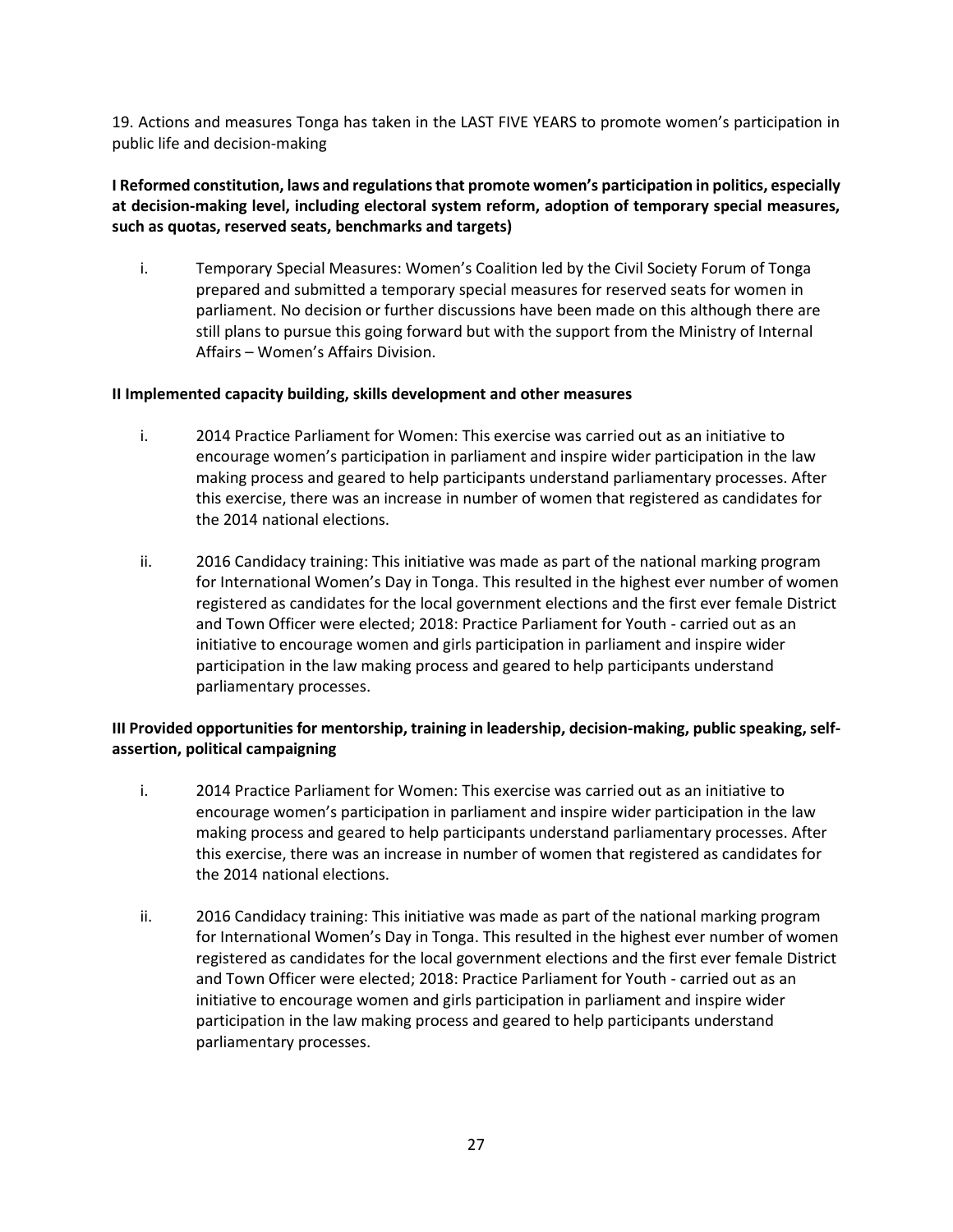iii. 2018 Practice Parliament for Youth: This was carried out as an initiative to encourage youth participation in parliament and inspire wider participation by youth in the law making process and geared to help youth understand parliamentary processes.

# **IV Collected and analysed data on women's political participation, including in appointed and elected positions**

i. Gender Equality: Where do we stand? Tonga statistical report: This was launched this year (2019) and provides the most updated statistics disaggregated by men, women, boys and girls on their social, economic and political opportunities and participation mainly based on the 2016 Tonga Census. This document is made publicly available on both hard copy and e-copy and hopes to inform people on the current status of gender equality in Tonga. There is a section of the report that identifies the status of violence against women in Tonga based on various data collected during 2014-2018. For more information at <http://purl.org/spc/digilib/doc/oemo2>

20. Actions Tonga has taken in the LAST FIVE YEARS to increase women's access to expression and participation in decision making in the media, including through information and communication technologies (ICT)?

### **I Provided support to women's media networks and organisations**

i. Women in ICT: a non-profit organisation with the vision "to allow all women and girls to enter the ICT industry without fear of discrimination nor persecution, thus giving them equal opportunity to impact the industry for the better". They have started with conducting outreach in the high schools in Tongatapu only and with financial assistance will be able to spread this further on to the outer islands.

21. Does Tonga track the proportion of the national budget that is invested in the promotion of gender equality and the empowerment of women (gender responsive budgeting)?

### **NO**

22. As a donor country, does your country track the proportion of official development assistance (ODA) that is invested in the promotion of gender equality and the empowerment of women (genderresponsive budgeting)?

#### N/A

23. Does Tonga have a valid national strategy or action plan for gender equality?

#### **YES**

i. The name of the plan is the National Women's Empowerment and Gender Equality Tonga Policy Strategic Plan of Action 2019-2025 (formerly known as the Revised National Policy on Gender and Development Strategic Plan of Action 2014-2018. The priority outcomes are as follows: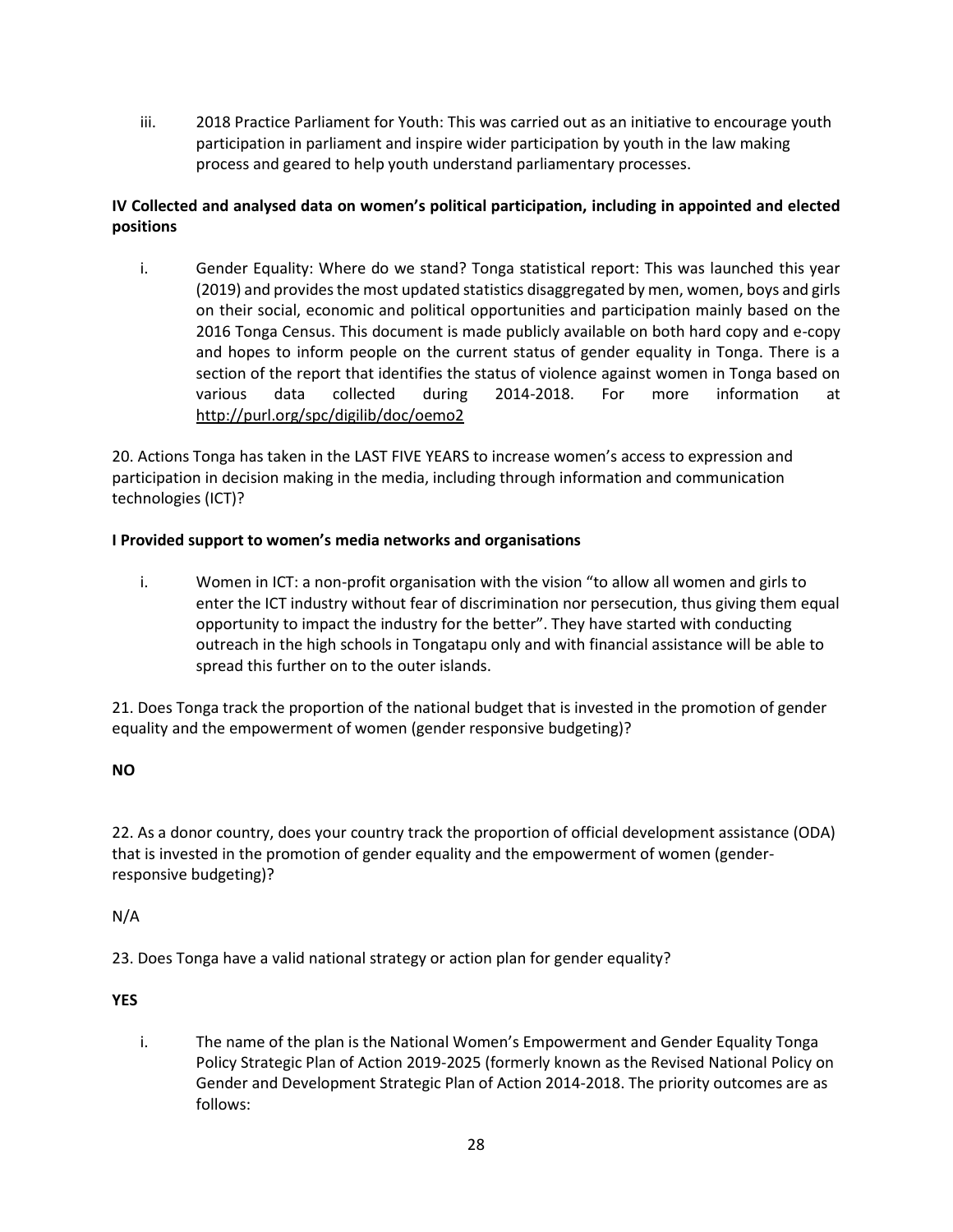- a) Enabling environment for mainstreaming gender across government policies, programmes and services, corporate budgeting and monitoring and evaluation
- b) Families and communities prosper from gender equality
- c) Equitable access to economic assets and employment
- d) Increased women's leadership and equitable political representation
- e) Create equal conditions to respond to natural disasters, environmental challenges and climate change

People with disabilities and vulnerable groups are integral to these 5 priority outcomes of Tonga's national strategy.

Funding is covered partially by the Ministry of Internal Affairs recurrent budget in its Corporate Plan and also by donor funding mainly from the Government of Australia through its Department of Foreign Affairs and Trade and the UN Women. There are plans to create further partnerships with other developing partners. Tonga remains committed to the UN Sustainable Development Goals and with this plan and intends to implement a more inclusive, sustainable and empowered women and girl's development agenda by strengthening its commitment to SDG 5.

ii. The Plan is yet to be fully costed, however sufficient resources are currently in place to work together with all necessary stakeholders in implementing and achieving the key actions and outputs covered in the plan for the period covered. Current budgets are made on a financial year period (June-July).

24. Does Tonga have an action plan and timeline for implementation for the recommendations of the Committee on the Elimination of Discrimination against Women (if a State party), or of the recommendations of the Universal Periodic Review or other United National human rights mechanisms that address gender inequality/discrimination against women?

### **NO**

# **If YES, please provide some highlights of the action plans and timeline for implementation***.*

25. Is there a national human rights institution in Tonga?

#### **NO**

26. Actions Tonga has taken in the LAST FIVE YEARS to build and sustain peace, promote peaceful and inclusive societies for sustainable development and implement the women, peace and security agenda.

### **I Other**

i. Meetings: A Women, Peace and Security symposium was held in Tonga in early 2018 and coordinated by His Majesty's Armed Forces in collaboration with the Nevada National Guard. This platform opened dialogue on the UN Resolution 1325, whether it was relevant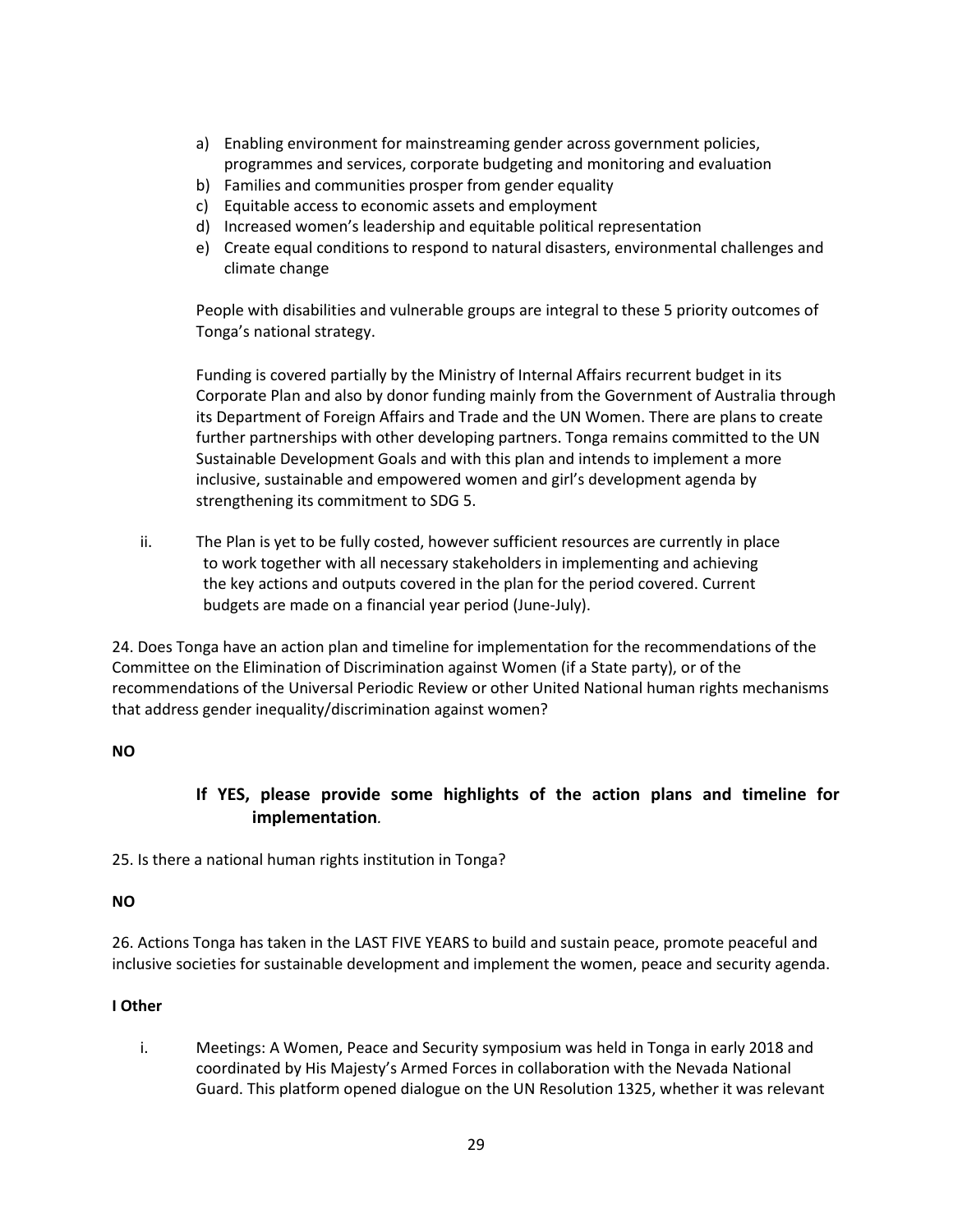and how it could benefit Tonga. In this platform, it was agreed that a national action plan on women, peace and security to ensure protection, equal participation in relief and recovery and prevention of all forms of violence against women during and after the crisis and disasters. This was further agreed would be spearheaded by His Majesty's Armed Forces with the support of the various government Ministries including the Ministry of Internal Affairs – Women's Affairs Division, Ministry of Education, Ministry of Police, the Attorney General's Office and relevant civil society organizations. This initiative is financially supported under the Defence & Security Cooperation Program between His Majesty's Armed Forces and the US Armed Forces (PACOM).

- ii. Training: A Tongan delegation was selected in 2019 and led by military personnel from His Majesty's Armed Forces together with 2 public servants (from the national machinery for gender equality and the Attorney General's office) to attend DKI-APCSS (Daniel K. Inouye Asia Pacific Center for Security Studies Hawaii) and to undertake a course on comprehensive crisis management 19-1. Part of the training involved working with professional staff of the Center in drafting a National Action Plan on WPS for Tonga. A draft zero has been drafted under the guardianship of His Majesty's Armed Forces further collaborations with relevant stakeholders. Further information on DKI-APCSS a[t https://apcss.org/](https://apcss.org/)
- iii. National WEGET Strategic Action Plan 2019-2025: The Strategic Plan of Action 2019-2025, priority outcome 2 (Families and communities prosper from gender equality) recognizes the need to support the development of a WPS NAP pursuant to the 1325 UN Resolution to ensure that the values of gender equality are better understood and promoted in the family, workplace and society. This has been achieved through the support of the National Machinery for Gender equality in the drafting of draft zero of the National Action Plan on women, peace and security. For further information a[t http://purl.org/spc/digilib/doc/kzkua](http://purl.org/spc/digilib/doc/kzkua)

27. Actions Tonga has taken in the LAST FIVE YEARS to increase the leadership representation and participation of women in conflict prevention, resolution, peace building, humanitarian action and crisis response, at decision-making levels in situations of armed and other conflicts, and in fragile or crisis settings?

### **I Promoted equal participation of women in humanitarian and crisis response activities at all levels, particularly at the decision-making level**

i. Safety and Protection Cluster: This cluster established by the National Emergency Committee under the National Emergency Management Office of the Ministry of MEIDECC includes a gender balanced participation.

#### **II Integrated a gender perspective in humanitarian action and crisis response**

i. Safety and Protection Cluster: This cluster established by the National Emergency Committee under the National Emergency Management Office of the Ministry of MEIDECC consists of key players that consider the safety and protection of men, women and children before, during and after crisis and natural disasters. Vulnerable groups are prioritized during response initiatives. The Ministry of Internal Affairs – Women's Affairs Division is a member of the cluster and its CEO the Chairperson.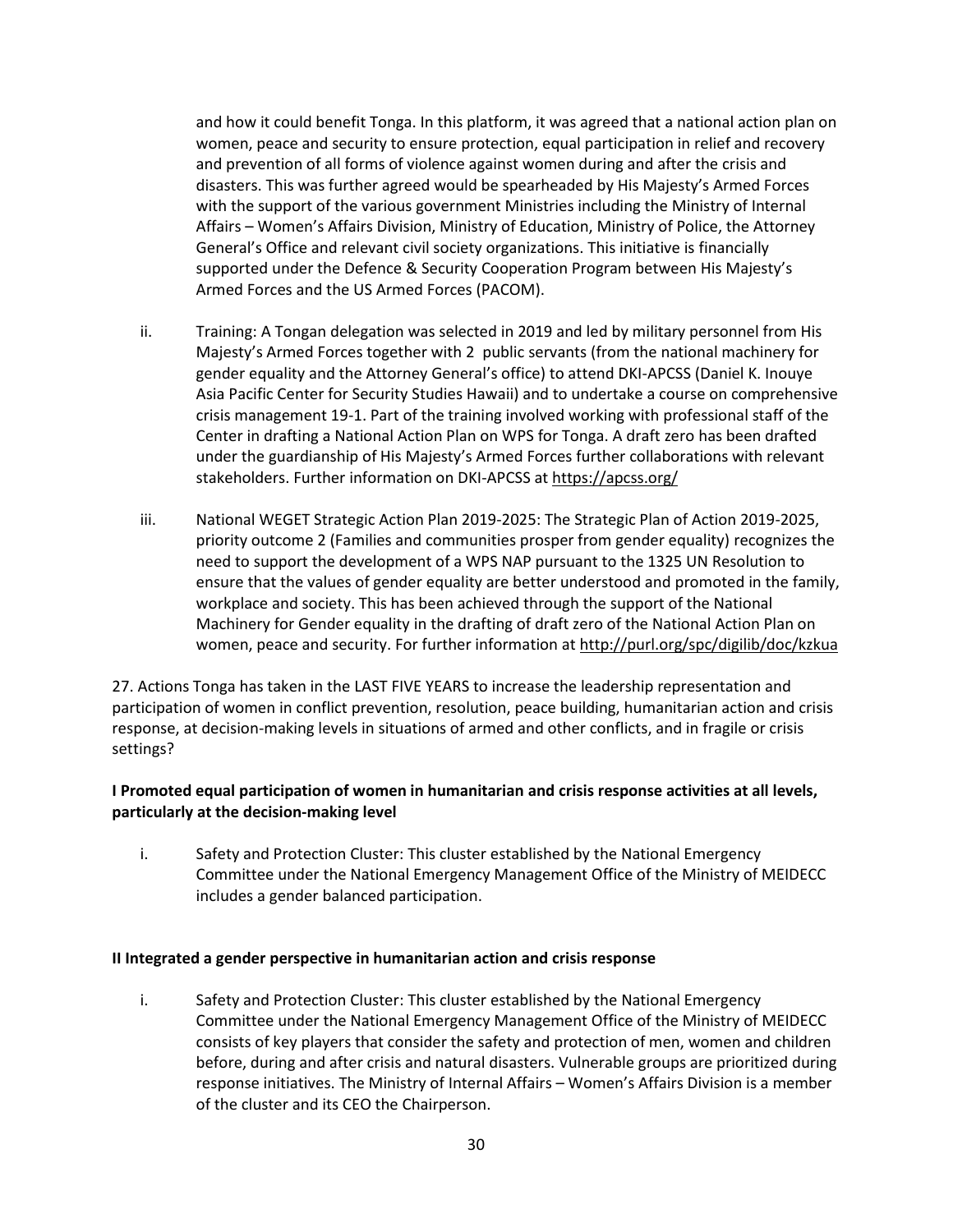28. Actions Tonga has taken in the LAST FIVE YEARS to enhance judicial and non-judicial accountability for violations of international humanitarian law and violations of the human rights of women and girls in situations of armed and other conflicts or humanitarian action and crisis response.

# **I Implemented legal and policy reform to redress and prevent violations of the rights of women and girls**

i. National WEGET Policy and Strategic Plan of Action 2019-2015: This is the most recent National Policy on Gender and Development which addresses specific violations of the rights of women and girls in Tonga. This includes issues such as violence against women and girls, SRHR, equal access to economic assets and employment, women's participation in leaders and political roles and equal conditions when responding to natural disasters, environmental challenges and climate change. The policy further recognises the need for an enabling environment for mainstreaming gender across government policies, programs and services, corporate budgeting and monitoring and evaluation. Key outputs and actions have been identified in its Strategic Plan of Action that together with the assistance of various stakeholders like civil society organisations, NGOs, government ministries and faith based organisations, could be achieved. Funding is provided both from Government budget and also developing partners through partnerships and agreements with the Government. For further information a[t http://purl.org/spc/digilib/doc/kzkua](http://purl.org/spc/digilib/doc/kzkua)

### **II Taken measures to combat illicit arms trafficking**

- i. Capacity building: There are various trainings and capacity building programs designed for officers within the Ministry of Police for the purpose of being better placed to enforce crimes recognized under the Criminal Offences Act 1926 including arms trafficking.
- ii. Transnational Crimes Unit: This special unit within the Ministry of Police looks after transnational crimes and includes trafficking between borders of illicit arms.

#### **III Taken measures to combat the production, use of the trafficking in illicit drugs**

- i. Capacity building: There are various trainings and capacity building programs designed for officers within the Ministry of Police for the purpose of being better placed to enforce crimes recognized under the Criminal Offences Act 1926 including arms trafficking.
- ii. Transnational Crimes Unit: This special unit within the Ministry of Police looks after transnational crimes and includes trafficking between borders of illicit drugs

#### **IV Taken measures to combat trafficking in women and children**

i. Counter Terrorism and Transnational Organised Crime Act 2013: This law acts to 'give effect to the Kingdom's International obligations concerning certain United Nations counter terrorism Conventions and Instruments and the Transnational Organised crime Convention and protocols and for related purposes.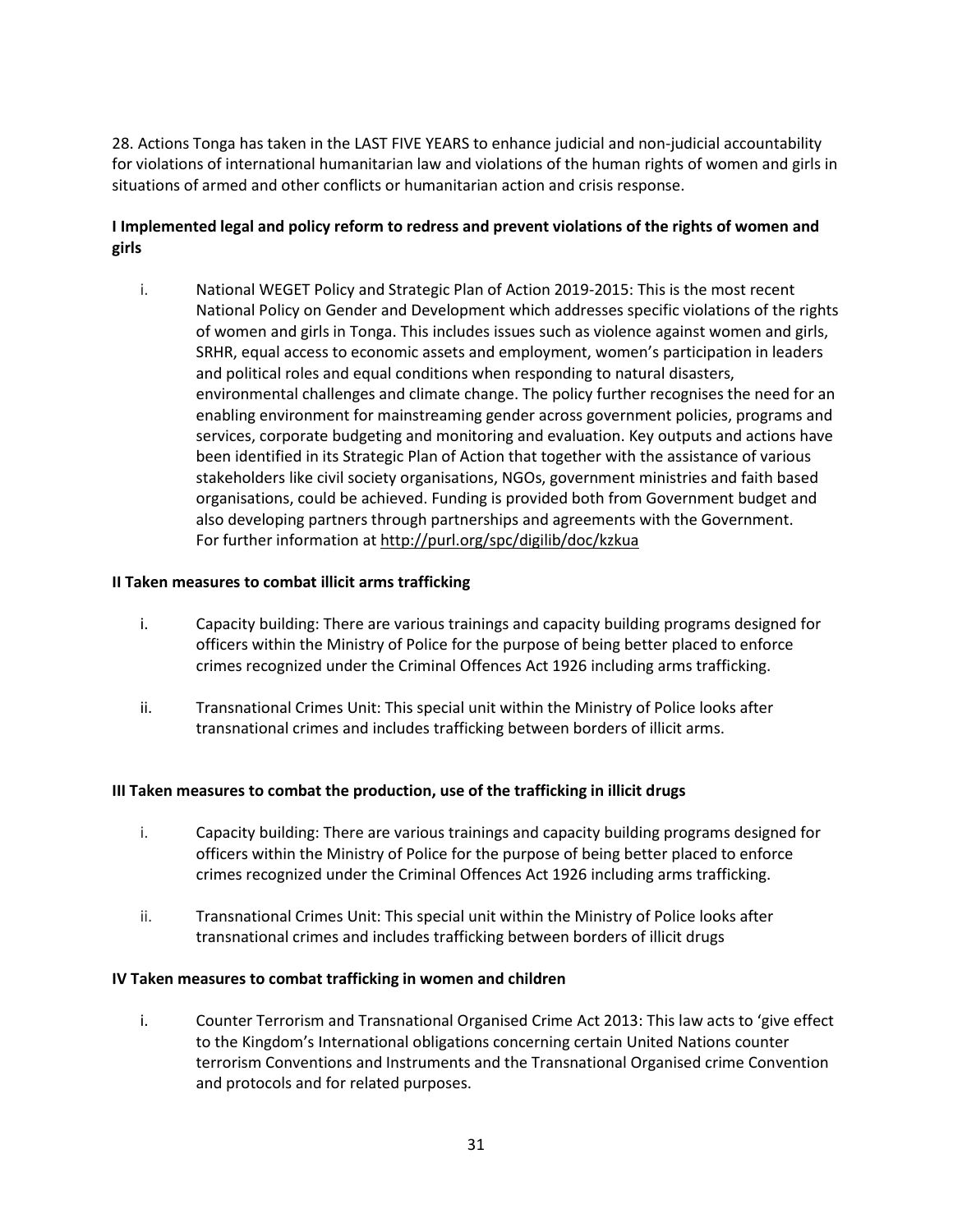ii. Transnational Crimes Unit: This special unit within the Ministry of Police looks after transnational crimes and includes trafficking between borders of women and girls.

29. Actions that Tonga has taken in the last five years to eliminate discrimination against and violations of the rights of the girl child

### **I Taken measures to combat negative social norms and practices and increased awareness of the needs and potential of girl children**

i. "Let Girls be Girls" campaign: A campaign initiated by NGO Talitha Project with the support of the Ministry of Justice to promote increasing of marriage age for girls from 15 to 18 years old. The aim is to encourage legislative change that allows marriage of children below the age of 18 years old provided parental consent is provided.

### **II Strengthened girls' access to quality education, skills development and training**

i. Education Act 2013: promotes the right of children to quality education and has incorporated inclusive education to reach out to all learners and students and as an overall principle, guiding all education and policies and practices starting from the fact that education is a basic human right and the foundation for a more just and equal society.

### **III Tackled disadvantages in health outcomes due to malnutrition, early childbearing (e.g. anemia) and exposure to HIV/AIDS and other sexually transmitted diseases**

i. Community outreach: The Ministry of Health have various community health clinics to cater for people in the rural areas in Tonga including the outer islands. This enables and encourages easy access by men, women, girls and boys to most of the essential health services which are offered in the in town. Through these community health clinics, they are also able to conduct awareness on health issues like non communicable and communicable diseases. This is further strengthened through the mobile clinics established by NGO, Tonga Family Health Association in the rural villages including the outer islands.

#### **IV Implemented policies and programmes to reduce and eradicate child, early and forced marriage**

i. "Let Girls be Girls" campaign: A campaign initiated by NGO Talitha Project with the support of the Ministry of Justice to promote increasing of marriage age for girls from 15 to 18 years old. The aim is to encourage legislative change that allows marriage of children below the age of 18 years old provided parental consent is provided.

### **V Implemented policies and programmes to eliminate violence against girls, including physical and sexual violence and harmful practices**

i. National WEGET Policy 2019-2025; This is the most recent National Policy on Gender and Development which continues to focus on ending violence against women and girls as part of its priority outcomes. The WEGET also has a Strategic Plan of Action that sets out the key outputs and actions in addressing this issue. Priority outcome 2 "Families and communities prosper from gender equality" focusses on ensuring that the values of gender equality are better understood and promoted in the family, workplace and society, that measures are in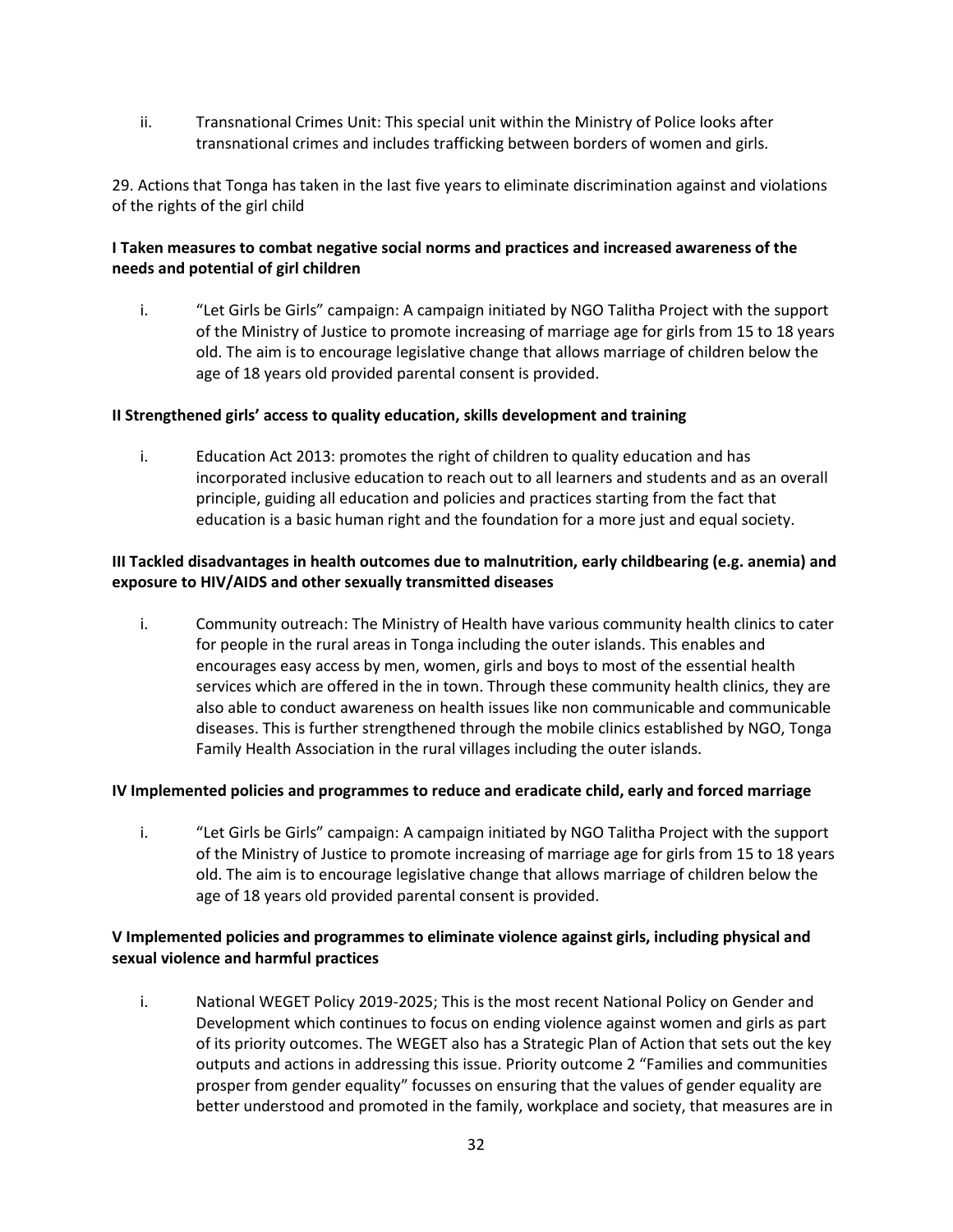place to eliminate domestic violence and provide services to victims; and to improve sexual and reproductive health rights including access to family planning. For further information a[t http://purl.org/spc/digilib/doc/kzkua](http://purl.org/spc/digilib/doc/kzkua)

- ii. Family Protection Act 2013: This law recognizes physical, sexual, mental and economic abuse in a domestic relationship which is defined under the law. It covers men, women and children. It was established to provide greater protection from domestic violence, to introduce orders, clarify the duties of the police and promote the health, safety and wellbeing of victims/survivors of domestic violence and related matters. For further information on the Act at [https://ago.gov.to/cms/legislation/current-revised-edition/by](https://ago.gov.to/cms/legislation/current-revised-edition/by-title.html?view=acts_alpha)[title.html?view=acts\\_alpha](https://ago.gov.to/cms/legislation/current-revised-edition/by-title.html?view=acts_alpha)
- iii. National Service Delivery Protocol: As part of the review of the RNPGAD 2014-2018 priority outcome 1 that covers violence against women and girls, it was identified that there was a lot of duplication of programs and services by service providers for victims/survivors of violence. At times, clients and people were confused as to which services would meet their need or requirement. In light of this, discussions were initiated by the Ministry of Internal Affairs – Women's Affairs Division with external parties for funding to develop a National Service Delivery Protocol to help coordinate the services of service providers for victims/survivors of violence. Consultations have commenced this year in Tongatapu and the main outer islands. It is hoped to continue with a completion date by the end of 2019.

### **VI Implemented policies and programmes to eradicate child labour and excessive levels of unpaid care and domestic work undertaken by girl children**

i. Employment Relations Bill 2013: Further consultations on the Bill to all employees and employers in both the public and private sector concluded in 2018. Consultations had also extended to the outer islands. The ERB will be Tonga's first ever employment legislation and will provide fair minimum employment standards for both employers and employees. While the Bill will apply to all employers and employees in Tonga with some exceptions, the private sector employees stand to benefit the most as the public service employees are protected under the Public Service Act 2002. To date, the ERB has been approved by Cabinet and now is with the Legislative Assembly for discussions

#### **VII Promoted girls' awareness of and participation in social, economic and political life**

- i. Practice Parliament for Youth in 2018: This was carried out as an initiative to encourage youth participation in parliament and inspire wider participation by youth in the law making process and geared to help youth understand parliamentary processes.
- iii. Educational programs: There are various programs that assists girl's awareness of and participation in social, economic and political life. These are provided by mainly NGOs, like the Tonga Youth Employment and Entrepreneurship (TYEE) that provides programs to assist early school leavers of 18-24 who are unable to secure a job. For more information at <https://www.tyeetonga.org/>

Tonga Skills, a program invested by the Australian Government in Tonga focused in developing skills in Tonga that is linked directly to inclusive economic growth. Tonga Skills operates nationally and works closely with the Ministry of Education and the Tonga National Qualifications and Accreditation Board (TNQAB). Their goal is "equitable access to quality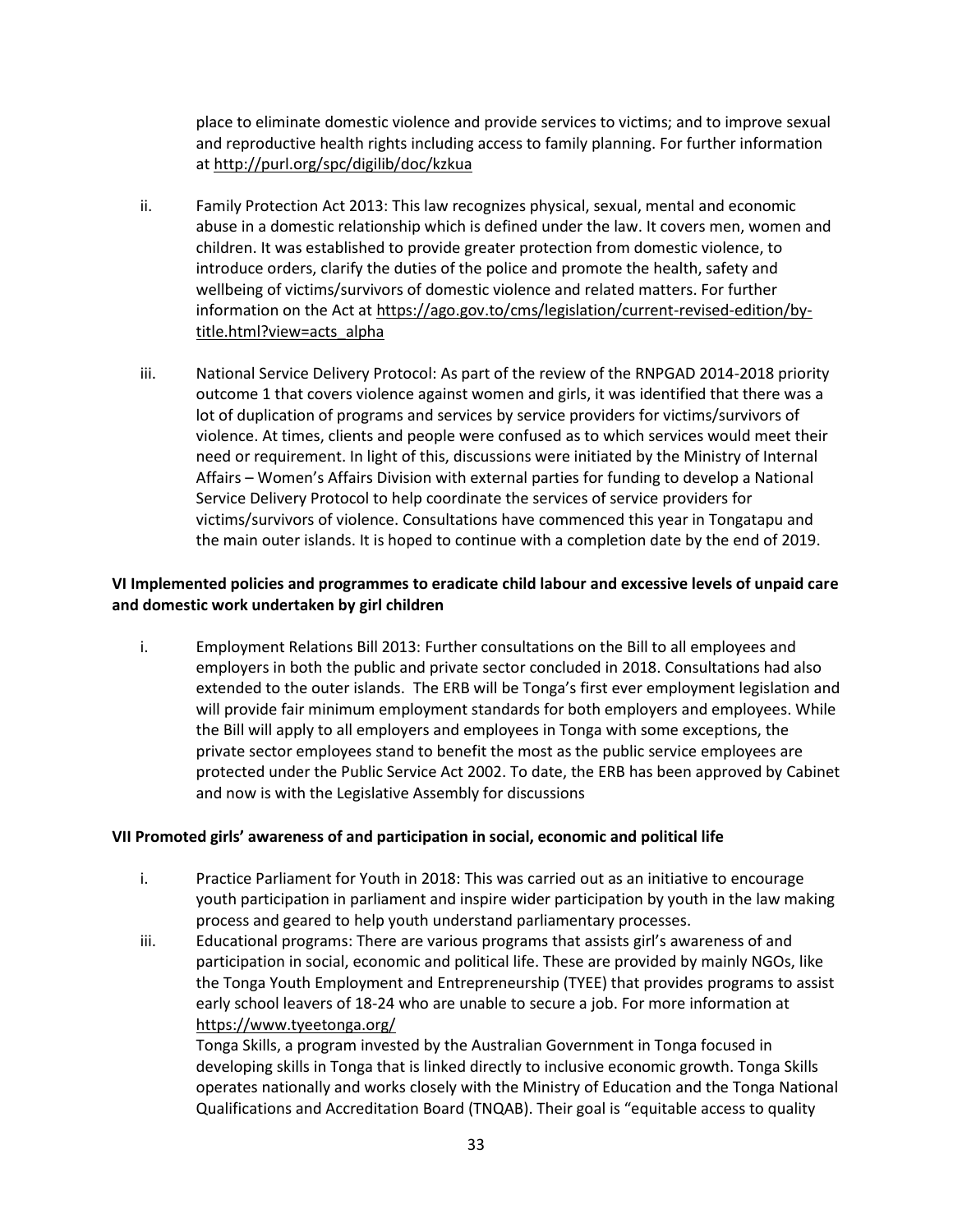based and demand drive skills development contributing to sustainable economic growth in Tonga. They provide training on demand driven skills development in the areas of tourism, agriculture, fisheries, construction and handicrafts. For more information at <http://tongaskills.com/>

Tonga National Youth Congress also runs programs to support youths and the social challenges that they face. For more information a[t http://www.tonganationalyouth.org/](http://www.tonganationalyouth.org/)

ii. "Let Girls be Girls" campaign: A campaign initiated by NGO Talitha Project with the support of the Ministry of Justice to promote increasing of marriage age for girls from 15 to 18 years old. The aim is to encourage legislative change that allows marriage of children below the age of 18 years old provided parental consent is provided.

30. Actions Tonga has taken in the LAST FIVE YEARS to integrate gender perspectives and concerns into environmental policies?

### **I Supported women's participation and leadership in environmental and natural resource management and governance**

- i. Gender indicators incorporated in the Outer Islands Renewable Energy Project (OIREP) for 50% participation of women in village committee decision makers.
- ii. Scholarships on environment courses from MEIDECC 50% for females and 50% for males directed.

### **II Promoted education of women and girls in science, engineering, technology and other disciplines relating to the natural environment**

i. Scholarships on environment courses from MEIDECC 50% for females and 50% for males directed.

### **III Enhanced women's access to sustainable time-and labor-saving infrastructure (e.g. access to clean water and energy) and climate smart agricultural technology.**

- i. Outer Islands Renewable Energy Project (OIREP)
- ii. WASH Cluster under the National Emergency Committee

31. Actions Tonga has taken in the LAST FIVE YEARS to integrate gender perspectives into policies and programmes for disaster risk reduction, climate resilience and mitigation

### **I Supported women's participation and leadership, including those affected by disasters, in disaster risk reduction, climate resilience and mitigation policies, programmes and projects**

i. *Aims and scope of measures taken; [Environmental Management Act 2010;](http://ecc.gov.to/enviornment/ecc.gov.to/docs/environmentact2010.pdf) (Joint National Action Plan on Climate Change and Disaster Risk Management II, Nuku'alofa Urban Development Sector Plan, Outer Island Renewable Energy Project)[; Environmental Impact](http://ecc.gov.to/enviornment/ecc.gov.to/docs/eiaact%202003english.pdf)  [Assessment Act 2003](http://ecc.gov.to/enviornment/ecc.gov.to/docs/eiaact%202003english.pdf) plays a vital role in assessing the impacts of development activities The target population is at National level coverage. Budget is funded under Government and development partners (DFAT, CIF, GCCA, IUCN, PACC, SPC, UNDP, UNEP, GIZ, GEF, and EU).*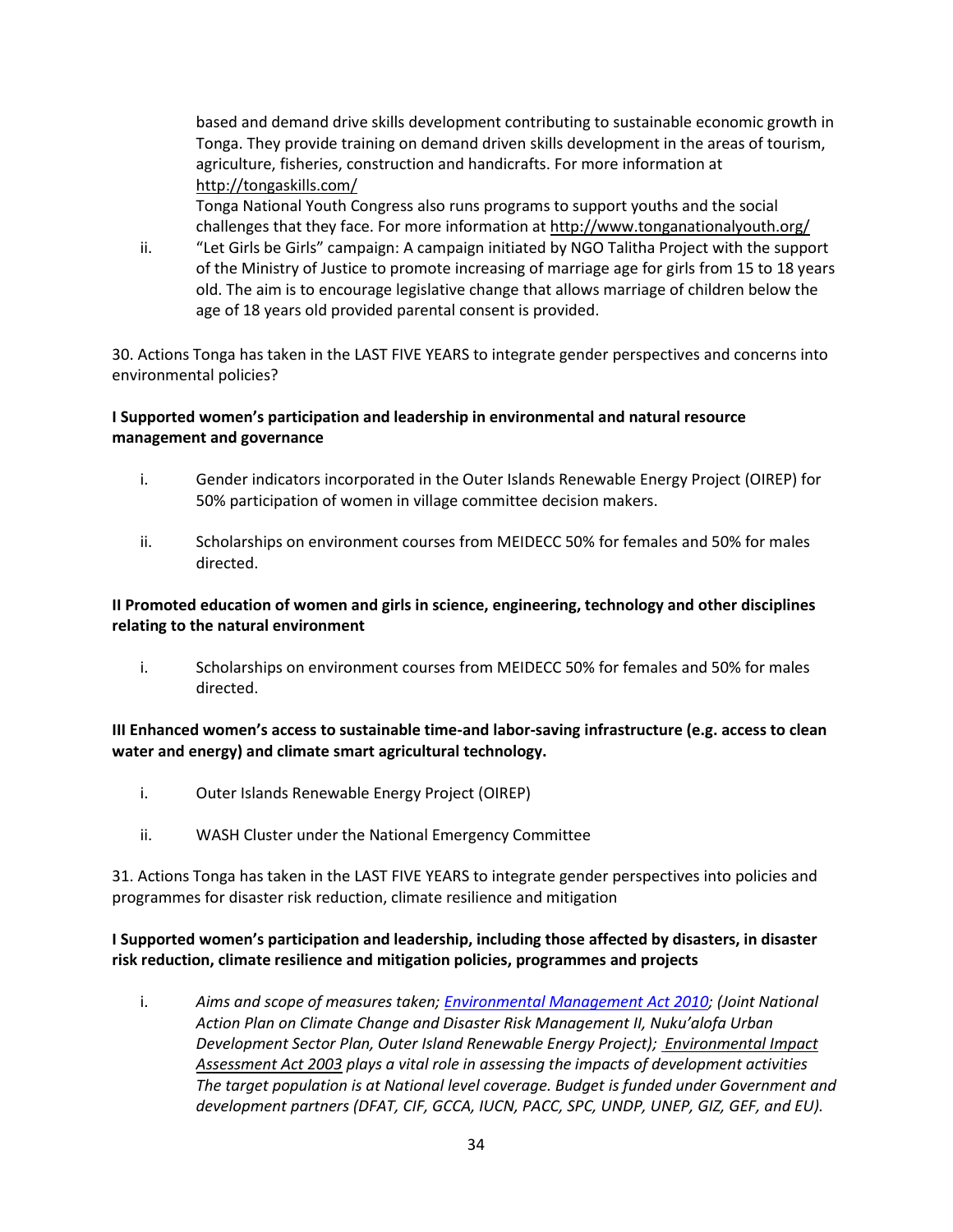*Impact evaluations is covered under the monitoring and evaluation systems that are in place. For more information at <http://ecc.gov.to/> . There is a Strategic implementation plan of action for the JNAP II and includes the gender policy activities for climate change and disaster risk reduction. The Climate Change Trust Fund under the Green Climate Fund to support women's activities in the rural communities is also under way. For more information at <http://purl.org/spc/digilib/doc/oemo2>*

### **II Promoted access of women in situations of disaster to services such as relief payments, disaster insurance and compensation**

*i.* Aims and scope of measures taken; There are grants from the Government under the National Emergency Committee (NEC), that CSO's and NGOs can tap into to assist community groups including women's groups to recover from natural disasters. These funds can be accessed as groups from organizational members of a specific cluster, including the Safety & Protection Cluster, and the Water, Sanitation and Hygiene (WASH) Cluster. The target population include women, people living with disability, female headed households who act as beneficiaries for the grant. Budget is covered by Government and Development partners. Impact evaluations are covered by the monitoring and evaluation which is part of the criteria for grants. For more information at *<http://purl.org/spc/digilib/doc/oemo2>*

# **III Introduction of strengthened and implemented gender-responsive laws and policies related to disaster risk reduction, climate resilience and mitigation (e.g. disaster laws addressing vulnerability of women in disaster)**

*i.* Aims and scope of measures taken: Climate Change Policy 2016 which has found gender to be central and puts focus on it by incorporating gender components into its JNAP II on climate change. Target population at National level include women and other disadvantaged and vulnerable groups. The Budget involves recurrent and development partners. Impact evaluations are covered in the Monitoring and Evaluation which is part of the criteria for the grants. More information at<http://purl.org/spc/digilib/doc/oemo2>

# **Section Three: National Institutions and Processes**

32. Tonga's national machinery for gender equality and the empowerment of women.

The national machinery for gender is the Women's Affairs and Gender Equality Division; it is one of the eight divisions under the portfolio of the Ministry of Internal Affairs, which was established in 2012.

33. Tonga's national machinery as member of the institutional process for SDG implementation.

There is no national process for SDG implementation. The National SDGs Committee operates under the National MDGs Taskforce.

34. The formal mechanism in place for different stakeholder to participate in the implantation and monitoring of the Beijing Declaration and Platform for Action and the 2030 Agenda for Sustainable Development.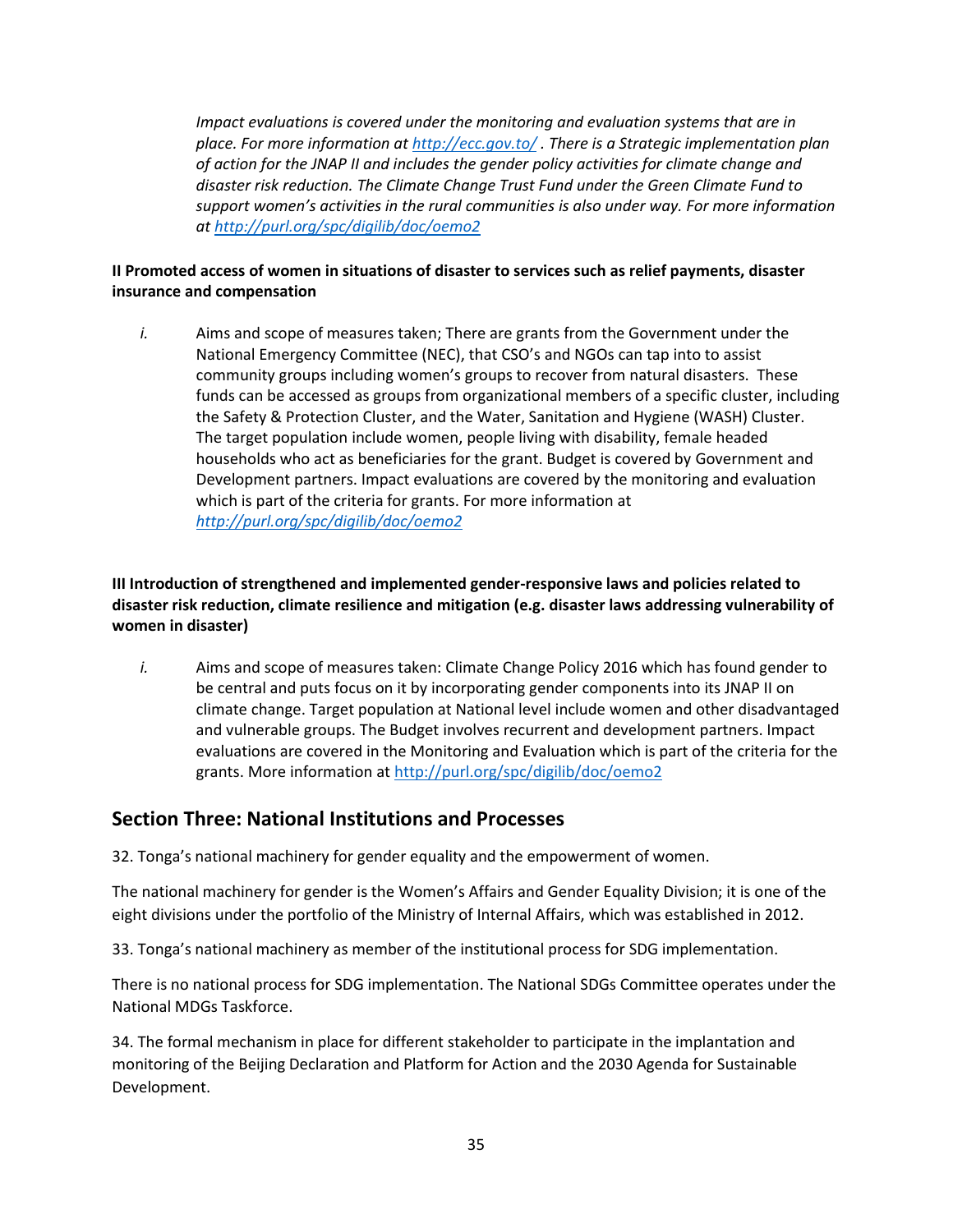#### **a) Stakeholders participate in the 2030 Agenda for Sustainable Development**.

- i. Stakeholders which participate formally in national coordination mechanisms established to contribute to the implementation of the Beijing Declaration and Platform for Action and the 2030 Agenda for Sustainable Development.
- ii. The Civil Society organizations and the United Nations systems participate in the national coordination process through the reporting processes.

## **b) Mechanisms in place to ensure that women and girls form marginalized groups can participate and that their concerns are reflected in these processes.**

The Women's Affairs Division (WAD) is Secretariat to both the National Advisory Committee for Gender and Development (NACGAD) and the Family Protection Act Advisory Council (FPAC). Varying non-government organizations are members of these committees hence their input on their implementation of the varying outcomes of both the gender policy and the Family Protection Act are captured; any issues arising from the implementations are also noted for follow-up actions.

Complementing the NACGAD and FPAC are steering committees for International Women's Day and the 16 Days of Activism, these forums provide an opportunity to highlight key issues faced by marginalized groups.

The WAD is trustee to the Family Protection Act Trust Fund and the Women's Development Grant. These grants are open to both grass-root women's groups and non-government organizations to apply to.

### **c) How stakeholders have contributed to the preparation of the present national report.**

Stakeholders have contributed in consultations meetings on the implementation of the Revised National Policy on Gender and Development and its review, these contribution have been captured in the recently launched Women's Empowerment and Gender Equality Tonga (national gender policy).

35. Gender equality and the empowerment of all women and girls as a key priority in the national plan/strategy for SDG implementation.

It is one of the priorities under the Tonga Strategic Development Framework II as National Outcome C, "More inclusive, Sustainable and Empowering Human Development with Gender Equality". Further, the Women's Affairs and Gender Equality Division is a National Women's Machinery is a member of the MDGs Taskforce.

# Section Four: Data and statistics

**36. The TOP THREE AREAS in which Tonga has made most progress over the PAST FIVE YEARS when it comes to gender statistics at the national level.**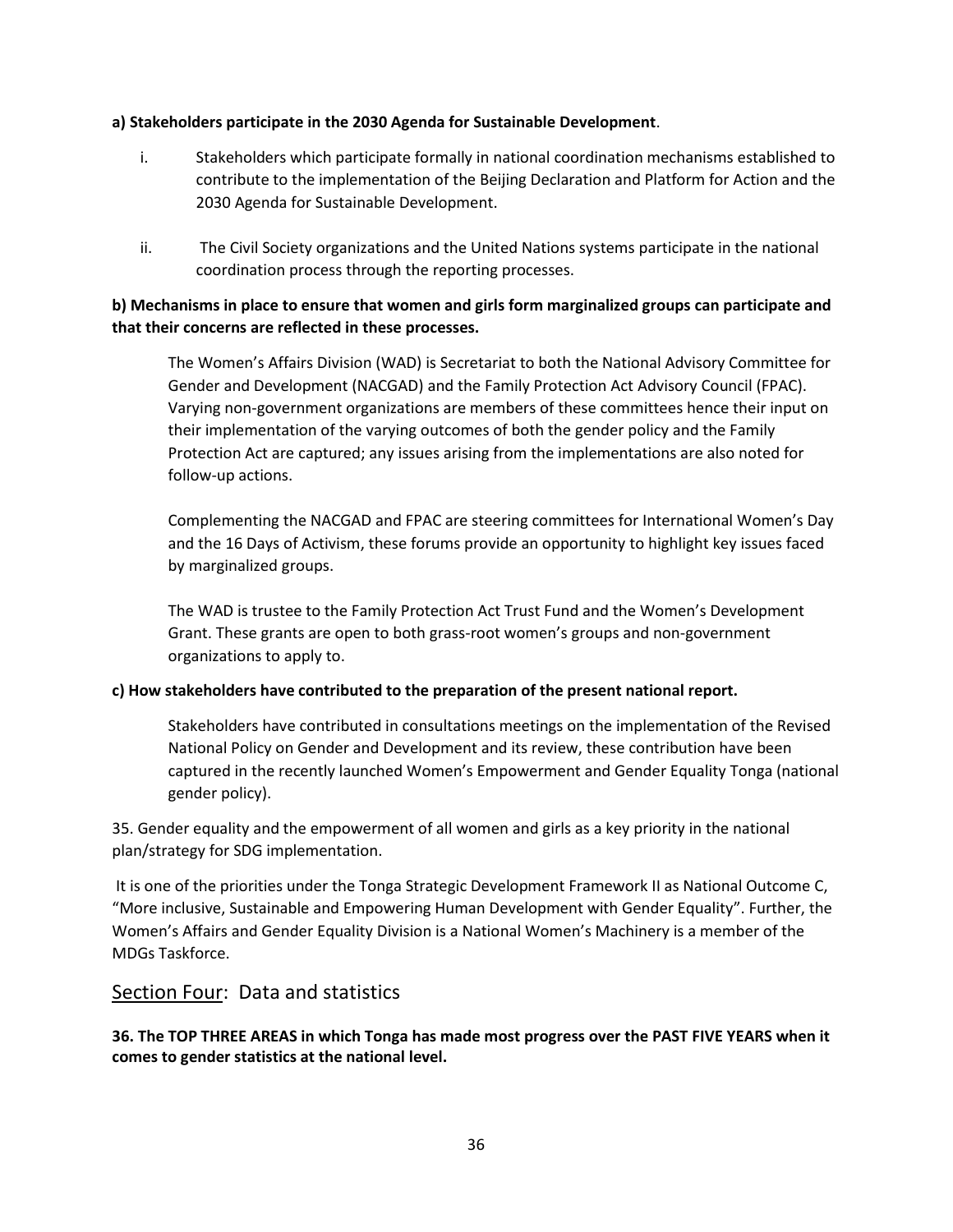**I Established an inter-agency coordination mechanism on gender statistics (e.g., technical group, interagency committee) (e.g. Data Working Group)**

i. The Advisory Council on the Family Protection Act has a Data Working Group as a subcommittee on collecting domestic violence data. That committee meets on a quarterly basis prior to the Advisory Council meeting. Members of these committees are service providers on domestic violence which they are Women and Children Crisis Centre, Tonga National Centre for Women and Children, Tonga Legal Aid Centre and the Domestic Violence Unit of the Ministry of Police.

### **II Re-processed existing data (e.g., censuses and surveys) to produce more disaggregated and/or new gender statistics (E.g. Production of GEWDWD report)**

**i. Explanation:** Women's Affairs Division in partnership with Statistics department and SPC in Fiji have been re-processing existing data from national census and surveys to produce gender statistics. For example, is the production of the Gender Equality: Where Do We Stand report.

### **III Improved administrative-based or alternative data sources to address gender data gaps (E.g. development of the GMM)**

- **i. Explanation:** At present, the Ministry of Internal Affairs Women's Affairs Division is collecting administrative data to update gender statistics developed from national surveys and census. Partner stakeholders of WAD are based on the 5 national gender policy outcomes of WEGET (National Women Empowerment and Gender Equality Tonga).
- **ii. Explanation:** Provided in the links below are the three publications launched in April 2019.

Gender equality: where do we stand? The Kingdom of Tonga [http://purl.org/spc/digilib/doc/oemo](http://purl.org/spc/digilib/doc/oemo2) Gender mainstreaming handbook: Government of the Kingdom of Tonga <http://purl.org/spc/digilib/doc/oawzk> National Women's Empowerment and Gender Equality Tonga policy and strategic plan of action: 2019-2025 <http://purl.org/spc/digilib/doc/kzkua>

#### **37. The TOP 3 PRIORITIES for strengthening national gender statistics over the NEXT FIVE YEARS**

### **I Conduct of new surveys to produce national baseline information on specialized topics (e.g., time use, gender-based violence, asset ownership, poverty, disability)**

**i. Explanation:** Collaboration between the Women's Affairs Division and led by Statistics Department and other stakeholders to conduct a multiple indicator cluster survey (MICS Survey) 2019, which is a survey for children ages 5-17, demographic health survey modules for domestic violence, fertility and contraception)

#### **II Development of a centralized web-based database and/or dashboard on gender statistics**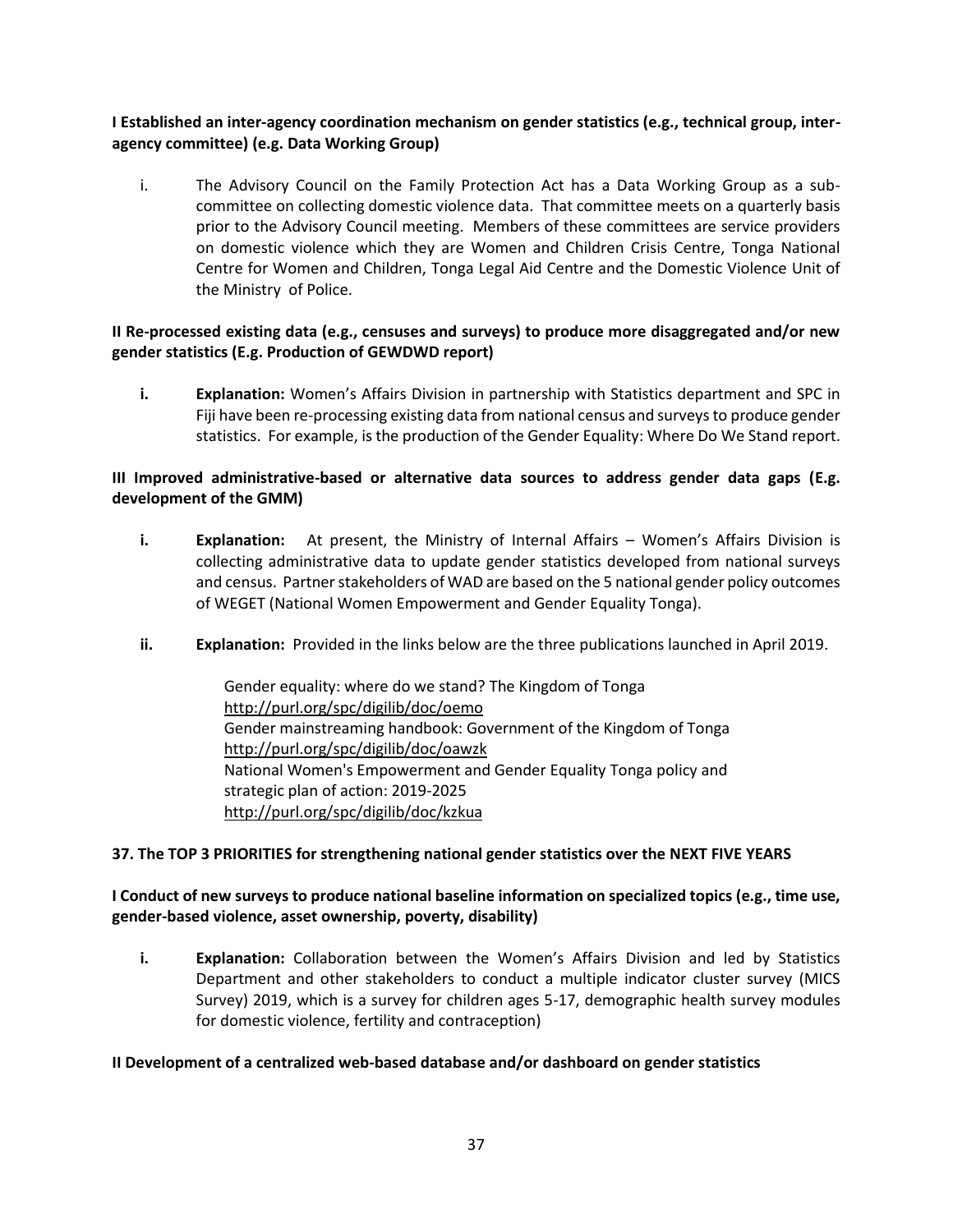**i. Explanation**: Recommendations from stakeholders, users and producers gender statistics for a centralised web-based database on gender statistics hosted by the Women's Affairs Division, thus enabling more effective, efficient usage and accessibility to data. This would also cover the need for 1 national framework / monitoring and evaluation data toolkit.

### **III Statistical capacity building of users to increase statistical appreciation on and use of gender statistics (e.g., trainings, statistical appreciation seminars)**

**i. Explanation**: Request from gender statistics focal points for ongoing conversations and networking to facilitate capacity building of these organisations, utilise opportunities from partners for up-skilling including skills to maximise usage of gender statistics. Further was a request for a Gender Statistics Day, and this would facilitated by trainings, seminars and retreats

#### **38. Have you defined a national set of indicators for monitoring progress on the SDGs?**

**X Yes** 

### **If YES, how many indicators does it include and how many of those are gender-specific<sup>1</sup> ?**

**Explanation:** Please refer to the links stated below for further information on the indicators: Gender equality: where do we stand? The Kingdom of Tonga [http://purl.org/spc/digilib/doc/oemo](http://purl.org/spc/digilib/doc/oemo2) Gender mainstreaming handbook: Government of the Kingdom of Tonga <http://purl.org/spc/digilib/doc/oawzk> National Women's Empowerment and Gender Equality Tonga policy and strategic plan of action: 2019-2025 <http://purl.org/spc/digilib/doc/kzkua>

### **If YES, how many of the gender-specific indicators are additional country indicators (i.e., not part of the global SDG monitoring and indicator framework)?**

*Please provide the indicators in an annex*

**If NO, how many global gender-specific SDG indicators (list provided in Annex 1) are available in your country?** 

*Please provide the indicators in an annex* 

#### *Attach TSDF II Annex 15*

 $\overline{\phantom{a}}$ 

### 39. **Has data collection and compilation on SDG 5 indicators and on gender-specific indicators under other SDGs begun?**

<sup>&</sup>lt;sup>1</sup> The term 'gender-specific indicators' is used to refer to indicators that explicitly call for disaggregation by sex and/or refer to gender equality as the underlying objective. For example, SDG indicator 5.c.1 captures the percentage of countries with systems to track public allocations that are directed towards policies and programmes that promote gender equality—the underlying objective is the promotion of gender equality. The term is also used for indicators where women and girls are specified within the indicator as the targeted population (see UN Women. 2018. *Turning Promises into Action: Gender Equality in the 2030 Agenda for Sustainable Development*. New York).